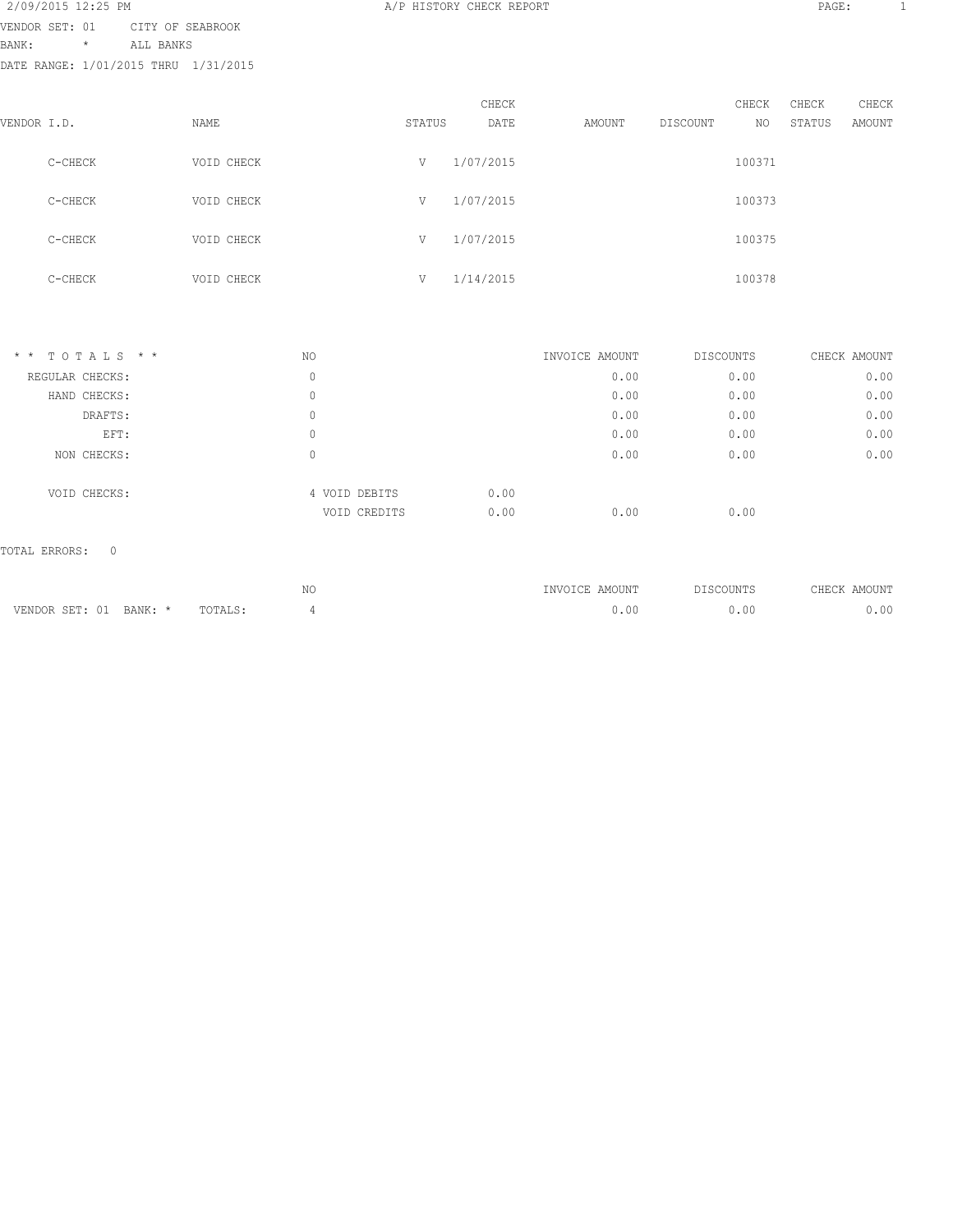| 2/09/2015 12:25 PM                   |                  |               | A/P HISTORY CHECK REPORT |                |                             | PAGE:            |
|--------------------------------------|------------------|---------------|--------------------------|----------------|-----------------------------|------------------|
| VENDOR SET: 99                       | CITY OF SEABROOK |               |                          |                |                             |                  |
| BANK:<br>ALL BANKS<br>$^\star$       |                  |               |                          |                |                             |                  |
| DATE RANGE: 1/01/2015 THRU 1/31/2015 |                  |               |                          |                |                             |                  |
|                                      |                  |               | CHECK                    |                | CHECK                       | CHECK<br>CHECK   |
| VENDOR I.D.                          | NAME             |               | STATUS<br>DATE           | AMOUNT         | DISCOUNT<br>NO <sub>1</sub> | STATUS<br>AMOUNT |
| C-CHECK                              | VOID CHECK       | V             | 1/28/2015                |                | 120112                      |                  |
| C-CHECK                              | VOID CHECK       | V             | 1/28/2015                |                | 120114                      |                  |
|                                      |                  |               |                          |                |                             |                  |
| $*$ * TOTALS * *                     |                  | NO.           |                          | INVOICE AMOUNT | DISCOUNTS                   | CHECK AMOUNT     |
| REGULAR CHECKS:                      |                  | $\mathbf{0}$  |                          | 0.00           | 0.00                        | 0.00             |
| HAND CHECKS:                         |                  | $\circ$       |                          | 0.00           | 0.00                        | 0.00             |
| DRAFTS:                              |                  | $\circ$       |                          | 0.00           | 0.00                        | 0.00             |
| EFT:                                 |                  | $\circ$       |                          | 0.00           | 0.00                        | 0.00             |
| NON CHECKS:                          |                  | $\circ$       |                          | 0.00           | 0.00                        | 0.00             |
| VOID CHECKS:                         |                  | 2 VOID DEBITS | 0.00                     |                |                             |                  |
|                                      |                  | VOID CREDITS  | 0.00                     | 0.00           | 0.00                        |                  |

|                        |         |         | NO | INVOICE AMOUNT | DISCOUNTS | CHECK AMOUNT |
|------------------------|---------|---------|----|----------------|-----------|--------------|
| VENDOR SET: 99 BANK: * |         | TOTALS: |    | 0.00           | 0.00      | 0.00         |
| BANK: *                | TOTALS: |         |    | 0.00           | 0.00      | 0.00         |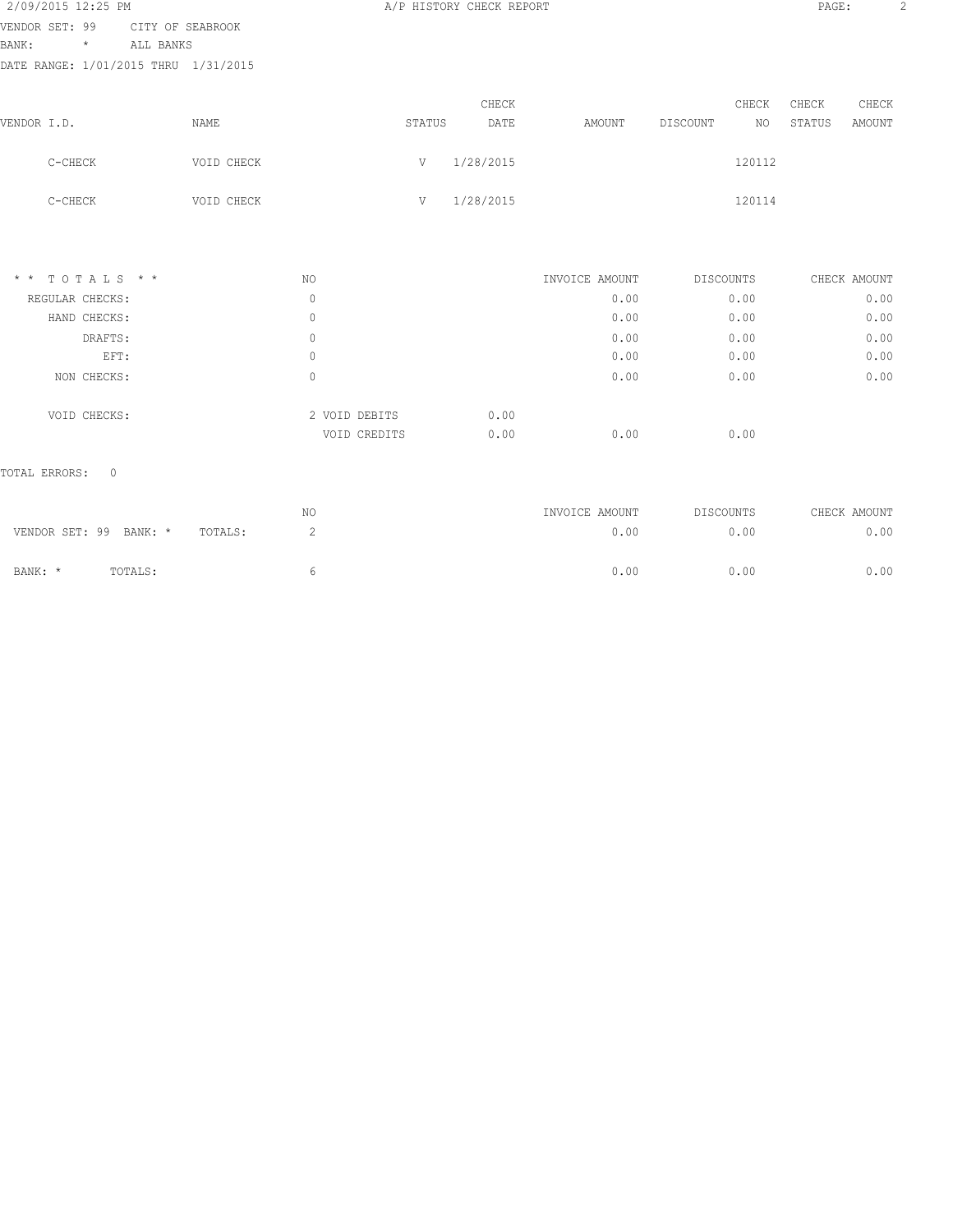| VENDOR SET: 70<br>CITY OF SEABROOK<br>BANK:<br>SEDC <sub>2</sub><br>70<br>DATE RANGE: 1/01/2015 THRU 1/31/2015<br>CHECK<br>CHECK<br>CHECK<br>DATE<br>VENDOR I.D.<br>NAME<br>STATUS<br>AMOUNT<br>DISCOUNT<br>NO.<br>STATUS<br>0023<br>BAY AREA HOUSTON<br>$I - 25836$<br>R 1/14/2015<br>004547<br>OCT-DEC14 MEMBERSHIP<br>70 707-5227<br>OCT-DEC14 MEMBERSHIP<br>5,000.00<br>PROF FEES-CONSULTANT<br>*** VENDOR TOTALS ***<br>1 CHECKS<br>0026<br>ROSS, BANKS, MAY, CRON & CAVIN<br>R<br>1/21/2015<br>004548<br>I-129689<br>DEC14 LEGAL SERVICES<br>70 707-5220<br>DEC14 LEGAL SERVICES 3,089.50<br>PROF FEES - LEGAL<br>*** VENDOR TOTALS ***<br>1 CHECKS<br>$*$ * TOTALS * *<br>NO.<br>INVOICE AMOUNT<br>DISCOUNTS<br>CHECK AMOUNT<br>2<br>8,089.50<br>8,089.50<br>REGULAR CHECKS:<br>0.00<br>0.00<br>0.00<br>$\mathbf{0}$<br>HAND CHECKS:<br>$\mathbf{0}$<br>0.00<br>0.00<br>DRAFTS: | 2/09/2015 12:25 PM |  | A/P HISTORY CHECK REPORT |  | PAGE: |               |
|----------------------------------------------------------------------------------------------------------------------------------------------------------------------------------------------------------------------------------------------------------------------------------------------------------------------------------------------------------------------------------------------------------------------------------------------------------------------------------------------------------------------------------------------------------------------------------------------------------------------------------------------------------------------------------------------------------------------------------------------------------------------------------------------------------------------------------------------------------------------------------------|--------------------|--|--------------------------|--|-------|---------------|
|                                                                                                                                                                                                                                                                                                                                                                                                                                                                                                                                                                                                                                                                                                                                                                                                                                                                                        |                    |  |                          |  |       |               |
|                                                                                                                                                                                                                                                                                                                                                                                                                                                                                                                                                                                                                                                                                                                                                                                                                                                                                        |                    |  |                          |  |       |               |
|                                                                                                                                                                                                                                                                                                                                                                                                                                                                                                                                                                                                                                                                                                                                                                                                                                                                                        |                    |  |                          |  |       |               |
|                                                                                                                                                                                                                                                                                                                                                                                                                                                                                                                                                                                                                                                                                                                                                                                                                                                                                        |                    |  |                          |  |       | CHECK         |
|                                                                                                                                                                                                                                                                                                                                                                                                                                                                                                                                                                                                                                                                                                                                                                                                                                                                                        |                    |  |                          |  |       | <b>AMOUNT</b> |
|                                                                                                                                                                                                                                                                                                                                                                                                                                                                                                                                                                                                                                                                                                                                                                                                                                                                                        |                    |  |                          |  |       |               |
|                                                                                                                                                                                                                                                                                                                                                                                                                                                                                                                                                                                                                                                                                                                                                                                                                                                                                        |                    |  |                          |  |       |               |
|                                                                                                                                                                                                                                                                                                                                                                                                                                                                                                                                                                                                                                                                                                                                                                                                                                                                                        |                    |  |                          |  |       | 5,000.00      |
|                                                                                                                                                                                                                                                                                                                                                                                                                                                                                                                                                                                                                                                                                                                                                                                                                                                                                        |                    |  |                          |  |       | 5,000.00      |
|                                                                                                                                                                                                                                                                                                                                                                                                                                                                                                                                                                                                                                                                                                                                                                                                                                                                                        |                    |  |                          |  |       |               |
|                                                                                                                                                                                                                                                                                                                                                                                                                                                                                                                                                                                                                                                                                                                                                                                                                                                                                        |                    |  |                          |  |       |               |
|                                                                                                                                                                                                                                                                                                                                                                                                                                                                                                                                                                                                                                                                                                                                                                                                                                                                                        |                    |  |                          |  |       | 3,089.50      |
|                                                                                                                                                                                                                                                                                                                                                                                                                                                                                                                                                                                                                                                                                                                                                                                                                                                                                        |                    |  |                          |  |       | 3,089.50      |
|                                                                                                                                                                                                                                                                                                                                                                                                                                                                                                                                                                                                                                                                                                                                                                                                                                                                                        |                    |  |                          |  |       |               |
|                                                                                                                                                                                                                                                                                                                                                                                                                                                                                                                                                                                                                                                                                                                                                                                                                                                                                        |                    |  |                          |  |       |               |
|                                                                                                                                                                                                                                                                                                                                                                                                                                                                                                                                                                                                                                                                                                                                                                                                                                                                                        |                    |  |                          |  |       | 0.00          |
|                                                                                                                                                                                                                                                                                                                                                                                                                                                                                                                                                                                                                                                                                                                                                                                                                                                                                        |                    |  |                          |  |       | 0.00          |
| 0.00<br>0.00<br>EFT:<br>$\circ$                                                                                                                                                                                                                                                                                                                                                                                                                                                                                                                                                                                                                                                                                                                                                                                                                                                        |                    |  |                          |  |       | 0.00          |
| 0.00<br>0.00<br>NON CHECKS:<br>$\Omega$                                                                                                                                                                                                                                                                                                                                                                                                                                                                                                                                                                                                                                                                                                                                                                                                                                                |                    |  |                          |  |       | 0.00          |

TOTAL ERRORS: 0

\*\* G/L ACCOUNT TOTALS \*\*

VOID CREDITS 0.00 0.00 0.00 0.00

VOID CHECKS: 0 VOID DEBITS 0.00

|                         | G/L ACCOUNT  | NAME                 | AMOUNT         |           |              |
|-------------------------|--------------|----------------------|----------------|-----------|--------------|
|                         |              |                      |                |           |              |
|                         | 70 707-5220  | PROF FEES - LEGAL    | 3,089.50       |           |              |
|                         | 70 707-5227  | PROF FEES-CONSULTANT | 5,000.00       |           |              |
|                         |              | *** FUND TOTAL ***   | 8,089.50       |           |              |
|                         | NO           |                      | INVOICE AMOUNT | DISCOUNTS | CHECK AMOUNT |
| VENDOR SET: 70 BANK: 70 | 2<br>TOTALS: |                      | 8,089.50       | 0.00      | 8,089.50     |
| BANK: 70<br>TOTALS:     | 2            |                      | 8,089.50       | 0.00      | 8,089.50     |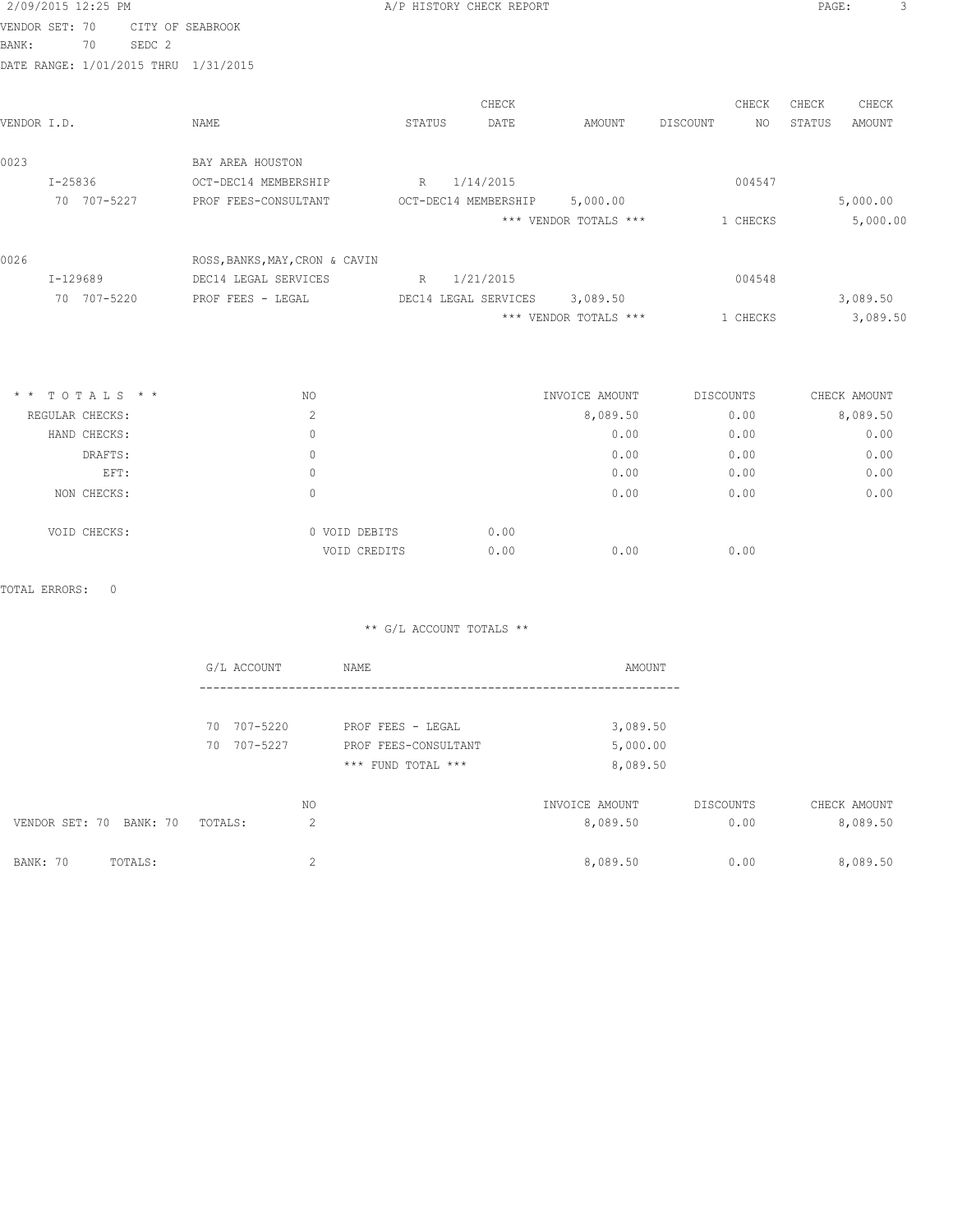VENDOR SET: 99 CITY OF SEABROOK BANK: AP ACCTS PAYABLE DISBURSEMEN

| VENDOR I.D. |                          | NAME                                                            | STATUS    | CHECK<br>DATE                | AMOUNT                | DISCOUNT NO | CHECK    | CHECK<br>STATUS | CHECK<br>AMOUNT |
|-------------|--------------------------|-----------------------------------------------------------------|-----------|------------------------------|-----------------------|-------------|----------|-----------------|-----------------|
| 1750        |                          | A & L AUTOMOTIVE                                                |           |                              |                       |             |          |                 |                 |
|             | I-12992                  | P1 REPAIR                                                       |           | R 1/21/2015                  |                       |             | 120025   |                 |                 |
|             | 01 200-5110              | MAINT-AUTOS & EQUIPMENT P1 REPAIR                               |           |                              | 52.00                 |             |          |                 |                 |
|             | I-13024                  | P23 REPAIR                                                      |           | R 1/21/2015                  |                       |             | 120025   |                 |                 |
|             | 01 200-5110              | MAINT-AUTOS & EQUIPMENT P23 REPAIR                              |           |                              | 575.81                |             |          |                 |                 |
|             | I-13026                  | P33 REPAIR                                                      |           | R 1/21/2015                  |                       |             | 120025   |                 |                 |
|             | 01 200-5110              | MAINT-AUTOS & EQUIPMENT P33 REPAIR                              |           |                              | 54.75                 |             |          |                 |                 |
|             | $T - 13030$              | P23 WHEEL ALIGNMENT                                             |           | R 1/21/2015                  |                       |             | 120025   |                 |                 |
|             | 01 200-5110              | MAINT-AUTOS & EQUIPMENT P23 WHEEL ALIGNMENT                     |           |                              | 50.00                 |             |          |                 |                 |
|             | I-201501209572           | P31 OIL CHANGE                                                  |           | R 1/21/2015                  |                       |             | 120025   |                 |                 |
|             | 01 200-5110              | MAINT-AUTOS & EQUIPMENT                                         |           | P31 OIL CHANGE               | 30.95                 |             |          |                 | 763.51          |
|             |                          |                                                                 |           |                              | *** VENDOR TOTALS *** |             | 1 CHECKS |                 | 763.51          |
| 1740        |                          | ACIE STRINGFIELD                                                |           |                              |                       |             |          |                 |                 |
|             | $I - 6865$               | BOAT MAINTENANCE                                                |           | R 1/21/2015                  |                       |             | 120026   |                 |                 |
|             | 50 501-5503              | MARINE PATROL                                                   |           | BOAT MAINTENANCE             | 199.00                |             |          |                 | 199.00          |
|             |                          |                                                                 |           |                              | *** VENDOR TOTALS *** |             | 1 CHECKS |                 | 199.00          |
|             |                          |                                                                 |           |                              |                       |             |          |                 |                 |
| 0560        |                          | ACT PIPE & SUPPLY INC                                           |           |                              |                       |             |          |                 |                 |
|             | I-004034                 | METER BOX                                                       |           | R 1/07/2015                  |                       |             | 119946   |                 |                 |
|             | 20 902-5130              | MAINT-WATER SYSTEM MINOR                                        | METER BOX |                              | 255.88                |             |          |                 | 255.88          |
|             |                          |                                                                 |           |                              | *** VENDOR TOTALS *** |             | 1 CHECKS |                 | 255.88          |
| 0005        |                          | ADMIRAL LINEN & UNIFORM                                         |           |                              |                       |             |          |                 |                 |
|             | I-DE46734                | LINEN SERVICE                                                   |           | R 1/21/2015                  |                       |             | 120027   |                 |                 |
|             |                          |                                                                 |           |                              |                       |             |          |                 |                 |
|             | 50 501-5340<br>I-DE56974 | DETENTION SUPPLIES<br>LINEN SERVICE                             |           | LINEN SERVICE<br>R 1/21/2015 | 117.00                |             | 120027   |                 |                 |
|             |                          |                                                                 |           |                              |                       |             |          |                 |                 |
|             | 50 501-5340              | DETENTION SUPPLIES                                              |           | LINEN SERVICE                | 117.00                |             |          |                 |                 |
|             | I-DE67182                | LINEN SERVICE                                                   |           | R 1/21/2015<br>LINEN SERVICE |                       |             | 120027   |                 |                 |
|             | 50 501-5340              | DETENTION SUPPLIES                                              |           | R 1/21/2015                  | 120.12                |             | 120027   |                 |                 |
|             | I-DE77449                | LINEN SERVICE                                                   |           |                              |                       |             |          |                 |                 |
|             | 50 501-5340              | DETENTION SUPPLIES                                              |           | LINEN SERVICE                | 117.00                |             |          |                 |                 |
|             | I-DE87613                | LINEN SERVICE                                                   |           | R 1/21/2015                  |                       |             | 120027   |                 |                 |
|             | 50 501-5340              | DETENTION SUPPLIES LINEN SERVICE                                |           |                              | 122.20                |             |          |                 | 593.32          |
|             |                          |                                                                 |           |                              | *** VENDOR TOTALS *** |             | 1 CHECKS |                 | 593.32          |
| 2053        |                          | ADT SECURITY SERVICES INC                                       |           |                              |                       |             |          |                 |                 |
|             | I-536814262              | SECURITY SERVICE                                                |           | R 1/21/2015                  |                       |             | 120028   |                 |                 |
|             |                          | 41 410-5030 RENTALS & SERVICE AGREEMENTS SECURITY SERVICE 68.28 |           |                              |                       |             |          |                 | 68.28           |
|             |                          |                                                                 |           |                              | *** VENDOR TOTALS *** |             | 1 CHECKS |                 | 68.28           |
| 0006        |                          | AFLAC                                                           |           |                              |                       |             |          |                 |                 |
|             |                          | I-153959 JAN15 PREMIUM R 1/07/2015                              |           |                              |                       |             | 119947   |                 |                 |
|             |                          | 01 001-1030 AFLAC INSURANCE DEDUCTS JAN15 PREMIUM 2,135.26      |           |                              |                       |             |          |                 | 2,135.26        |
|             |                          |                                                                 |           |                              | *** VENDOR TOTALS *** |             | 1 CHECKS |                 | 2,135.26        |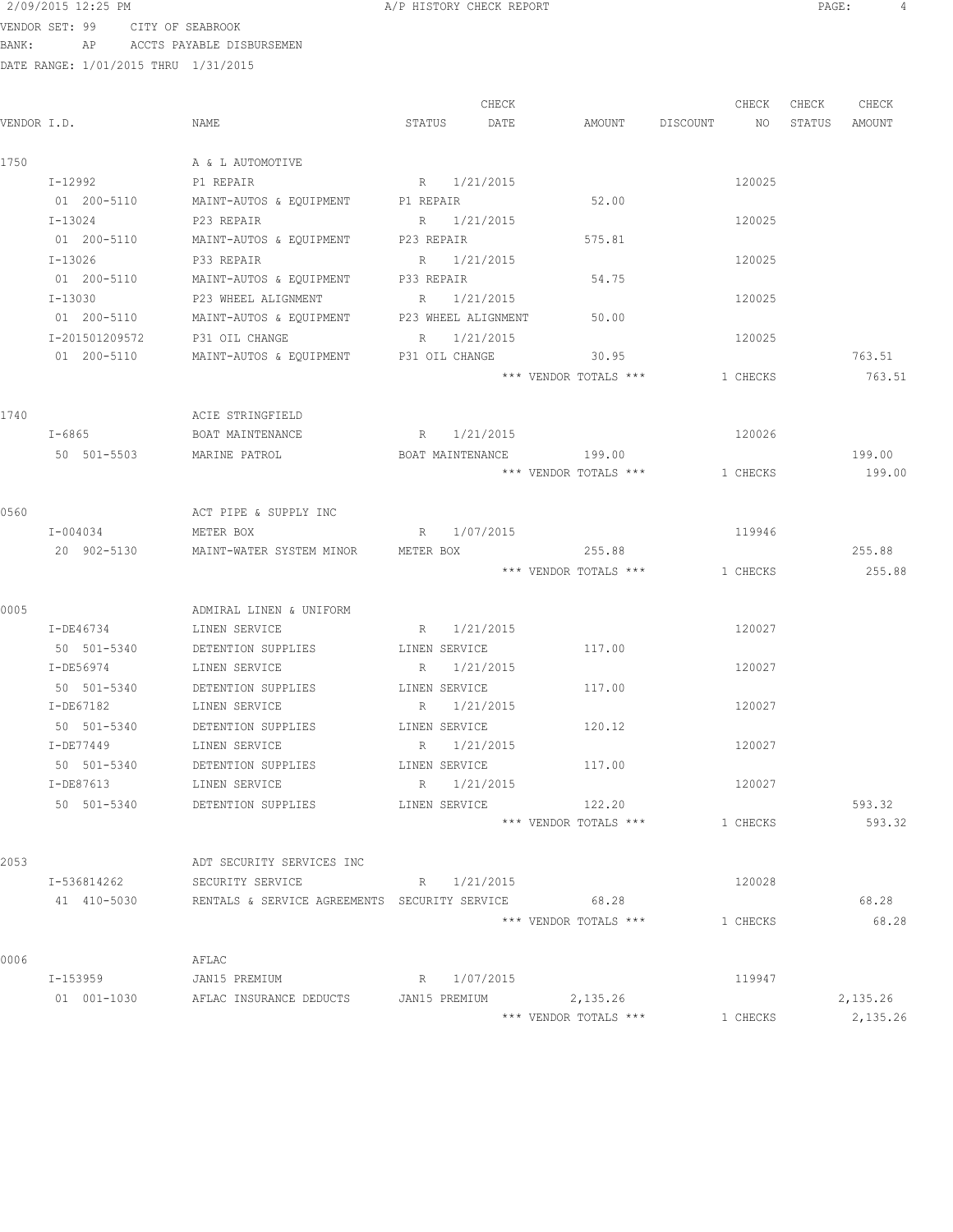|             | 2/09/2015 12:25 PM                   |                                           | A/P HISTORY CHECK REPORT                      |                | PAGE:<br>5       |
|-------------|--------------------------------------|-------------------------------------------|-----------------------------------------------|----------------|------------------|
|             | VENDOR SET: 99 CITY OF SEABROOK      |                                           |                                               |                |                  |
| BANK:       |                                      | AP ACCTS PAYABLE DISBURSEMEN              |                                               |                |                  |
|             | DATE RANGE: 1/01/2015 THRU 1/31/2015 |                                           |                                               |                |                  |
|             |                                      |                                           |                                               |                |                  |
|             |                                      |                                           | CHECK                                         | CHECK          | CHECK<br>CHECK   |
| VENDOR I.D. |                                      | NAME                                      | STATUS<br>DATE<br>AMOUNT                      | DISCOUNT<br>NO | STATUS<br>AMOUNT |
| 1500        |                                      | AIRGAS USA LLC                            |                                               |                |                  |
|             | I-9034915640                         | WELDING SUPPLIES                          | R 1/21/2015                                   | 120029         |                  |
|             | 01 400-4150                          | SMALL EQUIPMENT OR TOOLS WELDING SUPPLIES | 121.64                                        |                |                  |
|             | 01 500-4150                          | SMALL TOOLS & EQUIP                       | 121.63<br>WELDING SUPPLIES                    |                |                  |
|             | 20 902-4150                          | SMALL EQUIPMENT OR TOOLS                  | WELDING SUPPLIES<br>121.63                    |                | 364.90           |
|             |                                      |                                           | *** VENDOR TOTALS ***                         | 1 CHECKS       | 364.90           |
|             |                                      |                                           |                                               |                |                  |
| 0677        |                                      | ALL AMERICA SALES CORP                    |                                               |                |                  |
|             | I-67917                              | LIGHT KITS                                | R 1/28/2015                                   | 120092         |                  |
|             | 01 500-5110                          | MAINT-AUTOS & EQUIP                       | 825.00<br>LIGHT KITS<br>*** VENDOR TOTALS *** | 1 CHECKS       | 825.00<br>825.00 |
|             |                                      |                                           |                                               |                |                  |
| 1230        |                                      | ALWAYS SAFETY & 1ST AID                   |                                               |                |                  |
|             | $I - 36559$                          | SAFETY GLASSES                            | E 1/28/2015                                   | 999999         |                  |
|             | 01 107-5295                          | SAFETY COMMITTEE                          | SAFETY GLASSES 103.20                         |                | 103.20           |
|             |                                      |                                           | *** VENDOR TOTALS ***                         | 1 CHECKS       | 103.20           |
|             |                                      |                                           |                                               |                |                  |
| 2067        |                                      | AMAZON                                    |                                               |                |                  |
|             | I-201501209573                       | DEC14 STATEMENT                           | R 1/21/2015                                   | 120030         |                  |
|             | 01 103-4150                          | SMALL TOOLS & EQUIPMENT                   | 133.72<br>DEC14 STATEMENT                     |                | 133.72           |
|             |                                      |                                           | *** VENDOR TOTALS ***                         | 1 CHECKS       | 133.72           |
| 1611        |                                      | AMERICAN JANITORIAL SERVICES L            |                                               |                |                  |
|             | I-28202                              | JANITORIAL SERVICES                       | R 1/21/2015                                   | 120031         |                  |
|             | 41 410-5175                          | JANITORIAL                                | JANITORIAL SERVICES<br>870.00                 |                |                  |
|             | $I - 28233$                          | JANITORIAL SERVICES                       | R 1/21/2015                                   | 120031         |                  |
|             | 41 410-5175                          | JANITORIAL                                | 230.00<br>JANITORIAL SERVICES                 |                |                  |
|             | $I - 28241$                          | JANITORIAL SERVICE                        | R 1/21/2015                                   | 120031         |                  |
|             | 01 107-5175                          | JANITORIAL SERVICES                       | 115.95<br>JANITORIAL SERVICE                  |                |                  |
|             | I-28397                              | JANITORIAL SERVICES                       | R 1/21/2015                                   | 120031         |                  |
|             | 01 107-5175                          | JANITORIAL SERVICES                       | JANITORIAL SERVICES<br>180.00                 |                | 1,395.95         |
|             |                                      |                                           | *** VENDOR TOTALS ***                         | 1 CHECKS       | 1,395.95         |
| 0169        |                                      | ARC                                       |                                               |                |                  |
|             | I-23958190                           | PLOTTER LEASE                             | R 1/14/2015                                   | 119982         |                  |
|             | 01 600-5030                          | RENTALS & SERVICE AGRMTS                  | 261.14<br>PLOTTER LEASE                       |                | 261.14           |
|             |                                      |                                           | *** VENDOR TOTALS ***                         | 1 CHECKS       | 261.14           |
|             |                                      |                                           |                                               |                |                  |
| 1443        |                                      | AT&T                                      |                                               |                |                  |
|             | I-201501079527                       | TELEPHONE                                 | R 1/07/2015                                   | 119948         |                  |
|             | 41 410-5400                          | TELEPHONE                                 | 57.90<br>TELEPHONE                            |                | 57.90            |
| 1443        |                                      | AT&T                                      |                                               |                |                  |
|             | I-201501139549                       | TELEPHONE                                 | R 1/14/2015                                   | 119983         |                  |
|             | 01 107-5400                          | TELEPHONE                                 | 84.43<br>TELEPHONE                            |                | 84.43            |
|             |                                      |                                           |                                               |                |                  |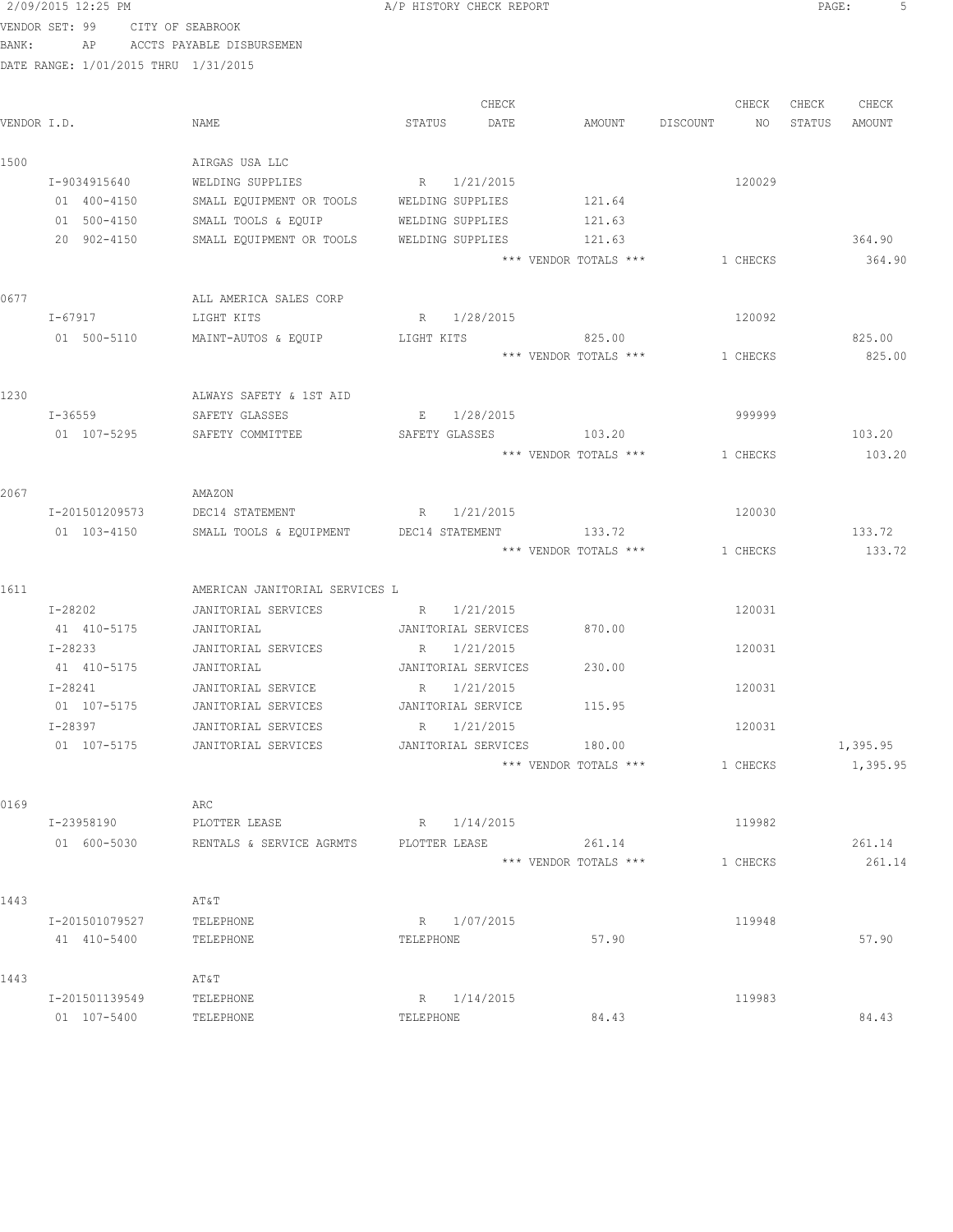| 2/09/2015 12:25 PM |                                                                                                                                                                                        |                                                                                                                                                                                                                                                                                                                                                                         |                                                                                                 |                                                                                                                                                                                                                                                   |                                                                                                                                                                                                                                                                                              |                                                                         |                                                                                                              |        |                                                                                                                                               |
|--------------------|----------------------------------------------------------------------------------------------------------------------------------------------------------------------------------------|-------------------------------------------------------------------------------------------------------------------------------------------------------------------------------------------------------------------------------------------------------------------------------------------------------------------------------------------------------------------------|-------------------------------------------------------------------------------------------------|---------------------------------------------------------------------------------------------------------------------------------------------------------------------------------------------------------------------------------------------------|----------------------------------------------------------------------------------------------------------------------------------------------------------------------------------------------------------------------------------------------------------------------------------------------|-------------------------------------------------------------------------|--------------------------------------------------------------------------------------------------------------|--------|-----------------------------------------------------------------------------------------------------------------------------------------------|
| VENDOR SET: 99     |                                                                                                                                                                                        |                                                                                                                                                                                                                                                                                                                                                                         |                                                                                                 |                                                                                                                                                                                                                                                   |                                                                                                                                                                                                                                                                                              |                                                                         |                                                                                                              |        |                                                                                                                                               |
| AP                 |                                                                                                                                                                                        |                                                                                                                                                                                                                                                                                                                                                                         |                                                                                                 |                                                                                                                                                                                                                                                   |                                                                                                                                                                                                                                                                                              |                                                                         |                                                                                                              |        |                                                                                                                                               |
|                    |                                                                                                                                                                                        |                                                                                                                                                                                                                                                                                                                                                                         |                                                                                                 |                                                                                                                                                                                                                                                   |                                                                                                                                                                                                                                                                                              |                                                                         |                                                                                                              |        |                                                                                                                                               |
|                    |                                                                                                                                                                                        |                                                                                                                                                                                                                                                                                                                                                                         |                                                                                                 |                                                                                                                                                                                                                                                   |                                                                                                                                                                                                                                                                                              |                                                                         |                                                                                                              |        |                                                                                                                                               |
|                    |                                                                                                                                                                                        |                                                                                                                                                                                                                                                                                                                                                                         | CHECK                                                                                           |                                                                                                                                                                                                                                                   |                                                                                                                                                                                                                                                                                              | CHECK                                                                   | CHECK                                                                                                        | CHECK  |                                                                                                                                               |
| VENDOR I.D.        | NAME                                                                                                                                                                                   | STATUS                                                                                                                                                                                                                                                                                                                                                                  | DATE                                                                                            | AMOUNT                                                                                                                                                                                                                                            | DISCOUNT                                                                                                                                                                                                                                                                                     | NO                                                                      | STATUS                                                                                                       | AMOUNT |                                                                                                                                               |
|                    |                                                                                                                                                                                        |                                                                                                                                                                                                                                                                                                                                                                         |                                                                                                 |                                                                                                                                                                                                                                                   |                                                                                                                                                                                                                                                                                              |                                                                         |                                                                                                              |        |                                                                                                                                               |
|                    | AT&T                                                                                                                                                                                   |                                                                                                                                                                                                                                                                                                                                                                         |                                                                                                 |                                                                                                                                                                                                                                                   |                                                                                                                                                                                                                                                                                              |                                                                         |                                                                                                              |        |                                                                                                                                               |
| I-201501209570     | TELEPHONE                                                                                                                                                                              |                                                                                                                                                                                                                                                                                                                                                                         |                                                                                                 |                                                                                                                                                                                                                                                   |                                                                                                                                                                                                                                                                                              | 120032                                                                  |                                                                                                              |        |                                                                                                                                               |
|                    |                                                                                                                                                                                        |                                                                                                                                                                                                                                                                                                                                                                         |                                                                                                 |                                                                                                                                                                                                                                                   |                                                                                                                                                                                                                                                                                              |                                                                         |                                                                                                              |        |                                                                                                                                               |
|                    |                                                                                                                                                                                        |                                                                                                                                                                                                                                                                                                                                                                         |                                                                                                 |                                                                                                                                                                                                                                                   |                                                                                                                                                                                                                                                                                              |                                                                         |                                                                                                              |        |                                                                                                                                               |
|                    |                                                                                                                                                                                        |                                                                                                                                                                                                                                                                                                                                                                         |                                                                                                 |                                                                                                                                                                                                                                                   |                                                                                                                                                                                                                                                                                              |                                                                         |                                                                                                              |        |                                                                                                                                               |
|                    |                                                                                                                                                                                        |                                                                                                                                                                                                                                                                                                                                                                         |                                                                                                 |                                                                                                                                                                                                                                                   |                                                                                                                                                                                                                                                                                              |                                                                         |                                                                                                              |        |                                                                                                                                               |
|                    |                                                                                                                                                                                        |                                                                                                                                                                                                                                                                                                                                                                         |                                                                                                 |                                                                                                                                                                                                                                                   |                                                                                                                                                                                                                                                                                              |                                                                         |                                                                                                              |        |                                                                                                                                               |
|                    |                                                                                                                                                                                        |                                                                                                                                                                                                                                                                                                                                                                         |                                                                                                 |                                                                                                                                                                                                                                                   |                                                                                                                                                                                                                                                                                              |                                                                         |                                                                                                              |        |                                                                                                                                               |
|                    |                                                                                                                                                                                        |                                                                                                                                                                                                                                                                                                                                                                         |                                                                                                 |                                                                                                                                                                                                                                                   |                                                                                                                                                                                                                                                                                              |                                                                         |                                                                                                              |        |                                                                                                                                               |
|                    |                                                                                                                                                                                        |                                                                                                                                                                                                                                                                                                                                                                         |                                                                                                 |                                                                                                                                                                                                                                                   |                                                                                                                                                                                                                                                                                              |                                                                         |                                                                                                              |        |                                                                                                                                               |
|                    |                                                                                                                                                                                        |                                                                                                                                                                                                                                                                                                                                                                         |                                                                                                 |                                                                                                                                                                                                                                                   |                                                                                                                                                                                                                                                                                              |                                                                         |                                                                                                              |        |                                                                                                                                               |
|                    |                                                                                                                                                                                        |                                                                                                                                                                                                                                                                                                                                                                         |                                                                                                 |                                                                                                                                                                                                                                                   |                                                                                                                                                                                                                                                                                              |                                                                         |                                                                                                              |        |                                                                                                                                               |
|                    |                                                                                                                                                                                        |                                                                                                                                                                                                                                                                                                                                                                         |                                                                                                 |                                                                                                                                                                                                                                                   |                                                                                                                                                                                                                                                                                              |                                                                         |                                                                                                              |        |                                                                                                                                               |
| 01 200-5110        | MAINT-AUTOS & EQUIPMENT                                                                                                                                                                |                                                                                                                                                                                                                                                                                                                                                                         |                                                                                                 | 18.79                                                                                                                                                                                                                                             |                                                                                                                                                                                                                                                                                              |                                                                         |                                                                                                              |        |                                                                                                                                               |
| I-1491304223       | P2 BATTERY                                                                                                                                                                             | R                                                                                                                                                                                                                                                                                                                                                                       |                                                                                                 |                                                                                                                                                                                                                                                   |                                                                                                                                                                                                                                                                                              | 120034                                                                  |                                                                                                              |        |                                                                                                                                               |
| 01 200-5110        | MAINT-AUTOS & EQUIPMENT                                                                                                                                                                |                                                                                                                                                                                                                                                                                                                                                                         |                                                                                                 | 112.76                                                                                                                                                                                                                                            |                                                                                                                                                                                                                                                                                              |                                                                         |                                                                                                              | 131.55 |                                                                                                                                               |
|                    |                                                                                                                                                                                        |                                                                                                                                                                                                                                                                                                                                                                         |                                                                                                 |                                                                                                                                                                                                                                                   |                                                                                                                                                                                                                                                                                              |                                                                         |                                                                                                              |        |                                                                                                                                               |
|                    |                                                                                                                                                                                        |                                                                                                                                                                                                                                                                                                                                                                         |                                                                                                 |                                                                                                                                                                                                                                                   |                                                                                                                                                                                                                                                                                              |                                                                         |                                                                                                              |        |                                                                                                                                               |
|                    | BAKERCORP                                                                                                                                                                              |                                                                                                                                                                                                                                                                                                                                                                         |                                                                                                 |                                                                                                                                                                                                                                                   |                                                                                                                                                                                                                                                                                              |                                                                         |                                                                                                              |        |                                                                                                                                               |
| I-14758970002      | SUCTION HOSE RENTAL                                                                                                                                                                    |                                                                                                                                                                                                                                                                                                                                                                         |                                                                                                 |                                                                                                                                                                                                                                                   |                                                                                                                                                                                                                                                                                              | 120035                                                                  |                                                                                                              |        |                                                                                                                                               |
| 20 912-6102        |                                                                                                                                                                                        |                                                                                                                                                                                                                                                                                                                                                                         |                                                                                                 | 2,807.18                                                                                                                                                                                                                                          |                                                                                                                                                                                                                                                                                              |                                                                         |                                                                                                              |        |                                                                                                                                               |
| I-14793000001      | SUCTION HOSE RENTAL                                                                                                                                                                    | R                                                                                                                                                                                                                                                                                                                                                                       |                                                                                                 |                                                                                                                                                                                                                                                   |                                                                                                                                                                                                                                                                                              | 120035                                                                  |                                                                                                              |        |                                                                                                                                               |
| 20 912-6102        |                                                                                                                                                                                        |                                                                                                                                                                                                                                                                                                                                                                         |                                                                                                 | 1,620.00                                                                                                                                                                                                                                          |                                                                                                                                                                                                                                                                                              |                                                                         |                                                                                                              |        |                                                                                                                                               |
|                    |                                                                                                                                                                                        |                                                                                                                                                                                                                                                                                                                                                                         |                                                                                                 |                                                                                                                                                                                                                                                   |                                                                                                                                                                                                                                                                                              |                                                                         |                                                                                                              |        |                                                                                                                                               |
|                    |                                                                                                                                                                                        |                                                                                                                                                                                                                                                                                                                                                                         |                                                                                                 |                                                                                                                                                                                                                                                   |                                                                                                                                                                                                                                                                                              |                                                                         |                                                                                                              |        |                                                                                                                                               |
|                    | BAMIA                                                                                                                                                                                  |                                                                                                                                                                                                                                                                                                                                                                         |                                                                                                 |                                                                                                                                                                                                                                                   |                                                                                                                                                                                                                                                                                              |                                                                         |                                                                                                              |        |                                                                                                                                               |
| I-201501139551     | MEMBERSHIPS                                                                                                                                                                            |                                                                                                                                                                                                                                                                                                                                                                         |                                                                                                 |                                                                                                                                                                                                                                                   |                                                                                                                                                                                                                                                                                              | 119986                                                                  |                                                                                                              |        |                                                                                                                                               |
|                    |                                                                                                                                                                                        |                                                                                                                                                                                                                                                                                                                                                                         |                                                                                                 |                                                                                                                                                                                                                                                   |                                                                                                                                                                                                                                                                                              |                                                                         |                                                                                                              |        |                                                                                                                                               |
|                    |                                                                                                                                                                                        |                                                                                                                                                                                                                                                                                                                                                                         |                                                                                                 |                                                                                                                                                                                                                                                   |                                                                                                                                                                                                                                                                                              |                                                                         |                                                                                                              |        |                                                                                                                                               |
|                    |                                                                                                                                                                                        |                                                                                                                                                                                                                                                                                                                                                                         |                                                                                                 |                                                                                                                                                                                                                                                   |                                                                                                                                                                                                                                                                                              |                                                                         |                                                                                                              |        |                                                                                                                                               |
|                    |                                                                                                                                                                                        |                                                                                                                                                                                                                                                                                                                                                                         |                                                                                                 |                                                                                                                                                                                                                                                   |                                                                                                                                                                                                                                                                                              |                                                                         |                                                                                                              |        |                                                                                                                                               |
|                    |                                                                                                                                                                                        |                                                                                                                                                                                                                                                                                                                                                                         |                                                                                                 |                                                                                                                                                                                                                                                   |                                                                                                                                                                                                                                                                                              |                                                                         |                                                                                                              |        |                                                                                                                                               |
|                    |                                                                                                                                                                                        |                                                                                                                                                                                                                                                                                                                                                                         |                                                                                                 |                                                                                                                                                                                                                                                   |                                                                                                                                                                                                                                                                                              |                                                                         |                                                                                                              |        |                                                                                                                                               |
|                    |                                                                                                                                                                                        |                                                                                                                                                                                                                                                                                                                                                                         |                                                                                                 |                                                                                                                                                                                                                                                   |                                                                                                                                                                                                                                                                                              |                                                                         |                                                                                                              |        |                                                                                                                                               |
|                    |                                                                                                                                                                                        |                                                                                                                                                                                                                                                                                                                                                                         |                                                                                                 |                                                                                                                                                                                                                                                   |                                                                                                                                                                                                                                                                                              |                                                                         |                                                                                                              |        |                                                                                                                                               |
|                    |                                                                                                                                                                                        |                                                                                                                                                                                                                                                                                                                                                                         |                                                                                                 |                                                                                                                                                                                                                                                   |                                                                                                                                                                                                                                                                                              |                                                                         |                                                                                                              |        |                                                                                                                                               |
|                    |                                                                                                                                                                                        |                                                                                                                                                                                                                                                                                                                                                                         |                                                                                                 |                                                                                                                                                                                                                                                   |                                                                                                                                                                                                                                                                                              |                                                                         |                                                                                                              |        |                                                                                                                                               |
|                    |                                                                                                                                                                                        |                                                                                                                                                                                                                                                                                                                                                                         |                                                                                                 |                                                                                                                                                                                                                                                   |                                                                                                                                                                                                                                                                                              |                                                                         |                                                                                                              |        |                                                                                                                                               |
|                    |                                                                                                                                                                                        |                                                                                                                                                                                                                                                                                                                                                                         |                                                                                                 |                                                                                                                                                                                                                                                   |                                                                                                                                                                                                                                                                                              |                                                                         |                                                                                                              |        |                                                                                                                                               |
| I-5838             | LUNCHEON FEE                                                                                                                                                                           |                                                                                                                                                                                                                                                                                                                                                                         |                                                                                                 |                                                                                                                                                                                                                                                   |                                                                                                                                                                                                                                                                                              | 120093                                                                  |                                                                                                              |        |                                                                                                                                               |
| 01 100-3300        | MAYOR & COUNCIL FEES                                                                                                                                                                   |                                                                                                                                                                                                                                                                                                                                                                         |                                                                                                 | 25.00                                                                                                                                                                                                                                             |                                                                                                                                                                                                                                                                                              |                                                                         |                                                                                                              | 25.00  |                                                                                                                                               |
|                    |                                                                                                                                                                                        |                                                                                                                                                                                                                                                                                                                                                                         |                                                                                                 |                                                                                                                                                                                                                                                   |                                                                                                                                                                                                                                                                                              |                                                                         |                                                                                                              |        |                                                                                                                                               |
|                    | 01 210-5400<br>01 500-5400<br>20 902-5400<br>20 912-5400<br>I-201501209571<br>01 400-5400<br>I-1491304052<br>01 600-5020<br>I-1510000160<br>20 020-0075<br>I-1510002992<br>20 020-0075 | CITY OF SEABROOK<br>ACCTS PAYABLE DISBURSEMEN<br>DATE RANGE: 1/01/2015 THRU 1/31/2015<br>TELEPHONE<br>TELEPHONE<br>TELEPHONE<br>TELEPHONE<br>AT&T<br>TELEPHONE<br>TELEPHONE<br>AUTO ZONE COMMERCIAL<br>BOOSTER CABLES<br>DUES & SUBSCRIPTIONS<br>BANK OF AMERICA<br>2008 REV BONDS<br>Debt Service Reserve<br>BANK OF AMERICA<br>OBLIGATION 281<br>Debt Service Reserve | TELEPHONE<br>TELEPHONE<br>TELEPHONE<br>TELEPHONE<br>TELEPHONE<br>BAY AREA TRANSPORTATION PARTNE | R 1/21/2015<br>R 1/21/2015<br>R 1/21/2015<br>BOOSTER CABLES<br>1/21/2015<br>P2 BATTERY<br>R 1/21/2015<br>1/21/2015<br>R 1/14/2015<br>MEMBERSHIPS<br>R 1/21/2015<br>2008 REV BONDS<br>R 1/28/2015<br>OBLIGATION 281<br>R 1/28/2015<br>LUNCHEON FEE | A/P HISTORY CHECK REPORT<br>54.38<br>45.22<br>45.22<br>45.23<br>177.80<br>*** VENDOR TOTALS ***<br>LAKESIDE LIFT STATION REPAIR SUCTION HOSE RENTAL<br>LAKESIDE LIFT STATION REPAIR SUCTION HOSE RENTAL<br>90.00<br>30,240.80<br>30,558.53<br>*** VENDOR TOTALS ***<br>*** VENDOR TOTALS *** | *** VENDOR TOTALS ***<br>*** VENDOR TOTALS ***<br>*** VENDOR TOTALS *** | 120033<br>4 CHECKS<br>120034<br>1 CHECKS<br>1 CHECKS<br>1 CHECKS<br>120036<br>120119<br>2 CHECKS<br>1 CHECKS |        | PAGE:<br>6<br>190.05<br>177.80<br>510.18<br>131.55<br>4,427.18<br>4,427.18<br>90.00<br>90.00<br>30,240.80<br>30, 558.53<br>60,799.33<br>25.00 |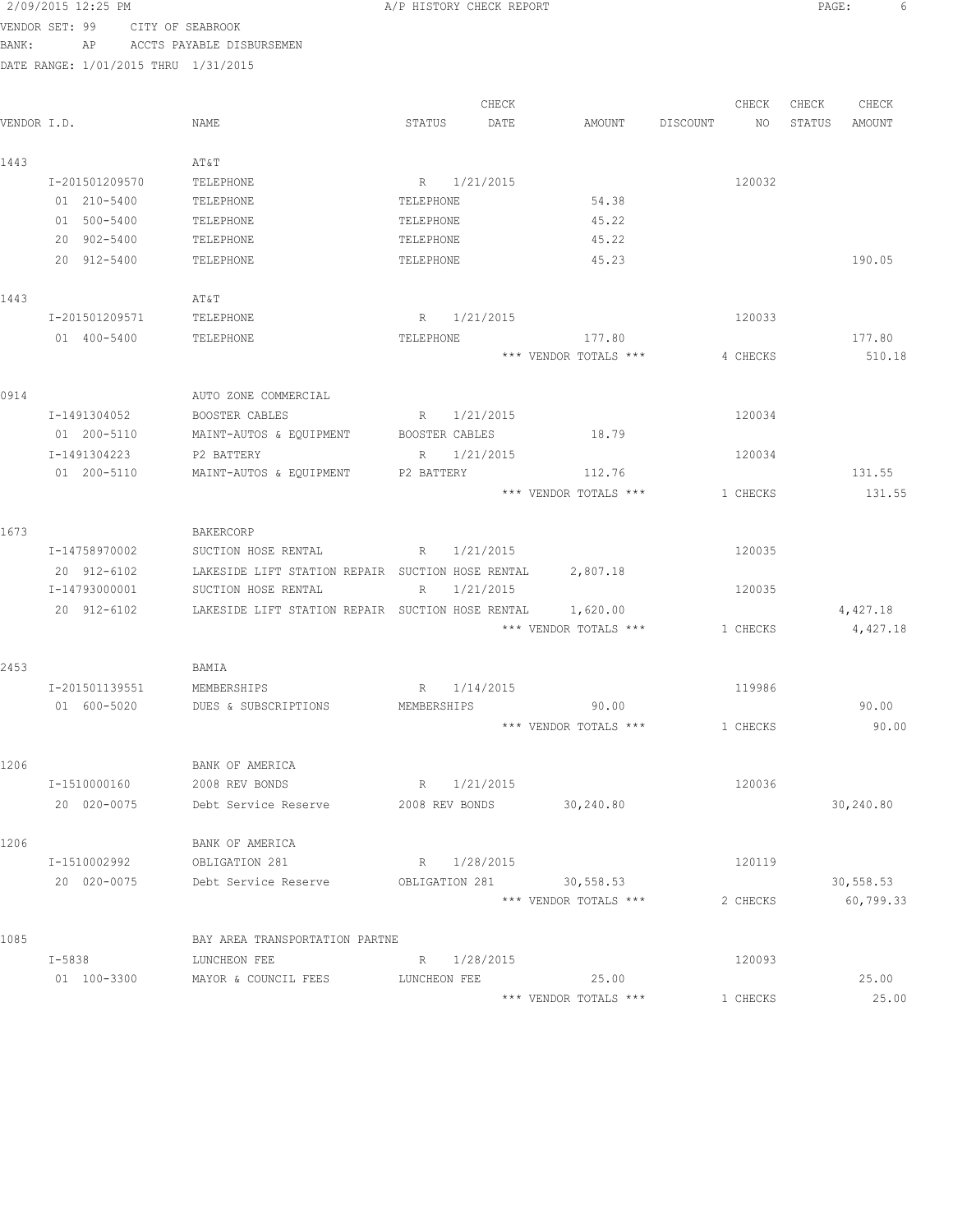|                         | 2/09/2015 12:25 PM |                                                             |           |                 | A/P HISTORY CHECK REPORT |                                 |           | PAGE: | 7                |
|-------------------------|--------------------|-------------------------------------------------------------|-----------|-----------------|--------------------------|---------------------------------|-----------|-------|------------------|
| VENDOR SET: 99<br>BANK: |                    | CITY OF SEABROOK<br>AP ACCTS PAYABLE DISBURSEMEN            |           |                 |                          |                                 |           |       |                  |
|                         |                    | DATE RANGE: 1/01/2015 THRU 1/31/2015                        |           |                 |                          |                                 |           |       |                  |
|                         |                    |                                                             |           |                 | CHECK                    |                                 | CHECK     | CHECK | CHECK            |
| VENDOR I.D.             |                    | NAME                                                        | STATUS    |                 | DATE                     | AMOUNT DISCOUNT                 | NO STATUS |       | AMOUNT           |
| 0616                    |                    | BAYTOWN POLICE ACADEMY                                      |           |                 |                          |                                 |           |       |                  |
|                         |                    | I-201501209575 REGISTRATION KEN MAYES                       |           |                 | R 1/21/2015              |                                 | 120037    |       |                  |
|                         |                    | 50 501-5300 TRAINING & CONFERENCE                           |           |                 |                          | REGISTRATION KEN MAY 20.00      |           |       | 20.00            |
|                         |                    |                                                             |           |                 |                          | *** VENDOR TOTALS *** 1 CHECKS  |           |       | 20.00            |
| 1220                    |                    | BIRCH COMMUNICATIONS INC                                    |           |                 |                          |                                 |           |       |                  |
|                         | I-201501139542     | TELEPHONE                                                   |           | E 1/14/2015     |                          |                                 | 999999    |       |                  |
|                         | 01 107-5400        | TELEPHONE                                                   | TELEPHONE |                 |                          | 0.98                            |           |       |                  |
|                         | 01 200-5400        | TELEPHONE                                                   | TELEPHONE |                 |                          | 0.97                            |           |       |                  |
|                         | 01 400-5400        | TELEPHONE                                                   | TELEPHONE |                 |                          | 156.56                          |           |       |                  |
|                         | 01 106-5400        | TELEPHONE                                                   | TELEPHONE |                 |                          | 670.22                          |           |       |                  |
|                         | 01 500-5400        | TELEPHONE                                                   | TELEPHONE |                 |                          | 51.28                           |           |       |                  |
|                         | 20 902-5400        | TELEPHONE                                                   | TELEPHONE |                 |                          | 74.37                           |           |       |                  |
|                         | 20 912-5400        | TELEPHONE                                                   | TELEPHONE |                 |                          | 120.52                          |           |       | 1,074.90         |
|                         |                    |                                                             |           |                 |                          | *** VENDOR TOTALS ***           | 1 CHECKS  |       | 1,074.90         |
| 1653                    |                    | BLACKBOARD INC                                              |           |                 |                          |                                 |           |       |                  |
|                         | I-1182779          | 2015 SERVICE                                                |           | R 1/28/2015     |                          |                                 | 120094    |       |                  |
|                         | 01 106-5405        | PHONE NETWORK NOTIFICATION SYS2015 SERVICE                  |           |                 |                          | 11,225.25                       |           |       | 11,225.25        |
|                         |                    |                                                             |           |                 |                          | *** VENDOR TOTALS ***           | 1 CHECKS  |       | 11,225.25        |
| 0040                    |                    | BLACKBURN MFG. CO                                           |           |                 |                          |                                 |           |       |                  |
|                         | I-0478147IN        | BLUE MARKING PAINT                                          |           |                 | R 1/07/2015              |                                 | 119949    |       |                  |
|                         | 20 902-5130        | MAINT-WATER SYSTEM MINOR BLUE MARKING PAINT                 |           |                 |                          | 109.86                          |           |       | 109.86           |
|                         |                    |                                                             |           |                 |                          | *** VENDOR TOTALS *** 1 CHECKS  |           |       | 109.86           |
| 2457                    |                    | BOYER INC                                                   |           |                 |                          |                                 |           |       |                  |
|                         | I-9166467          |                                                             |           |                 |                          |                                 | 120038    |       |                  |
|                         | 20 912-6102        | LAKESIDE LIFT STATION REPAIR LIFT STATION REPAIR 311,082.92 |           |                 |                          |                                 |           |       | 311,082.92       |
|                         |                    |                                                             |           |                 |                          | *** VENDOR TOTALS ***           | 1 CHECKS  |       | 311,082.92       |
| 1550                    |                    | BUSINESS CARD A/C                                           |           |                 |                          |                                 |           |       |                  |
|                         | I-201501079528     | DEC14 STATEMENT                                             |           | R 1/07/2015     |                          |                                 | 119950    |       |                  |
|                         | 01 107-5295        | SAFETY COMMITTEE                                            |           | DEC14 STATEMENT |                          | 120.00                          |           |       |                  |
|                         | 20 902-5300        | TRAINING & CONFERENCE                                       |           | DEC14 STATEMENT |                          | 50.23                           |           |       |                  |
|                         | 20 912-5300        | TRAINING CONFERENCE                                         |           | DEC14 STATEMENT |                          | 50.22                           |           |       |                  |
|                         | 20 912-5465        | MISC EXPENSE                                                |           | DEC14 STATEMENT |                          | 49.58CR                         |           |       |                  |
|                         | 20 902-5130        | MAINT-WATER SYSTEM MINOR                                    |           | DEC14 STATEMENT |                          | 316.21<br>*** VENDOR TOTALS *** | 1 CHECKS  |       | 487.08<br>487.08 |
|                         |                    |                                                             |           |                 |                          |                                 |           |       |                  |
| 2169                    |                    | BUSINESS CARD L/D                                           |           |                 |                          |                                 |           |       |                  |
|                         | I-201501079529     | DEC14 STATEMENT                                             |           | R 1/07/2015     |                          |                                 | 119951    |       |                  |
|                         | 15 150-5010        | ADVERTISING                                                 |           | DEC14 STATEMENT |                          | 36.37                           |           |       |                  |
|                         | 01 001-0507        | DUE FROM EDC                                                |           | DEC14 STATEMENT |                          | 29.00<br>*** VENDOR TOTALS ***  | 1 CHECKS  |       | 65.37<br>65.37   |
|                         |                    |                                                             |           |                 |                          |                                 |           |       |                  |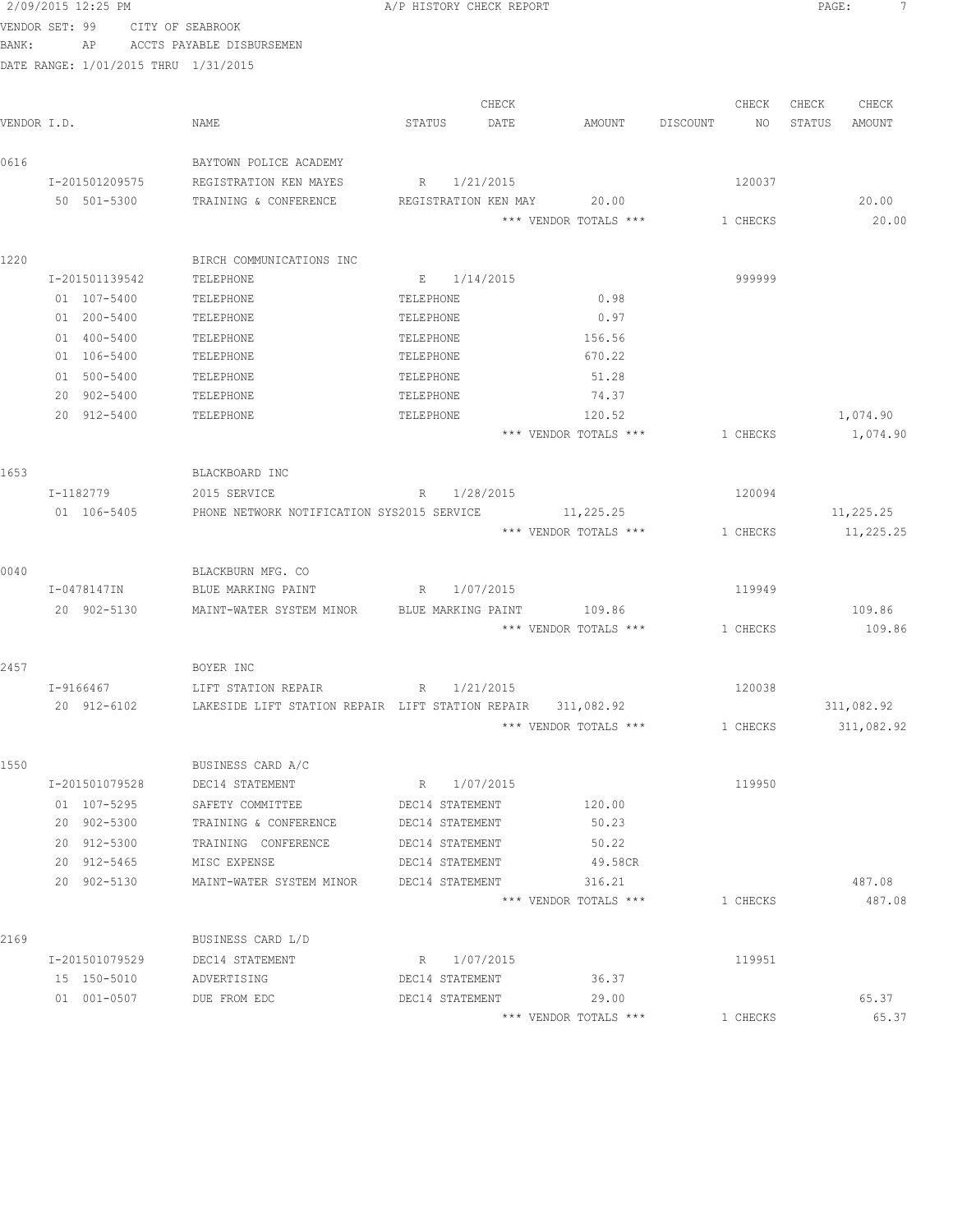|             | 2/09/2015 12:25 PM                   |                           |                 | A/P HISTORY CHECK REPORT |                       |                | PAGE:  | 8      |  |
|-------------|--------------------------------------|---------------------------|-----------------|--------------------------|-----------------------|----------------|--------|--------|--|
|             | VENDOR SET: 99                       | CITY OF SEABROOK          |                 |                          |                       |                |        |        |  |
| BANK:       | AP                                   | ACCTS PAYABLE DISBURSEMEN |                 |                          |                       |                |        |        |  |
|             | DATE RANGE: 1/01/2015 THRU 1/31/2015 |                           |                 |                          |                       |                |        |        |  |
|             |                                      |                           |                 |                          |                       |                |        |        |  |
|             |                                      |                           |                 | CHECK                    |                       | CHECK          | CHECK  | CHECK  |  |
| VENDOR I.D. |                                      | NAME                      | STATUS          | DATE                     | AMOUNT                | DISCOUNT<br>NO | STATUS | AMOUNT |  |
| 2390        |                                      | BUSINESS CARD S/W         |                 |                          |                       |                |        |        |  |
|             | I-201501209574                       | DEC14 STATEMENT           |                 | R 1/21/2015              |                       | 120039         |        |        |  |
|             | 01 200-5300                          | TRAINING & CONFERENCE     | DEC14 STATEMENT |                          | 80.00                 |                |        |        |  |
|             | 01 200-5465                          | MISC EXPENSE              | DEC14 STATEMENT |                          | 2.20                  |                |        | 82.20  |  |
|             |                                      |                           |                 |                          | *** VENDOR TOTALS *** | 1 CHECKS       |        | 82.20  |  |
| 1397        |                                      | CDW GOVERNMENT, INC.      |                 |                          |                       |                |        |        |  |
|             | I-RG98791                            | ELECTRONIC PARTS          |                 | R 1/14/2015              |                       | 119988         |        |        |  |
|             | 33 330-4150                          | SMALL TOOLS & EQUIP       |                 | ELECTRONIC PARTS         | 120.50                |                |        | 120.50 |  |
|             |                                      |                           |                 |                          | *** VENDOR TOTALS *** | 1 CHECKS       |        | 120.50 |  |
|             |                                      |                           |                 |                          |                       |                |        |        |  |
| 1053        |                                      | CENTERPOINT ENERGY        |                 |                          |                       |                |        |        |  |
|             | I-201501209577                       | UTILITY                   | R               | 1/21/2015                |                       | 120040         |        |        |  |
|             | 01 400-5410                          | UTILITIES                 | UTILITY         |                          | 23.51                 |                |        | 23.51  |  |
| 1053        |                                      | CENTERPOINT ENERGY        |                 |                          |                       |                |        |        |  |
|             | I-201501209578                       | UTILITY                   |                 | R 1/21/2015              |                       | 120041         |        |        |  |
|             | 20 902-5410                          | UTILITIES                 | UTILITY         |                          | 16.97                 |                |        | 16.97  |  |
| 1053        |                                      | CENTERPOINT ENERGY        |                 |                          |                       |                |        |        |  |
|             | I-201501209579                       | UTILITY                   |                 | R 1/21/2015              |                       | 120042         |        |        |  |
|             | 20 902-5410                          | UTILITIES                 | UTILITY         |                          | 22.88                 |                |        | 22.88  |  |
|             |                                      |                           |                 |                          |                       |                |        |        |  |
| 1053        |                                      | CENTERPOINT ENERGY        |                 |                          |                       |                |        |        |  |
|             | I-201501209580                       | UTILITY                   |                 | R 1/21/2015              |                       | 120043         |        |        |  |
|             | 20 902-5410                          | UTILITIES                 | UTILITY         |                          | 45.09                 |                |        | 45.09  |  |
| 1053        |                                      | CENTERPOINT ENERGY        |                 |                          |                       |                |        |        |  |
|             | I-201501209581                       | UTILITY                   | R               | 1/21/2015                |                       | 120044         |        |        |  |
|             | 01 500-5410                          | UTILITIES                 | UTILITY         |                          | 13.65                 |                |        |        |  |
|             | 20 902-5410                          | UTILITIES                 | UTILITY         |                          | 13.65                 |                |        |        |  |
|             | 20 912-5410                          | UTILITIES                 | UTILITY         |                          | 13.64                 |                |        | 40.94  |  |
| 1053        |                                      | CENTERPOINT ENERGY        |                 |                          |                       |                |        |        |  |
|             | I-201501209582                       | UTILITY                   |                 | R 1/21/2015              |                       | 120045         |        |        |  |
|             | 20 902-5410                          | UTILITIES                 | UTILITY         |                          | 32.52                 |                |        | 32.52  |  |
| 1053        |                                      | CENTERPOINT ENERGY        |                 |                          |                       |                |        |        |  |
|             | I-201501209585                       | UTILITY                   |                 | R 1/21/2015              |                       | 120046         |        |        |  |
|             | 01 107-5410                          | UTILITIES                 | UTILITY         |                          | 26.42                 |                |        | 26.42  |  |
|             |                                      |                           |                 |                          |                       |                |        |        |  |
| 1053        |                                      | CENTERPOINT ENERGY        |                 |                          |                       |                |        |        |  |
|             | I-201501209586                       | UTILITY                   |                 | R 1/21/2015              |                       | 120047         |        |        |  |
|             | 01 107-5410                          | UTILITIES                 | UTILITY         |                          | 15.52                 |                |        | 15.52  |  |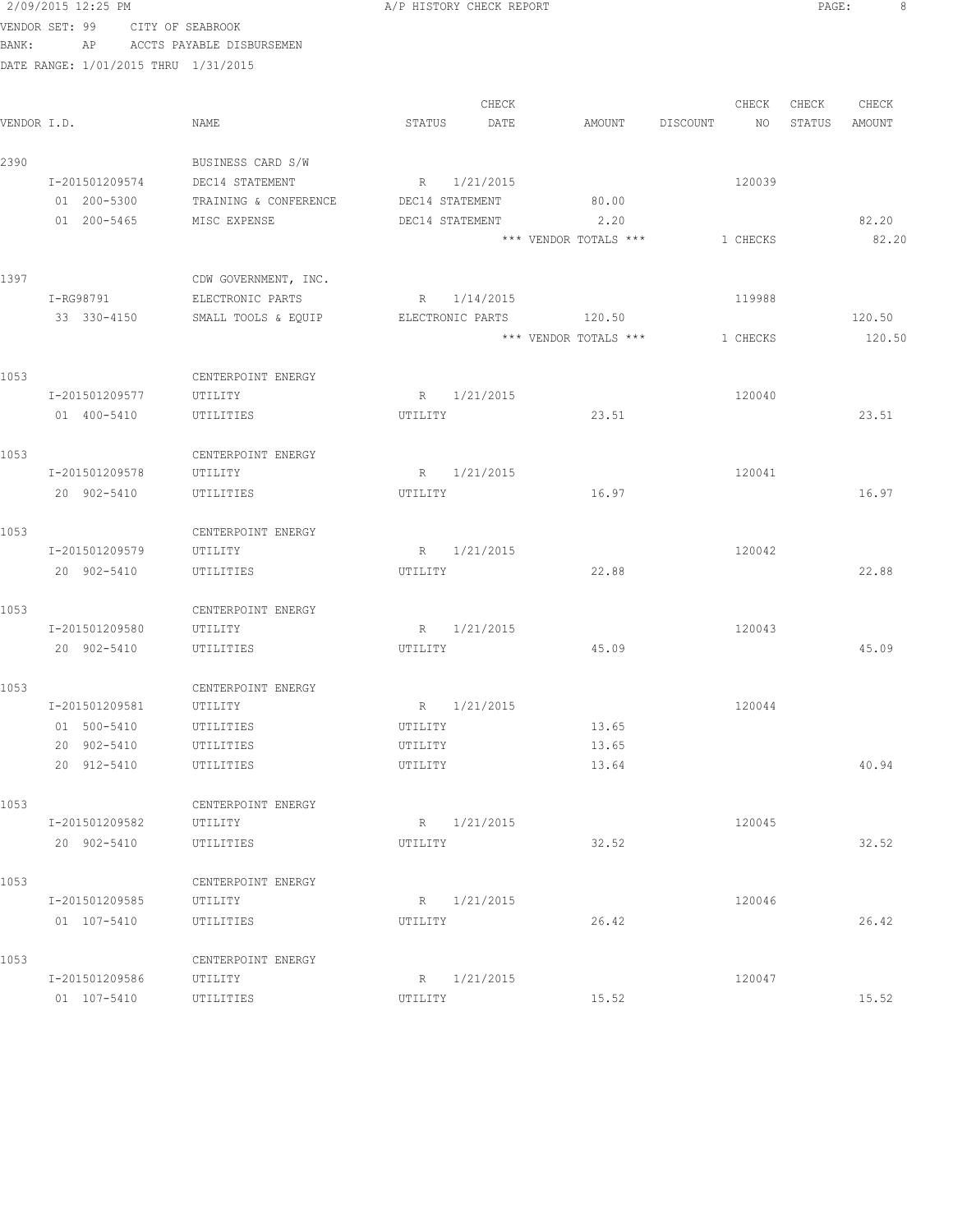|             | VENDOR SET: 99                       | CITY OF SEABROOK                                  |                              |                       |                |                  |
|-------------|--------------------------------------|---------------------------------------------------|------------------------------|-----------------------|----------------|------------------|
| BANK:       | ΑP                                   | ACCTS PAYABLE DISBURSEMEN                         |                              |                       |                |                  |
|             | DATE RANGE: 1/01/2015 THRU 1/31/2015 |                                                   |                              |                       |                |                  |
|             |                                      |                                                   |                              |                       |                |                  |
|             |                                      |                                                   | CHECK                        |                       | CHECK          | CHECK<br>CHECK   |
| VENDOR I.D. |                                      | NAME                                              | STATUS<br>DATE               | AMOUNT                | DISCOUNT<br>NO | STATUS<br>AMOUNT |
|             |                                      |                                                   |                              |                       |                |                  |
| 1053        |                                      | CENTERPOINT ENERGY                                |                              |                       |                |                  |
|             | I-201501279600                       | UTILITY                                           | R 1/28/2015                  |                       | 120095         |                  |
|             | 01 400-5410                          | UTILITIES                                         | UTILITY                      | 22.78                 |                | 22.78            |
|             |                                      |                                                   |                              | *** VENDOR TOTALS *** | 9 CHECKS       | 246.63           |
| 2029        |                                      | CHRISTOPHER J VASEK                               |                              |                       |                |                  |
|             | I-150004                             | ELECTRICAL SERVICES                               | E 1/28/2015                  |                       | 999999         |                  |
|             | 01 107-5180                          | MAINT-BLDGS & GROUNDS                             | ELECTRICAL SERVICES 1,439.00 |                       |                | 1,439.00         |
|             |                                      |                                                   |                              | *** VENDOR TOTALS *** | 1 CHECKS       | 1,439.00         |
|             |                                      |                                                   |                              |                       |                |                  |
| 1486        |                                      | CHILD SUPPORT, HARRIS                             |                              |                       |                |                  |
|             | I-CS3201501139540                    | CHILD SUPPORT                                     | D 1/13/2015                  |                       | 000000         |                  |
|             | 01 001-1032                          | OTHER PAYROLL DEDUCTIONS                          | CHILD SUPPORT                | 300.00                |                |                  |
|             | I-CS7201501139540                    | CHILD SUPPORT                                     | 1/13/2015<br>D               |                       | 000000         |                  |
|             | 01 001-1032                          | OTHER PAYROLL DEDUCTIONS                          | CHILD SUPPORT                | 230.77                |                | 530.77           |
|             |                                      |                                                   |                              |                       |                |                  |
| 1486        |                                      | CHILD SUPPORT, HARRIS                             |                              |                       |                |                  |
|             | I-CS3201501279596                    | CHILD SUPPORT                                     | $D = 1/27/2015$              |                       | 000000         |                  |
|             | 01 001-1032                          | OTHER PAYROLL DEDUCTIONS CHILD SUPPORT            |                              | 300.00                |                |                  |
|             | I-CS7201501279596                    | CHILD SUPPORT                                     | 1/27/2015<br>D               |                       | 000000         |                  |
|             | 01 001-1032                          | OTHER PAYROLL DEDUCTIONS                          | CHILD SUPPORT                | 230.77                |                | 530.77           |
|             |                                      |                                                   |                              | *** VENDOR TOTALS *** | 2 CHECKS       | 1,061.54         |
| 0056        |                                      | CITY OF PASADENA-WTR DEPT                         |                              |                       |                |                  |
|             | I-201501079539                       | WATER                                             | 1/07/2015<br>R               |                       | 119980         |                  |
|             | 20 902-5451                          | PASADENA WATER SUPPLY                             | WATER                        | 3,342.02              |                | 3,342.02         |
|             |                                      |                                                   |                              |                       |                |                  |
| 0056        |                                      | CITY OF PASADENA-WTR DEPT                         |                              |                       |                |                  |
|             | I-201501159568                       | JAN15 CORRECTED PMT                               | R 1/15/2015                  |                       | 120024         |                  |
|             | 20 902-5451                          | PASADENA WATER SUPPLY                             | JAN15 CORRECTED PMT          | 24,344.99             |                | 24,344.99        |
|             |                                      |                                                   |                              | *** VENDOR TOTALS *** | 2 CHECKS       | 27,687.01        |
|             |                                      |                                                   |                              |                       |                |                  |
| 0057        |                                      | CITY OF SEABROOK                                  |                              |                       |                |                  |
|             | I-201501139552                       | DUMPSTERS                                         | R 1/14/2015<br>DUMPSTERS     | 345.14                | 119989         |                  |
|             | 01 107-5410                          | UTILITIES                                         |                              |                       |                |                  |
|             | 01 400-5410<br>01 500-5410           | UTILITIES                                         | DUMPSTERS                    | 1,320.44<br>48.85     |                |                  |
|             | 20 902-5410                          | UTILITIES                                         | DUMPSTERS<br>DUMPSTERS       | 48.85                 |                |                  |
|             | 20 912-5410                          | UTILITIES<br>UTILITIES                            | DUMPSTERS                    | 161.71                |                | 1,924.99         |
|             |                                      |                                                   |                              | *** VENDOR TOTALS *** | 1 CHECKS       | 1,924.99         |
|             |                                      |                                                   |                              |                       |                |                  |
| 1293        |                                      | COBB, FENDLEY & ASSOC INC.                        |                              |                       |                |                  |
|             | I-246953                             | ENGINEERING SERVICES                              | 1/21/2015<br>R               |                       | 120048         |                  |
|             | 20 912-6102                          | LAKESIDE LIFT STATION REPAIR ENGINEERING SERVICES |                              | 495.00                |                | 495.00           |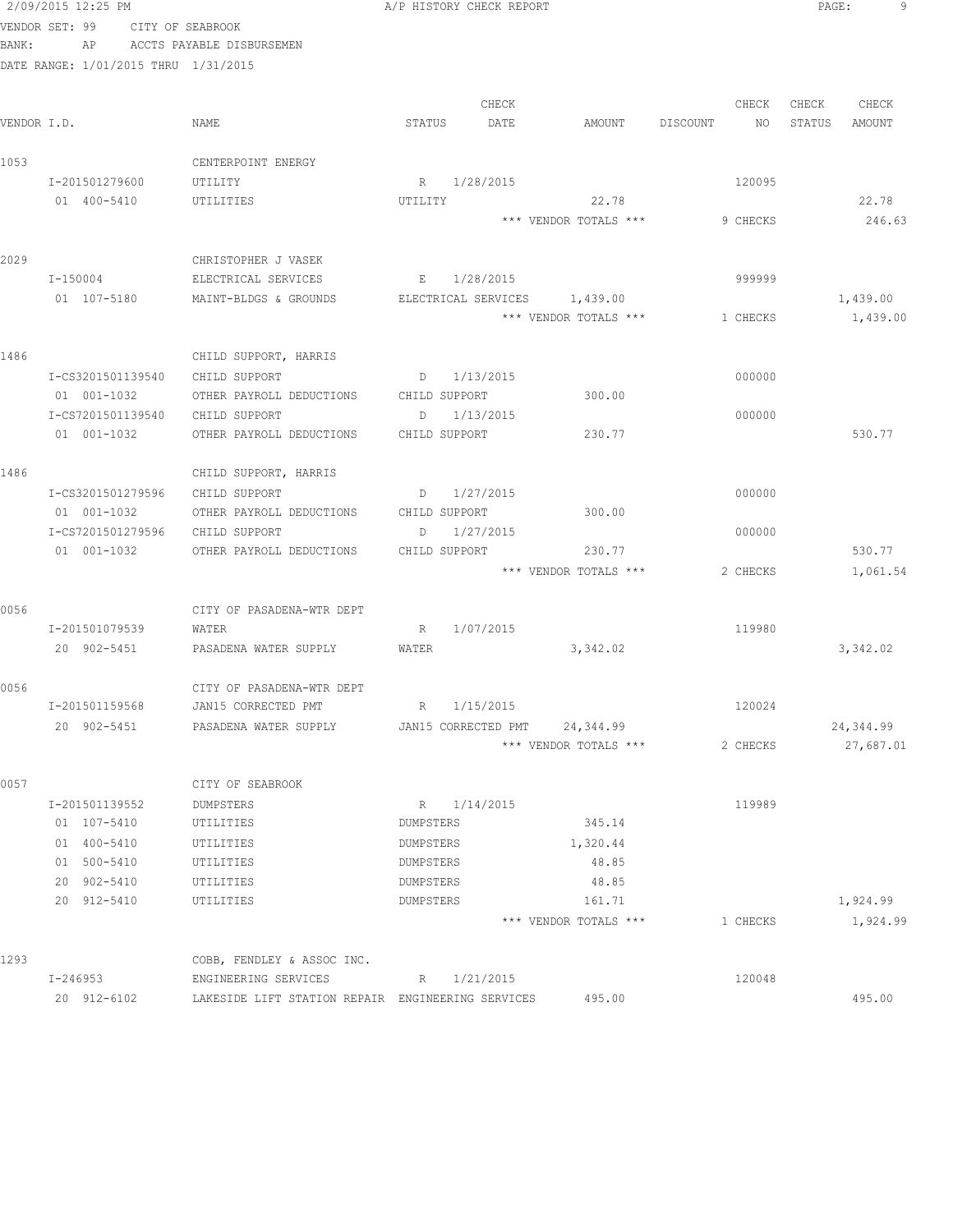| BANK:       | ΑP                                   | ACCTS PAYABLE DISBURSEMEN                                 |                          |                               |                |                  |
|-------------|--------------------------------------|-----------------------------------------------------------|--------------------------|-------------------------------|----------------|------------------|
|             | DATE RANGE: 1/01/2015 THRU 1/31/2015 |                                                           |                          |                               |                |                  |
|             |                                      |                                                           | CHECK                    |                               | CHECK          | CHECK<br>CHECK   |
| VENDOR I.D. |                                      | NAME                                                      | DATE<br>STATUS           | AMOUNT                        | DISCOUNT<br>NO | STATUS<br>AMOUNT |
| 1293        |                                      | COBB, FENDLEY & ASSOC INC.                                |                          |                               |                |                  |
|             | I-246954                             | ENGINEERING SERVICES                                      | R 1/21/2015              |                               | 120049         |                  |
|             | 13 130-5215                          | PROF FEES - ENGINEERING ENGINEERING SERVICES 2,520.00     |                          |                               |                | 2,520.00         |
| 1293        |                                      | COBB, FENDLEY & ASSOC INC.                                |                          |                               |                |                  |
|             | I-246958                             | ENGINEERING SERVICES                                      | R 1/21/2015              |                               | 120050         |                  |
|             | 01 107-5215                          | PROF FEES-ENGINEERING                                     |                          | ENGINEERING SERVICES 761.21   |                |                  |
|             | 20 902-5215                          | PROF FEES-ENGINEERING                                     |                          | ENGINEERING SERVICES 2,255.98 |                | 3,017.19         |
|             |                                      |                                                           |                          | *** VENDOR TOTALS ***         | 3 CHECKS       | 6,032.19         |
| 1588        |                                      | COMCAST                                                   |                          |                               |                |                  |
|             | I-201501079530                       | CABLE SERVICE                                             | R 1/07/2015              |                               | 119952         |                  |
|             | 20 912-5030                          | RENTALS & SERVICE AGRMTS CABLE SERVICE                    |                          | 83.75                         |                | 83.75            |
| 1588        |                                      | COMCAST                                                   |                          |                               |                |                  |
|             | I-201501079531                       | CABLE SERVICE                                             | $R_{\rm c}$<br>1/07/2015 |                               | 119953         |                  |
|             | 01 500-5030                          | RENTALS & SERVICE AGRMTS                                  | CABLE SERVICE            | 25.13                         |                |                  |
|             | 20 902-5030                          | RENTALS & SERVICE AGRMTS                                  | CABLE SERVICE            | 25.14                         |                |                  |
|             | 20 912-5030                          | RENTALS & SERVICE AGRMTS                                  | CABLE SERVICE            | 25.13                         |                | 75.40            |
| 1588        |                                      | COMCAST                                                   |                          |                               |                |                  |
|             | I-201501079532                       | CABLE SERVICE                                             | R 1/07/2015              |                               | 119954         |                  |
|             | 01 107-5030                          | RENTALS & SERVICE AGRMTS                                  | CABLE SERVICE            | 32.64                         |                | 32.64            |
| 1588        |                                      | COMCAST                                                   |                          |                               |                |                  |
|             | I-201501209583                       | CABLE SERVICE                                             | R 1/21/2015              |                               | 120051         |                  |
|             | 01 400-5030                          | RENTALS & SERVICE AGRMTS CABLE SERVICE                    |                          | 143.43                        |                | 143.43           |
| 1588        |                                      | COMCAST                                                   |                          |                               |                |                  |
|             | I-201501209584                       | CABLE SERVICE                                             | R 1/21/2015              |                               | 120052         |                  |
|             | 01 200-5030                          | RENTALS & SERVICE AGRMTS CABLE SERVICE                    |                          | 246.27                        |                | 246.27           |
| 1588        |                                      | COMCAST                                                   |                          |                               |                |                  |
|             | I-201501279599                       | CABLE SERVICE                                             | R 1/28/2015              |                               | 120097         |                  |
|             | 01 107-5030                          |                                                           |                          | 658.35                        |                | 658.35           |
|             |                                      |                                                           |                          | *** VENDOR TOTALS ***         | 6 CHECKS       | 1,239.84         |
| 2379        |                                      | COMPETITIVE CHOICE                                        |                          |                               |                |                  |
|             | $I-16328$                            | ENFIRO GREEN                                              | R 1/21/2015              |                               | 120053         |                  |
|             |                                      | 20 912-5120 MAINT-SEWER SYSTEM MINOR ENFIRO GREEN 5170.00 |                          |                               |                | 170.00           |
|             |                                      |                                                           |                          | *** VENDOR TOTALS ***         | 1 CHECKS       | 170.00           |
| 2441        |                                      | CPS HR CONSULTING                                         |                          |                               |                |                  |
|             | C-TRRTN2520                          | ENTRY LEVEL LAW ENFORCEMENT R 1/07/2015                   |                          |                               | 119955         |                  |
|             | 01 200-5210                          | CIVIL SERVICE EXP                                         | ENTRY LEVEL LAW ENFO     | 105.00CR                      |                |                  |
|             | I-SOP38008                           | NOV14 POLICE ENTRANCE EXAM R 1/07/2015                    |                          |                               | 119955         | 714.50           |
|             | 01 200-5210                          | CIVIL SERVICE EXP                                         | NOV14 POLICE ENTRANC     | 819.50                        |                |                  |

\*\*\* VENDOR TOTALS \*\*\* 1 CHECKS 714.50

2/09/2015 12:25 PM A/P HISTORY CHECK REPORT PAGE: 10

VENDOR SET: 99 CITY OF SEABROOK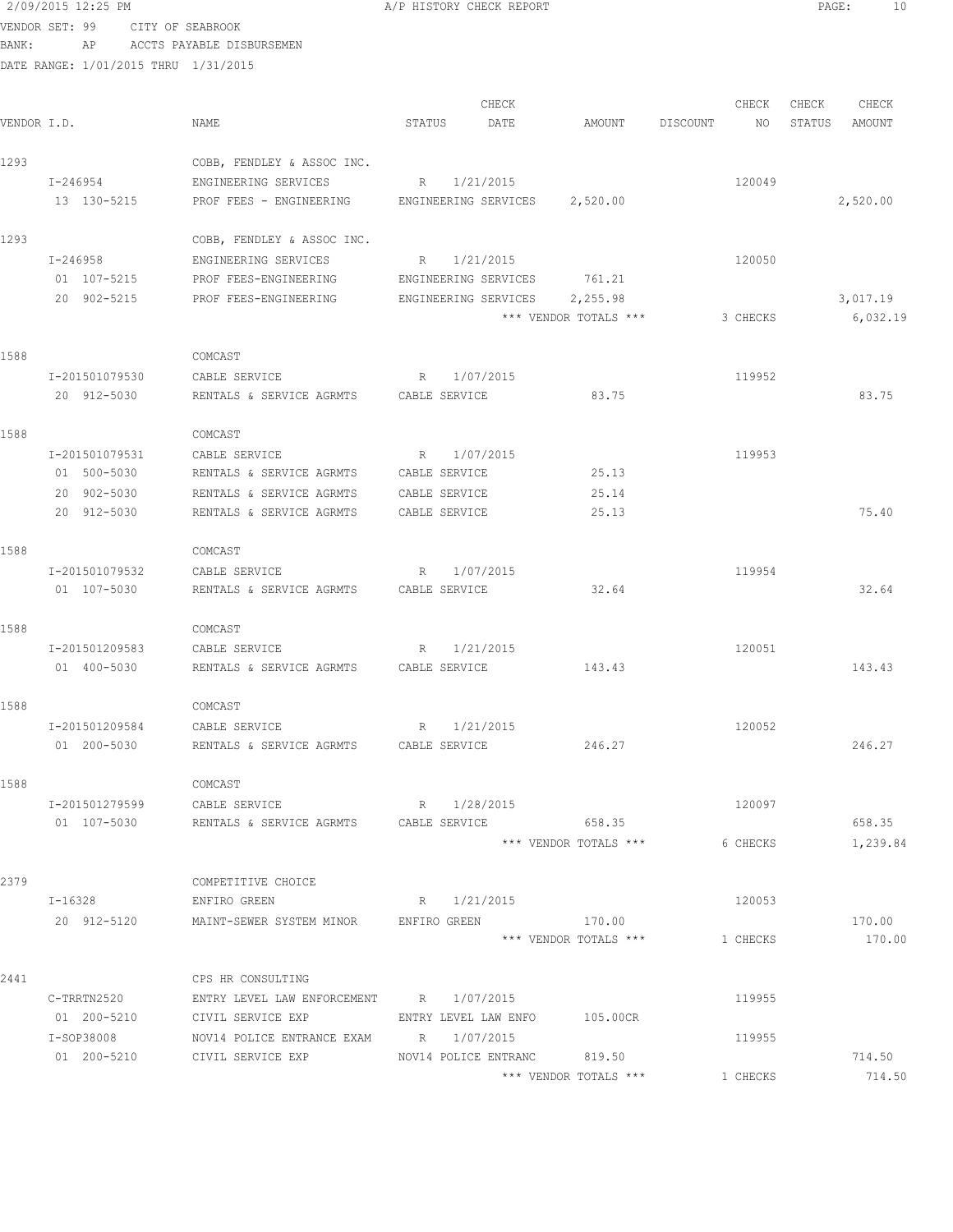|       | 2/09/2015 12:25 PM                       |                                             | A/P HISTORY CHECK REPORT |             |                                |          | PAGE:  | 11       |
|-------|------------------------------------------|---------------------------------------------|--------------------------|-------------|--------------------------------|----------|--------|----------|
| BANK: | VENDOR SET: 99<br>CITY OF SEABROOK<br>AP | ACCTS PAYABLE DISBURSEMEN                   |                          |             |                                |          |        |          |
|       | DATE RANGE: 1/01/2015 THRU 1/31/2015     |                                             |                          |             |                                |          |        |          |
|       |                                          |                                             |                          |             |                                |          |        |          |
|       |                                          |                                             |                          | CHECK       |                                | CHECK    | CHECK  | CHECK    |
|       | VENDOR I.D.                              | NAME                                        | STATUS                   | DATE        | AMOUNT DISCOUNT                | NO.      | STATUS | AMOUNT   |
| 2058  |                                          | DAHILL                                      |                          |             |                                |          |        |          |
|       | I-IN159699                               | COPIER USAGE                                | R 1/14/2015              |             |                                | 119990   |        |          |
|       | 01 107-5030                              | RENTALS & SERVICE AGRMTS                    | COPIER USAGE             |             | 62.00                          |          |        | 62.00    |
|       |                                          |                                             |                          |             | *** VENDOR TOTALS ***          | 1 CHECKS |        | 62.00    |
|       |                                          |                                             |                          |             |                                |          |        |          |
| 0068  |                                          | DXI INDUSTRIES, INC                         |                          |             |                                |          |        |          |
|       | I-DE0500492814                           | CYLINDER DEMURRAGE                          | R 1/21/2015              |             |                                | 120054   |        |          |
|       | 20 902-5030                              | RENTALS & SERVICE AGRMTS CYLINDER DEMURRAGE |                          |             | 42.00                          |          |        | 42.00    |
|       |                                          |                                             |                          |             | *** VENDOR TOTALS ***          | 1 CHECKS |        | 42.00    |
|       |                                          |                                             |                          |             |                                |          |        |          |
| 0070  |                                          | EASTEX ENVIRONMENTAL LABORATOR              |                          |             |                                |          |        |          |
|       | I-C1412239                               | LABORATORY FEES                             |                          | R 1/21/2015 |                                | 120055   |        |          |
|       | 20 912-5285                              | LABORATORY FEES                             |                          |             | LABORATORY FEES 810.00         |          |        | 810.00   |
|       |                                          |                                             |                          |             | *** VENDOR TOTALS ***          | 1 CHECKS |        | 810.00   |
|       |                                          |                                             |                          |             |                                |          |        |          |
| 0076  |                                          | FEDERAL EXPRESS CORP                        | R 1/21/2015              |             |                                | 120057   |        |          |
|       | I-290722422<br>01 107-4011               | POSTAGE<br>POSTAGE                          | POSTAGE                  |             | 31.48                          |          |        | 31.48    |
|       |                                          |                                             |                          |             | *** VENDOR TOTALS ***          | 1 CHECKS |        | 31.48    |
|       |                                          |                                             |                          |             |                                |          |        |          |
| 2007  |                                          | FIRST CHECK                                 |                          |             |                                |          |        |          |
|       | I-5130                                   | BACKGROUND CHECK                            | R 1/07/2015              |             |                                | 119956   |        |          |
|       | 01 107-3145                              | DRUG TESTING                                | BACKGROUND CHECK         |             | 42.00                          |          |        | 42.00    |
|       |                                          |                                             |                          |             | *** VENDOR TOTALS *** 1 CHECKS |          |        | 42.00    |
|       |                                          |                                             |                          |             |                                |          |        |          |
| 2454  |                                          | FIRST CHOICE EMERGENCY ROOM                 |                          |             |                                |          |        |          |
|       | I-201501139555                           | RICHARD GOROM                               | R 1/14/2015              |             |                                | 119995   |        |          |
|       | 01 107-3145                              | DRUG TESTING                                |                          |             | RICHARD GOROM 110.00           |          |        | 110.00   |
|       |                                          |                                             |                          |             | *** VENDOR TOTALS ***          | 1 CHECKS |        | 110.00   |
| 1769  |                                          | G & K SERVICES INC                          |                          |             |                                |          |        |          |
|       | I-1030861757                             | UNIFORM SERVICE                             | E 1/14/2015              |             |                                | 999999   |        |          |
|       | 01 500-5310                              | UNIFORMS & LAUNDRY                          | UNIFORM SERVICE          |             | 185.58                         |          |        |          |
|       | 20 902-5310                              | UNIFORMS & LAUNDRY                          | UNIFORM SERVICE          |             | 185.58                         |          |        |          |
|       | 20 912-5310                              | UNIFORMS & LAUNDRY                          | UNIFORM SERVICE          |             | 185.59                         |          |        |          |
|       | 01 400-5310                              | UNIFORMS & LAUNDRY                          | UNIFORM SERVICE          |             | 557.39                         |          |        |          |
|       | I-1030861759                             | FLOOR MATS                                  | E 1/14/2015              |             |                                | 999999   |        |          |
|       | 01 107-5030                              | RENTALS & SERVICE AGRMTS                    | FLOOR MATS               |             | 178.50                         |          |        | 1,292.64 |
|       |                                          |                                             |                          |             | *** VENDOR TOTALS ***          | 1 CHECKS |        | 1,292.64 |
|       |                                          |                                             |                          |             |                                |          |        |          |
| 0082  |                                          | GALVESTON COUNTY HEALTH DISTRI              |                          |             |                                |          |        |          |
|       | $I - 6430$                               | WATER SAMPLING                              | R 1/21/2015              |             |                                | 120058   |        |          |
|       | 20 902-5285                              | LABORATORY FEES                             | WATER SAMPLING           |             | 165.00                         |          |        | 165.00   |
|       |                                          |                                             |                          |             | *** VENDOR TOTALS ***          | 1 CHECKS |        | 165.00   |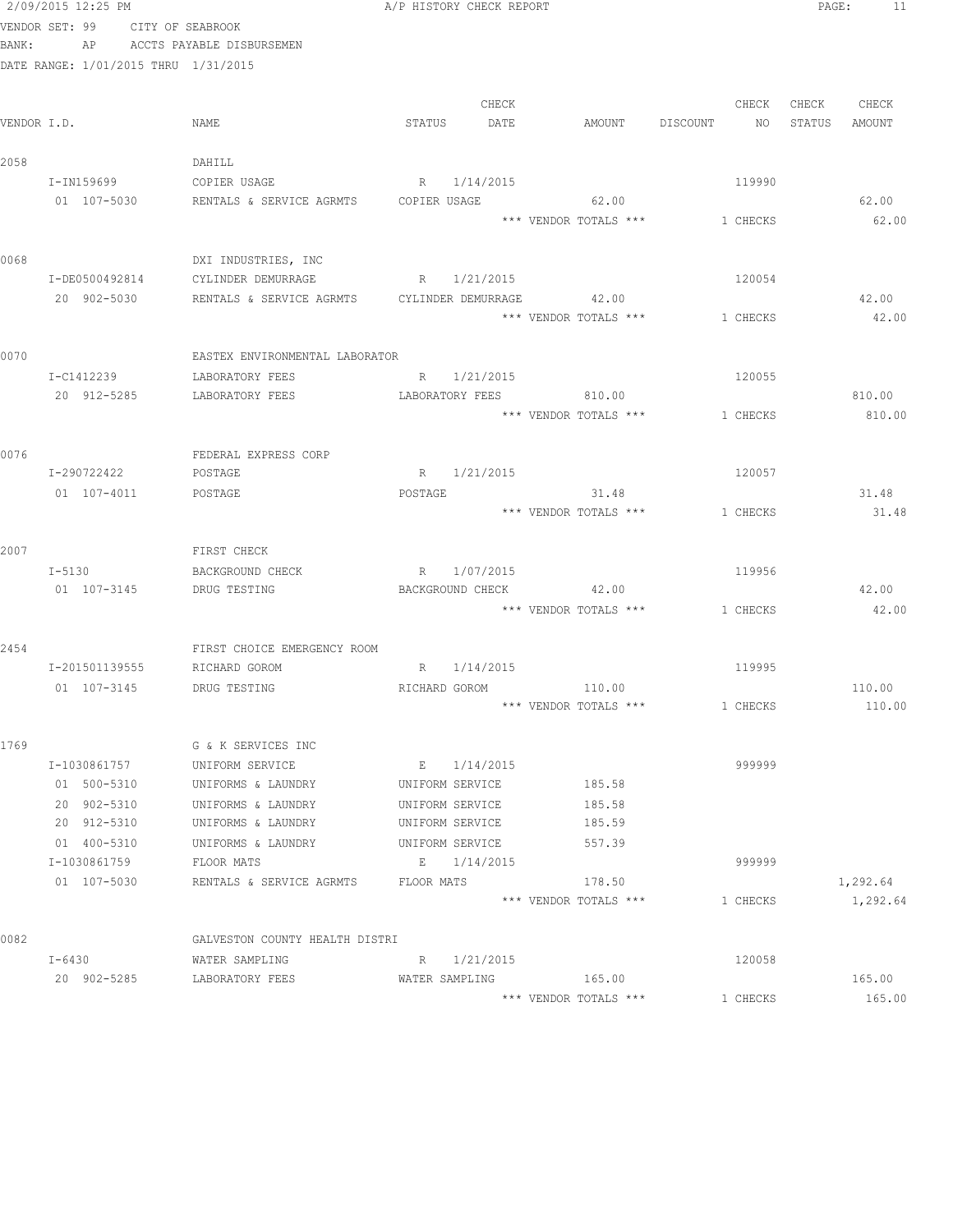|             | 2/09/2015 12:25 PM                   |                  |                                                      |               | A/P HISTORY CHECK REPORT |                       |          |          | PAGE:  | 12        |
|-------------|--------------------------------------|------------------|------------------------------------------------------|---------------|--------------------------|-----------------------|----------|----------|--------|-----------|
|             | VENDOR SET: 99                       | CITY OF SEABROOK |                                                      |               |                          |                       |          |          |        |           |
| BANK:       | AP                                   |                  | ACCTS PAYABLE DISBURSEMEN                            |               |                          |                       |          |          |        |           |
|             | DATE RANGE: 1/01/2015 THRU 1/31/2015 |                  |                                                      |               |                          |                       |          |          |        |           |
|             |                                      |                  |                                                      |               |                          |                       |          |          |        |           |
|             |                                      |                  |                                                      |               | CHECK                    |                       |          | CHECK    | CHECK  | CHECK     |
| VENDOR I.D. |                                      | NAME             |                                                      | STATUS        | DATE                     | AMOUNT                | DISCOUNT | NO.      | STATUS | AMOUNT    |
|             |                                      |                  |                                                      |               |                          |                       |          |          |        |           |
| 2049        |                                      |                  | ROBERT J GONZALES                                    |               |                          |                       |          |          |        |           |
|             | I-201501139556<br>01 200-5310        |                  | UNIFORMS<br>UNIFORMS & LAUNDRY                       | UNIFORMS      | R 1/14/2015              | 326.00                |          | 119996   |        | 326.00    |
|             |                                      |                  |                                                      |               |                          | *** VENDOR TOTALS *** |          | 1 CHECKS |        | 326.00    |
|             |                                      |                  |                                                      |               |                          |                       |          |          |        |           |
| 0208        |                                      |                  | W.W. GRAINGER, INC                                   |               |                          |                       |          |          |        |           |
|             | I-9640926417                         |                  | PARTS                                                | R             | 1/28/2015                |                       |          | 120098   |        |           |
|             | 20 912-5120                          |                  | MAINT-SEWER SYSTEM MINOR                             | PARTS         |                          | 75.74                 |          |          |        | 75.74     |
|             |                                      |                  |                                                      |               |                          | *** VENDOR TOTALS *** |          | 1 CHECKS |        | 75.74     |
|             |                                      |                  |                                                      |               |                          |                       |          |          |        |           |
| 1540        |                                      |                  | GULF COAST GFOA                                      |               |                          |                       |          |          |        |           |
|             | I-201501139557                       |                  | JAN15 LUNCHEON MEETING                               | R             | 1/14/2015                |                       |          | 119997   |        |           |
|             | 01 102-5300                          |                  | TRAINING & CONFERENCE                                |               | JAN15 LUNCHEON MEETI     | 50.00                 |          |          |        | 50.00     |
|             |                                      |                  |                                                      |               |                          |                       |          |          |        |           |
| 1540        |                                      |                  | GULF COAST GFOA                                      |               |                          |                       |          |          |        |           |
|             | I-201501149566                       |                  | PAM LAB MEMBERSHIP DUES                              | R             | 1/14/2015                |                       |          | 120022   |        |           |
|             | 01 102-5020                          |                  | DUES & SUBSCRIPTIONS                                 |               | PAM LAB MEMBERSHIP D     | 15.00                 |          |          |        | 15.00     |
| 1540        |                                      |                  | GULF COAST GFOA                                      |               |                          |                       |          |          |        |           |
|             | I-201501149567                       |                  | MICHAEL GIBBS MEMBERSHIP DUES R 1/14/2015            |               |                          |                       |          | 120023   |        |           |
|             | 01 102-5020                          |                  | DUES & SUBSCRIPTIONS                                 |               | MICHAEL GIBBS MEMBER     | 15.00                 |          |          |        | 15.00     |
|             |                                      |                  |                                                      |               |                          | *** VENDOR TOTALS *** |          | 3 CHECKS |        | 80.00     |
|             |                                      |                  |                                                      |               |                          |                       |          |          |        |           |
| 0087        |                                      |                  | GULF COAST LIMESTONE, INC                            |               |                          |                       |          |          |        |           |
|             | I-585729                             |                  | DECOMPOSED GRANITE GRAVEL                            |               | R 1/07/2015              |                       |          | 119957   |        |           |
|             | 01 400-6052                          |                  | TPWD TRAIL CONSTRUCTION DECOMPOSED GRANITE G         |               |                          | 7,838.66              |          |          |        | 7,838.66  |
|             |                                      |                  |                                                      |               |                          | *** VENDOR TOTALS *** |          | 1 CHECKS |        | 7,838.66  |
| 0088        |                                      |                  |                                                      |               |                          |                       |          |          |        |           |
|             | I-053677                             |                  | GULF COAST WASTE DISPOSAL AUTH<br>LABORATORY TESTS   | E             | 1/07/2015                |                       |          | 999999   |        |           |
|             | 20 912-5285                          |                  | LABORATORY FEES                                      |               | LABORATORY TESTS         | 511.50                |          |          |        | 511.50    |
|             |                                      |                  |                                                      |               |                          | *** VENDOR TOTALS *** |          | 1 CHECKS |        | 511.50    |
|             |                                      |                  |                                                      |               |                          |                       |          |          |        |           |
| 0666        |                                      |                  | HARRIS CO APPRAISAL DIST                             |               |                          |                       |          |          |        |           |
|             | I-PSI14002537                        |                  | 1ST QRTLY ASSESSMENT                                 |               | R 1/08/2015              |                       |          | 119981   |        |           |
|             | 01 107-5445                          |                  | CENTRAL APPRAISAL FEE 1ST QRTLY ASSESSMENT 12,806.00 |               |                          |                       |          |          |        | 12,806.00 |
|             |                                      |                  |                                                      |               |                          |                       |          |          |        |           |
| 0666        |                                      |                  | HARRIS CO APPRAISAL DIST                             |               |                          |                       |          |          |        |           |
|             | I-PSI15000004                        |                  | 1ST QTR 2015 INTEREST                                |               | R 1/21/2015              |                       |          | 120059   |        |           |
|             | 01 107-5445                          |                  | CENTRAL APPRAISAL FEE                                |               | 1ST QTR 2015 INTERES     | 668.30                |          |          |        | 668.30    |
|             |                                      |                  |                                                      |               |                          | *** VENDOR TOTALS *** |          | 2 CHECKS |        | 13,474.30 |
| 1192        |                                      |                  | HARRIS COUNTY TREASURER                              |               |                          |                       |          |          |        |           |
|             | I-14510                              |                  | RADIO AIRTIME                                        |               | R 1/07/2015              |                       |          | 119958   |        |           |
|             | 01 106-5170                          |                  | MAINTENANCE - RADIOS                                 | RADIO AIRTIME |                          | 331.50                |          |          |        | 331.50    |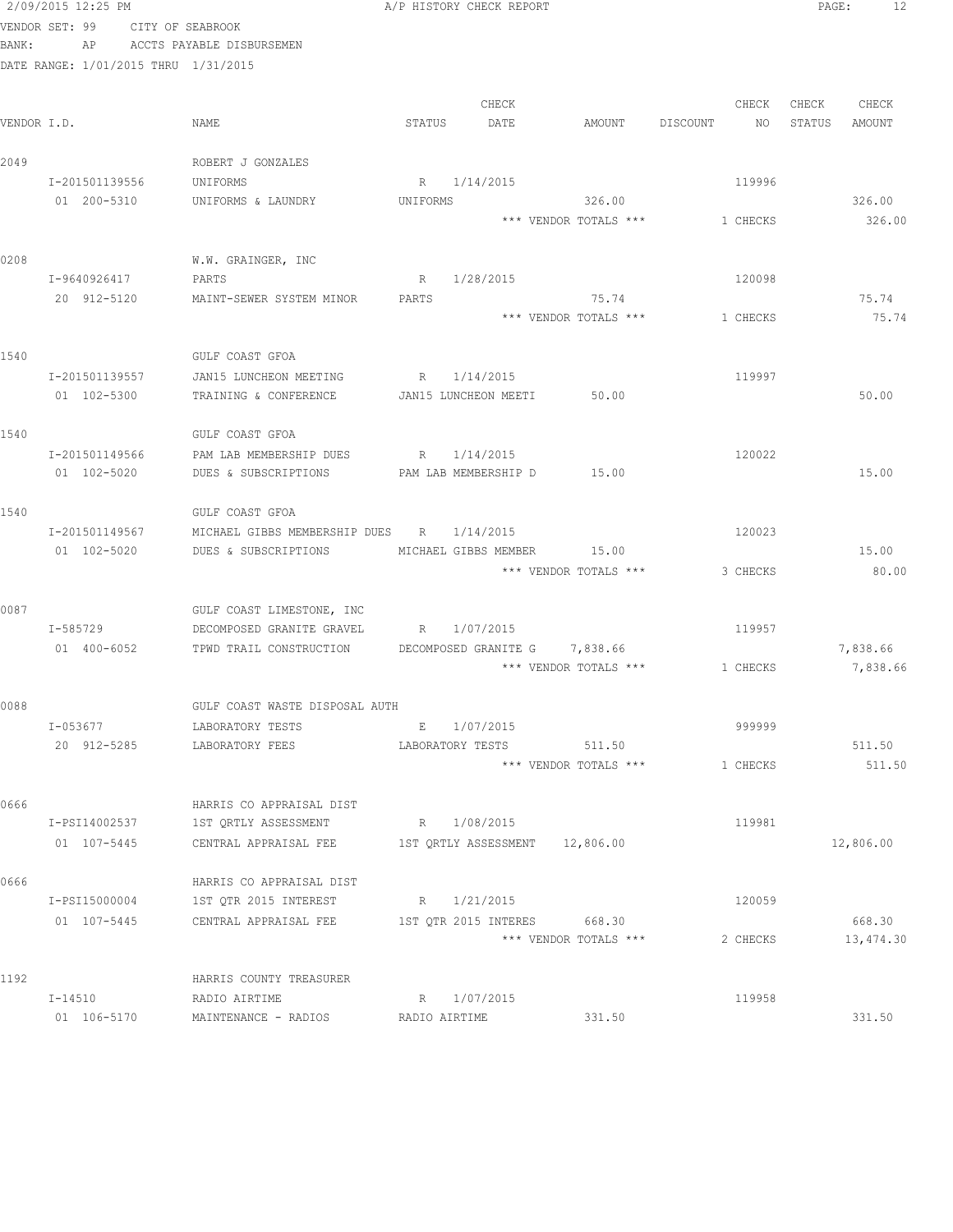|       | 2/09/2015 12:25 PM                   |                                                       | A/P HISTORY CHECK REPORT     |                                 |                | PAGE:<br>13          |
|-------|--------------------------------------|-------------------------------------------------------|------------------------------|---------------------------------|----------------|----------------------|
|       | VENDOR SET: 99                       | CITY OF SEABROOK                                      |                              |                                 |                |                      |
| BANK: |                                      | AP ACCTS PAYABLE DISBURSEMEN                          |                              |                                 |                |                      |
|       | DATE RANGE: 1/01/2015 THRU 1/31/2015 |                                                       |                              |                                 |                |                      |
|       |                                      |                                                       |                              |                                 |                |                      |
|       |                                      |                                                       | CHECK                        |                                 | CHECK          | CHECK<br>CHECK       |
|       | VENDOR I.D.                          | NAME                                                  | STATUS<br>DATE               | AMOUNT                          | DISCOUNT<br>NO | STATUS<br>AMOUNT     |
| 1192  |                                      | HARRIS COUNTY TREASURER                               |                              |                                 |                |                      |
|       | I-SETC001550                         | WARRANTS                                              | R 1/28/2015                  |                                 | 120099         |                      |
|       | 01 700-5431                          | WARRANT INFORMATION SERV                              | WARRANTS                     | 8.60                            |                | 8.60                 |
| 1192  |                                      | HARRIS COUNTY TREASURER                               |                              |                                 |                |                      |
|       | I-SETC001586                         | WARRANTS                                              | R 1/28/2015                  |                                 | 120100         |                      |
|       | 01 700-5431                          | WARRANT INFORMATION SERV                              | WARRANTS                     | 4.20                            |                | 4.20                 |
|       |                                      |                                                       |                              | *** VENDOR TOTALS ***           | 3 CHECKS       | 344.30               |
| 0170  |                                      | RION N HART, PH.D.                                    |                              |                                 |                |                      |
|       | I-201501209590                       | HAYES TESTING                                         | R 1/21/2015                  |                                 | 120060         |                      |
|       | 01 200-3140                          | PSYCHOLOGICAL SERVICES                                | HAYES TESTING                | 200.00                          |                | 200.00               |
|       |                                      |                                                       |                              | *** VENDOR TOTALS ***           | 1 CHECKS       | 200.00               |
|       |                                      |                                                       |                              |                                 |                |                      |
| 2118  |                                      | HCMCA                                                 |                              |                                 |                |                      |
|       | $I-1313$                             | DEC14 MEETING                                         | R 1/14/2015                  |                                 | 119998         |                      |
|       | 01 100-3300                          | MAYOR & COUNCIL FEES                                  | DEC14 MEETING                | 200.00                          |                |                      |
|       | 01 100-5300                          | TRAINING & CONFERENCE                                 | DEC14 MEETING                | 240.00                          |                | 440.00               |
|       |                                      |                                                       |                              | *** VENDOR TOTALS ***           | 1 CHECKS       | 440.00               |
| 1544  |                                      | HD SUPPLY WATERWORKS, LTD                             |                              |                                 |                |                      |
|       | I-D370657                            | METER SUPPLIES                                        | E 1/07/2015                  |                                 | 999999         |                      |
|       | 20 902-5130                          | MAINT-WATER SYSTEM MINOR                              | METER SUPPLIES               | 1,272.82                        |                | 1,272.82             |
|       |                                      |                                                       |                              |                                 |                |                      |
| 1544  |                                      | HD SUPPLY WATERWORKS, LTD                             |                              |                                 |                |                      |
|       | I-D353210                            | NEPTUNE METER PARTS                                   | E 1/21/2015                  |                                 | 999999         |                      |
|       | 20 902-5130                          | MAINT-WATER SYSTEM MINOR MEPTUNE METER PARTS 1,390.48 |                              |                                 |                |                      |
|       | 20 912-5120                          | MAINT-SEWER SYSTEM MINOR                              | NEPTUNE METER PARTS 1,390.48 |                                 |                |                      |
|       | I-D397939                            | METER PARTS                                           | 1/21/2015<br>Е               |                                 | 999999         |                      |
|       | 20 902-5130                          | MAINT-WATER SYSTEM MINOR                              | METER PARTS                  | 524.87                          |                |                      |
|       | 20 912-5120                          | MAINT-SEWER SYSTEM MINOR                              | METER PARTS                  | 524.87                          |                | 3,830.70             |
|       |                                      |                                                       |                              | *** VENDOR TOTALS ***           | 2 CHECKS       | 5,103.52             |
| 0100  |                                      | HOME DEPOT CREDIT SERVICES                            |                              |                                 |                |                      |
|       | I-201501079533                       | DEC14 STATEMENT                                       | 1/07/2015<br>R               |                                 | 119959         |                      |
|       | 01 107-4150                          | SMALL EQUIPMENT                                       | DEC14 STATEMENT              | 109.93                          |                |                      |
|       | 01 400-5165                          | MAINT-RECREATION EQUIP                                | DEC14 STATEMENT              | 410.55                          |                |                      |
|       | 20 912-5120                          | MAINT-SEWER SYSTEM MINOR                              | DEC14 STATEMENT              | 29.97                           |                |                      |
|       | 20 912-5180                          | MAINT-BLDGS & GROUNDS                                 | DEC14 STATEMENT              | 83.75                           |                |                      |
|       | 01 400-4095                          | NURSERY SUPPLIES                                      | DEC14 STATEMENT              | 59.80                           |                |                      |
|       | 01 400-4150                          | SMALL EQUIPMENT OR TOOLS                              | DEC14 STATEMENT              | 12.97                           |                |                      |
|       | 01 400-6052                          | TPWD TRAIL CONSTRUCTION                               | DEC14 STATEMENT              | 92.92                           |                |                      |
|       | 01 500-4150                          | SMALL TOOLS & EQUIP                                   | DEC14 STATEMENT              | 64.70                           |                |                      |
|       | 01 400-5180                          | MAINT-BLDGS & GROUNDS                                 | DEC14 STATEMENT              | 175.64<br>*** VENDOR TOTALS *** | 1 CHECKS       | 1,040.23<br>1,040.23 |
|       |                                      |                                                       |                              |                                 |                |                      |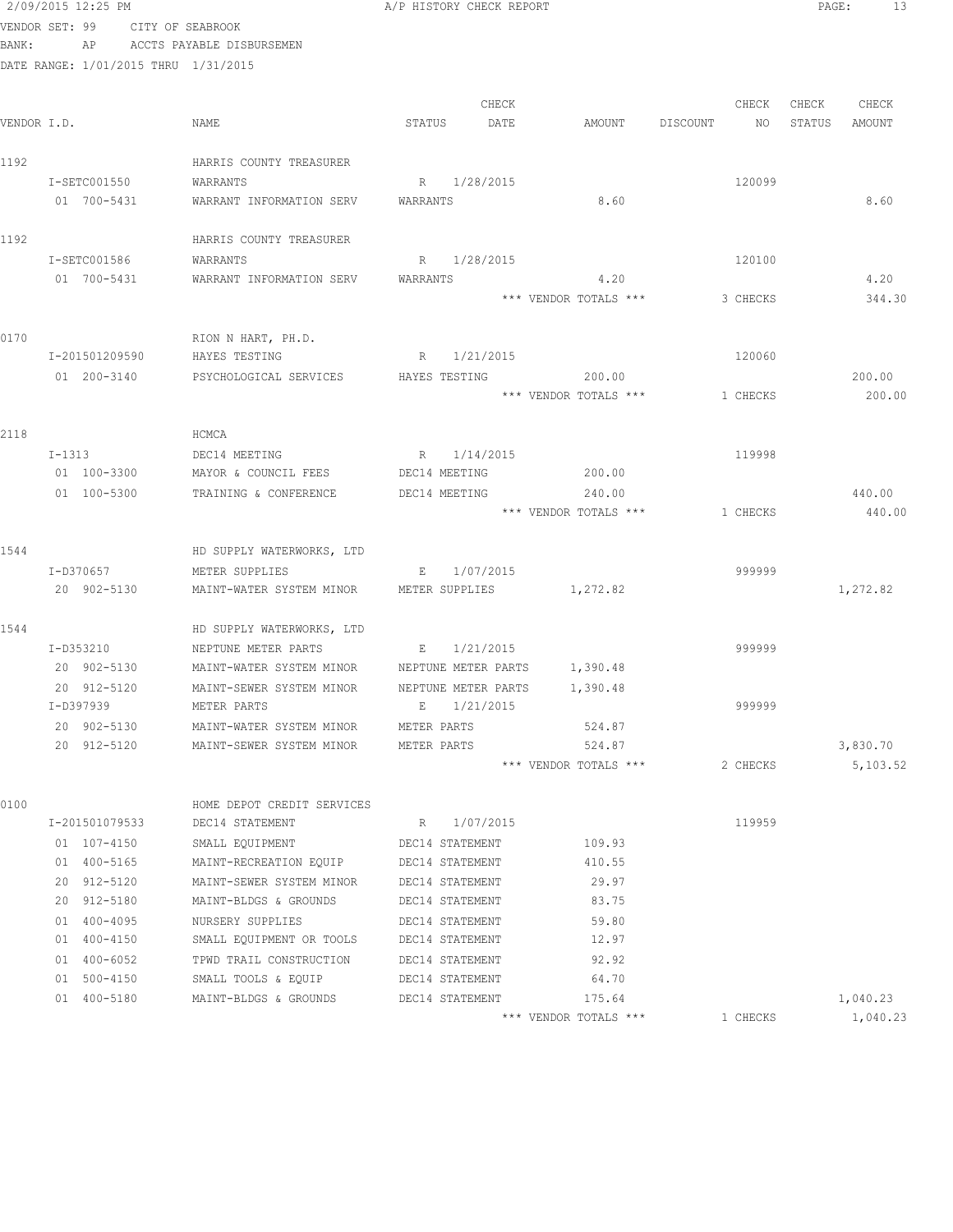VENDOR SET: 99 CITY OF SEABROOK BANK: AP ACCTS PAYABLE DISBURSEMEN DATE RANGE: 1/01/2015 THRU 1/31/2015 CHECK CHECK CHECK CHECK .<br>In the other weakstates when the status of the contract of the extendio of the Status amount of the Mount of t<br>In the Status of the Status of the Status amount of the Status amount of the Status amount of the Status amou 0864 HOUSTON COMMUNITY NEWSPAPERS I-1812521214 ADVERTISING R 1/21/2015 R 1/21/2015 01 107-5010 ADVERTISING ADVERTISING 869.00 869.00 \*\*\* VENDOR TOTALS \*\*\* 1 CHECKS 869.00 0105 ICMA RETIREMENT TRUST-457 I-ICM201501139540 EMPLOYEE DEDUCTIONS R 1/14/2015 119999 01 001-1031 ICMA INSURANCE DEDUCTS EMPLOYEE DEDUCTIONS 2,681.80 2,681.80 2,681.80 0105 ICMA RETIREMENT TRUST-457 I-ICM201501279596 EMPLOYEE DEDUCTIONS R 1/28/2015 120101 01 001-1031 ICMA INSURANCE DEDUCTS EMPLOYEE DEDUCTIONS 3,741.87 3,741.87 \*\*\* VENDOR TOTALS \*\*\* 2 CHECKS 6,423.67 2060 IPMA-HR I-24207065 JOSE SANCHEZ DUES R 1/07/2015 119960 01 102-5020 DUES & SUBSCRIPTIONS JOSE SANCHEZ DUES 149.00 149.00  $***$  VENDOR TOTALS  $***$  1 CHECKS 149.00 0109 IRON MOUNTAIN RECORDS RETENTION  $E = 1/07/2015$  9999999 01 107-5030 RENTALS & SERVICE AGRMTS RECORDS RETENTION 274.84 I-LAS3368 RECORDS RETENTION E 1/07/2015 999999 01 107-5030 RENTALS & SERVICE AGRMTS RECORDS RETENTION 269.37 644.21 0109 IRON MOUNTAIN I-LAL0315 RECORDS RETENTION E 1/14/2015 01 700-5030 RENTALS & SERVICE AGRMTS RECORDS RETENTION 148.20 148.20 0109 IRON MOUNTAIN I-KSU5133 RECORDS RETENTION B 1/21/2015 01 200-5030 RENTALS & SERVICE AGRMTS RECORDS RETENTION 60.98 I-LBC3132 RECORDS RETENTION E 1/21/2015 999999 01 200-5030 RENTALS & SERVICE AGRMTS RECORDS RETENTION 60.91 60.91 121.89 \*\*\* VENDOR TOTALS \*\*\* 3 CHECKS 814.30 0672 JO/NEL ENTERPRISES I-12315 UNIFORM SHIRTS R 1/28/2015 120102 01 600-5310 UNIFORMS & LAUNDRY UNIFORM SHIRTS 367.00 367.00 \*\*\* VENDOR TOTALS \*\*\* 1 CHECKS 367.00 0116 6 KEMAH HARDWARE & LUMBER I-201501079534 DEC14 STATEMENT R 1/07/2015 119961 01 400-4400 MISC SUPPLIES DEC14 STATEMENT 85.62 01 500-4400 MISC SUPPLIES DEC14 STATEMENT 5.49 01 400-5165 MAINT-RECREATION EQUIP DEC14 STATEMENT 45.02 01 500-5180 MAINT-BLDGS & GROUNDS DEC14 STATEMENT 5.98 20 902-4400 MISC SUPPLIES DEC14 STATEMENT 22.77

2/09/2015 12:25 PM A/P HISTORY CHECK REPORT PAGE: 14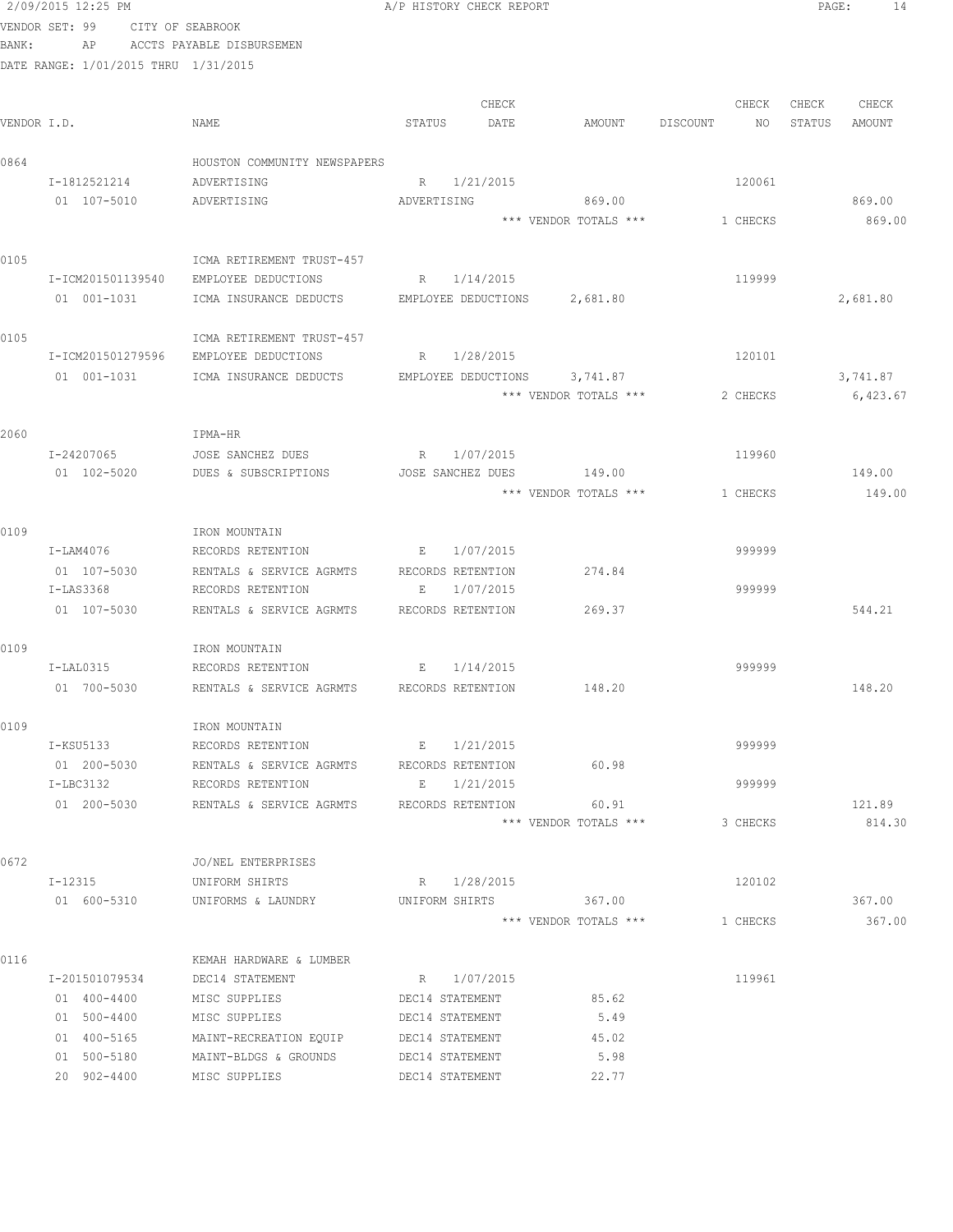|             | 2/09/2015 12:25 PM                   |                                             | A/P HISTORY CHECK REPORT       |             |                               |                                | PAGE:  | - 15     |
|-------------|--------------------------------------|---------------------------------------------|--------------------------------|-------------|-------------------------------|--------------------------------|--------|----------|
|             | VENDOR SET: 99 CITY OF SEABROOK      |                                             |                                |             |                               |                                |        |          |
| BANK:       |                                      | AP ACCTS PAYABLE DISBURSEMEN                |                                |             |                               |                                |        |          |
|             | DATE RANGE: 1/01/2015 THRU 1/31/2015 |                                             |                                |             |                               |                                |        |          |
|             |                                      |                                             |                                |             |                               |                                |        |          |
|             |                                      |                                             |                                | CHECK       |                               | CHECK                          | CHECK  | CHECK    |
| VENDOR I.D. |                                      | NAME                                        | STATUS                         | DATE        | AMOUNT                        | DISCOUNT<br>NO                 | STATUS | AMOUNT   |
|             |                                      |                                             |                                |             |                               |                                |        |          |
| 0116        |                                      | KEMAH HARDWARE & LUMBECONT                  |                                |             |                               |                                |        |          |
|             | I-201501079534<br>20 912-5120        | DEC14 STATEMENT<br>MAINT-SEWER SYSTEM MINOR | R 1/07/2015<br>DEC14 STATEMENT |             | 127.63                        | 119961                         |        |          |
|             | 20 912-4400                          | MISC SUPPLIES                               | DEC14 STATEMENT                |             | 22.52                         |                                |        | 315.03   |
|             |                                      |                                             |                                |             | *** VENDOR TOTALS ***         | 1 CHECKS                       |        | 315.03   |
|             |                                      |                                             |                                |             |                               |                                |        |          |
| 0120        |                                      | KROGER'S                                    |                                |             |                               |                                |        |          |
|             | I-484957                             | SUPPLIES                                    | E 1/21/2015                    |             |                               | 999999                         |        |          |
|             | 01 210-5465                          | MISC EXPENDITURES                           | SUPPLIES                       |             | 6.89                          |                                |        |          |
|             | 01 107-5465                          | MISC EXPENSE                                | SUPPLIES                       |             | 75.99                         |                                |        | 82.88    |
|             |                                      |                                             |                                |             | *** VENDOR TOTALS ***         | 1 CHECKS                       |        | 82.88    |
|             |                                      |                                             |                                |             |                               |                                |        |          |
| 2028        |                                      | KRONOS                                      |                                |             |                               |                                |        |          |
|             | I-10913983                           | 2015 SOFTWARE MAINTENANCE B 1/21/2015       |                                |             |                               | 999999                         |        |          |
|             | 01 107-5030                          | RENTALS & SERVICE AGRMTS                    |                                |             | 2015 SOFTWARE MAINTE 3,447.46 |                                |        | 3,447.46 |
|             |                                      |                                             |                                |             | *** VENDOR TOTALS ***         | 1 CHECKS                       |        | 3,447.46 |
|             |                                      |                                             |                                |             |                               |                                |        |          |
| 1958        | I-201501209592                       | MICHAEL LAFOSSE<br>TRAINING                 | R 1/21/2015                    |             |                               | 120063                         |        |          |
|             | 01 200-5300                          | TRAINING & CONFERENCE                       | TRAINING                       |             | 809.16                        |                                |        | 809.16   |
|             |                                      |                                             |                                |             | *** VENDOR TOTALS ***         | 1 CHECKS                       |        | 809.16   |
|             |                                      |                                             |                                |             |                               |                                |        |          |
| 0125        |                                      | LANSDOWNE-MOODY CO, INC                     |                                |             |                               |                                |        |          |
|             | I-IW87796                            | PARTS                                       |                                | R 1/14/2015 |                               | 120001                         |        |          |
|             | 01 400-5110                          | MAINT-AUTOS & EQUIPMENT                     | PARTS                          |             | 25.20                         |                                |        | 25.20    |
|             |                                      |                                             |                                |             |                               | *** VENDOR TOTALS *** 1 CHECKS |        | 25.20    |
|             |                                      |                                             |                                |             |                               |                                |        |          |
| 0417        |                                      | LAPORTE TIRE CENTER, INC                    |                                |             |                               |                                |        |          |
|             | $I - 236401$                         | P23 TIRES                                   | Е                              | 1/21/2015   |                               | 999999                         |        |          |
|             | 01 200-5110                          | MAINT-AUTOS & EQUIPMENT                     | P23 TIRES                      |             | 627.08                        |                                |        | 627.08   |
|             |                                      |                                             |                                |             | *** VENDOR TOTALS ***         | 1 CHECKS                       |        | 627.08   |
|             |                                      |                                             |                                |             |                               |                                |        |          |
| 1523        |                                      | LLOYD GOSSELINK BLEVINS ROCHEL              |                                |             |                               |                                |        |          |
|             | I-97461772<br>01 107-5220            | LEGAL SERVICES<br>PROF FEES-LEGAL           | R 1/21/2015<br>LEGAL SERVICES  |             | 770.00                        | 120064                         |        | 770.00   |
|             |                                      |                                             |                                |             | *** VENDOR TOTALS ***         | 1 CHECKS                       |        | 770.00   |
|             |                                      |                                             |                                |             |                               |                                |        |          |
| 0783        |                                      | LOGIX COMMUNICATIONS                        |                                |             |                               |                                |        |          |
|             | I-201501079535                       | TELEPHONE                                   | R 1/07/2015                    |             |                               | 119962                         |        |          |
|             | 01 107-5400                          | TELEPHONE                                   | TELEPHONE                      |             | 45.92                         |                                |        | 45.92    |
|             |                                      |                                             |                                |             |                               |                                |        |          |
| 0783        |                                      | LOGIX COMMUNICATIONS                        |                                |             |                               |                                |        |          |
|             | I-201501209591                       | TELEPHONE                                   | R 1/21/2015                    |             |                               | 120065                         |        |          |
|             | 01 107-5400                          | TELEPHONE                                   | TELEPHONE                      |             | 539.49                        |                                |        | 539.49   |

\*\*\* VENDOR TOTALS \*\*\* 2 CHECKS 585.41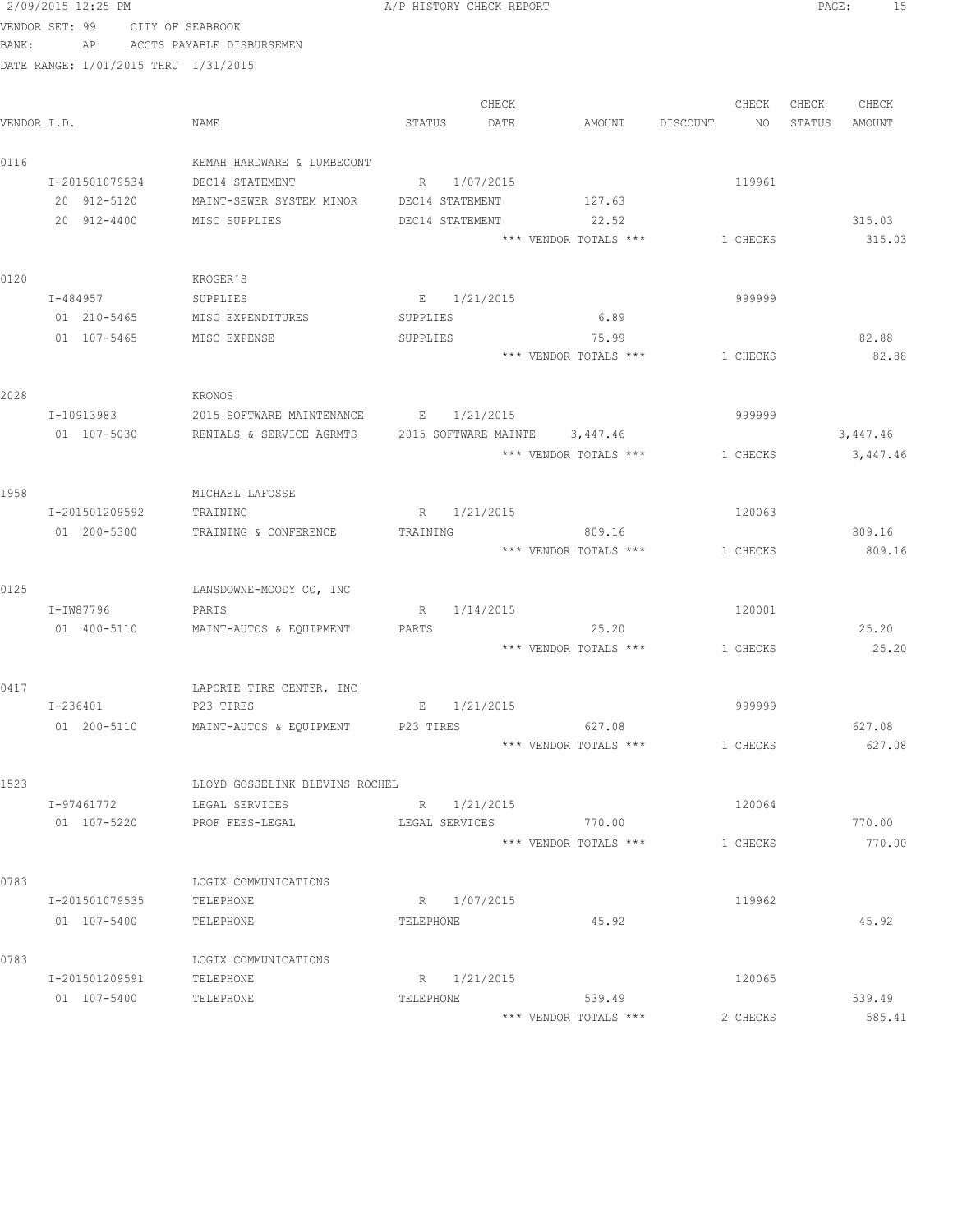|              | 2/09/2015 12:25 PM                   |                                                                           | A/P HISTORY CHECK REPORT                              |                       |                                |        | PAGE:<br>16 |
|--------------|--------------------------------------|---------------------------------------------------------------------------|-------------------------------------------------------|-----------------------|--------------------------------|--------|-------------|
|              | VENDOR SET: 99 CITY OF SEABROOK      |                                                                           |                                                       |                       |                                |        |             |
| BANK:        |                                      | AP ACCTS PAYABLE DISBURSEMEN                                              |                                                       |                       |                                |        |             |
|              | DATE RANGE: 1/01/2015 THRU 1/31/2015 |                                                                           |                                                       |                       |                                |        |             |
|              |                                      |                                                                           | CHECK                                                 |                       | CHECK                          |        | CHECK CHECK |
| VENDOR I.D.  |                                      | NAME                                                                      | STATUS<br>DATE                                        | AMOUNT DISCOUNT       | NO 11                          | STATUS | AMOUNT      |
| 0798         |                                      | MAILFINANCE                                                               |                                                       |                       |                                |        |             |
|              | I-N5118734                           | POSTAGE METER LEASE                                                       | E 1/28/2015                                           |                       | 999999                         |        |             |
|              | 01 107-5030                          | RENTALS & SERVICE AGRMTS         POSTAGE METER LEASE               396.73 |                                                       |                       |                                |        | 396.73      |
|              |                                      |                                                                           |                                                       | *** VENDOR TOTALS *** | 1 CHECKS                       |        | 396.73      |
| 0130         |                                      | MARBURGER'S                                                               |                                                       |                       |                                |        |             |
|              | I-H5662                              | SUPPLIES                                                                  | R 1/21/2015                                           |                       | 120066                         |        |             |
|              |                                      | 01 200-5311 HANDGUN TRAINING EXPENSE SUPPLIES                             |                                                       | 42.92                 |                                |        | 42.92       |
|              |                                      |                                                                           |                                                       |                       | *** VENDOR TOTALS *** 1 CHECKS |        | 42.92       |
| 2033         |                                      | MCC INNOVATIONS                                                           |                                                       |                       |                                |        |             |
|              | I-00005841                           | IMAGED PAGES                                                              | R 1/14/2015                                           |                       | 120004                         |        |             |
|              | 01 107-5030                          |                                                                           | RENTALS & SERVICE AGRMTS IMAGED PAGES 16.50           |                       |                                |        | 16.50       |
|              |                                      |                                                                           |                                                       | *** VENDOR TOTALS *** | 1 CHECKS                       |        | 16.50       |
| 2449         |                                      | MIKE'S TRUCK TOYS                                                         |                                                       |                       |                                |        |             |
|              | I-4376                               | WINDOW TINT                                                               | R 1/07/2015                                           |                       | 119963                         |        |             |
|              | 50 501-5110                          | MAINT - VEHICLES                                                          | WINDOW TINT                                           | 205.00                |                                |        |             |
|              | I-4378                               | WINDOW TINT                                                               | R 1/07/2015                                           |                       | 119963                         |        |             |
|              | 50 501-5110                          | MAINT - VEHICLES                                                          | WINDOW TINT                                           | 140.00                |                                |        | 345.00      |
|              |                                      |                                                                           |                                                       |                       | *** VENDOR TOTALS *** 1 CHECKS |        | 345.00      |
| $\mathbf{1}$ |                                      | AUSTIN PRINCE                                                             |                                                       |                       |                                |        |             |
|              | I-201501139545                       | REFUND                                                                    | R 1/14/2015                                           |                       | 119984                         |        |             |
|              | 01  001-1011                         |                                                                           | BAIL BONDS PAYABLE <b>AUSTIN</b> PRINCE:REFUND 400.00 |                       |                                |        | 400.00      |
|              |                                      | AWWA                                                                      |                                                       |                       |                                |        |             |
|              | I-201501139548                       | TRAINING                                                                  | R 1/14/2015                                           |                       | 119985                         |        |             |
|              | 20 902-5300                          | TRAINING & CONFERENCE                                                     | AWWA: TRAINING                                        | 98.00                 |                                |        |             |
|              | 20 912-5300                          | TRAINING CONFERENCE                                                       | AWWA: TRAINING                                        | 98.00                 |                                |        | 196.00      |
| 1            |                                      | BECKY MOE                                                                 |                                                       |                       |                                |        |             |
|              | I-201501139550                       | REFUND                                                                    | R 1/14/2015                                           |                       | 119987                         |        |             |
|              | 01 001-1525                          | COMMUNITY HOUSE DEPOSITS                                                  | BECKY MOE: REFUND                                     | 50.00                 |                                |        | 50.00       |
| 1            |                                      | DANIEL KIVLOWITZ                                                          |                                                       |                       |                                |        |             |
|              | I-201501139543                       | REFUND                                                                    | 1/14/2015<br>R                                        |                       | 119991                         |        |             |
|              | $01 001 - 1011$                      | BAIL BONDS PAYABLE                                                        | DANIEL KIVLOWITZ:REF                                  | 200.00                |                                |        | 200.00      |
| 1            |                                      | DEEPA PATEL                                                               |                                                       |                       |                                |        |             |
|              | I-201501139553                       | REFUND                                                                    | 1/14/2015<br>R                                        |                       | 119992                         |        |             |
|              | 01 001-1525                          | COMMUNITY HOUSE DEPOSITS                                                  | DEEPA PATEL: REFUND                                   | 150.00                |                                |        | 150.00      |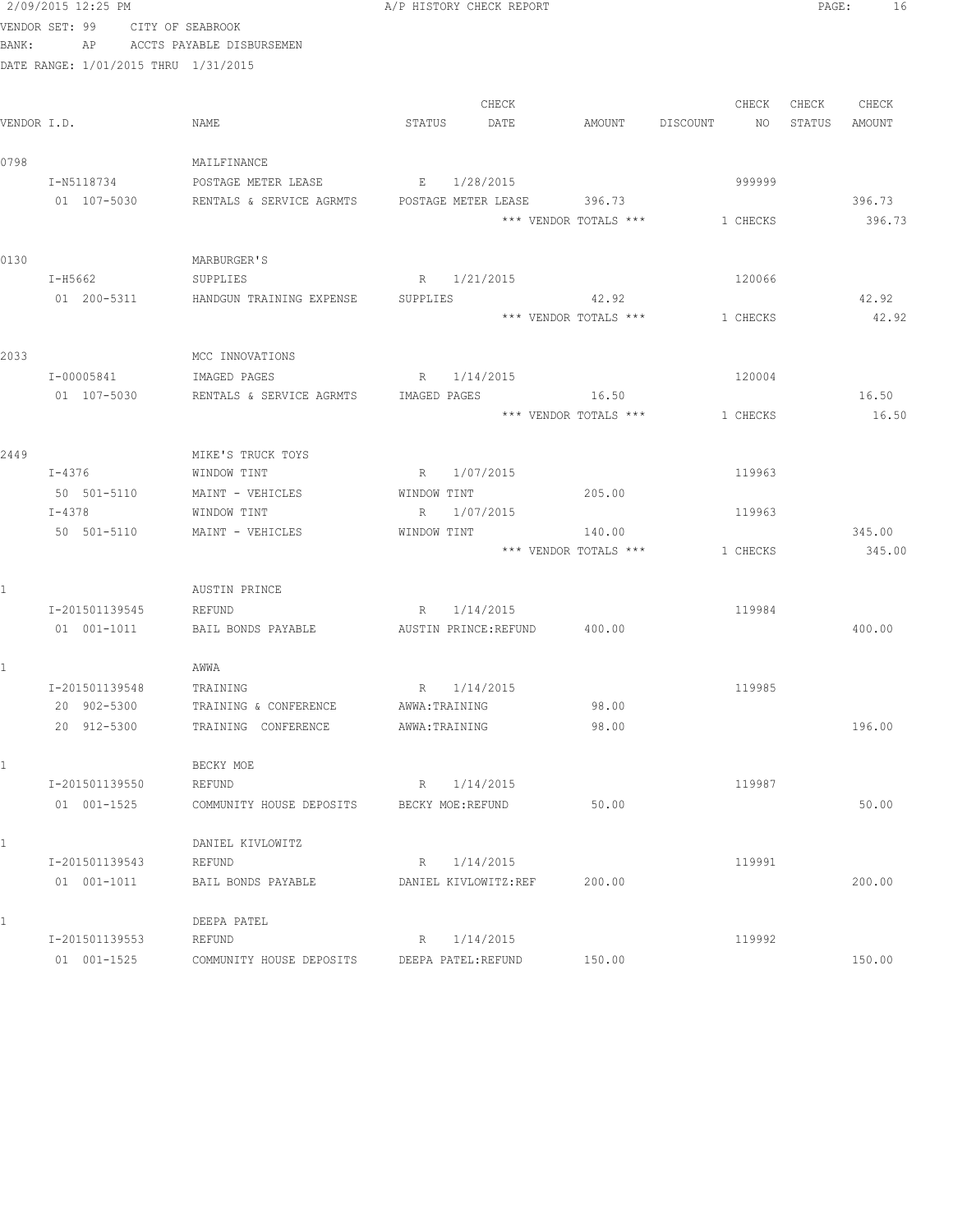| 2/09/2015 12:25 PM |  |  |                  |  |
|--------------------|--|--|------------------|--|
| VENDOR SET: 99     |  |  | CITY OF SEABROOK |  |

A/P HISTORY CHECK REPORT PAGE: 17

BANK: AP ACCTS PAYABLE DISBURSEMEN

| VENDOR I.D.     | NAME                                          | CHECK<br>DATE<br>STATUS      | AMOUNT | DISCOUNT | CHECK<br>NO | CHECK<br>STATUS | CHECK<br>AMOUNT |
|-----------------|-----------------------------------------------|------------------------------|--------|----------|-------------|-----------------|-----------------|
| $\mathbf{1}$    | ENIO RAMOS                                    |                              |        |          |             |                 |                 |
| I-201501139544  | REFUND                                        | 1/14/2015<br>R               |        |          | 119993      |                 |                 |
| $01 001 - 1011$ | BAIL BONDS PAYABLE                            | ENIO RAMOS: REFUND           | 325.00 |          |             |                 | 325.00          |
| 1               | ERIKA A LEBEAU                                |                              |        |          |             |                 |                 |
| I-201501139554  | REFUND                                        | 1/14/2015<br>R               |        |          | 119994      |                 |                 |
| 01 001-1525     | COMMUNITY HOUSE DEPOSITS                      | ERIKA A LEBEAU: REFUN        | 50.00  |          |             |                 | 50.00           |
| $\mathbf{1}$    | <b>JOSH GRESS</b>                             |                              |        |          |             |                 |                 |
| I-201501139558  | REFUND                                        | 1/14/2015<br>R               |        |          | 120000      |                 |                 |
| 01 001-1525     | COMMUNITY HOUSE DEPOSITS                      | JOSH GRESS: REFUND           | 200.00 |          |             |                 | 200.00          |
| $\mathbf{1}$    | MALLORY ANDERSON                              |                              |        |          |             |                 |                 |
| I-201501139559  | REFUND                                        | 1/14/2015<br>R               |        |          | 120002      |                 |                 |
| 01 001-1525     | COMMUNITY HOUSE DEPOSITS                      | MALLORY ANDERSON: REF        | 50.00  |          |             |                 | 50.00           |
| $\mathbf{1}$    | MARITZA KEIM                                  |                              |        |          |             |                 |                 |
| I-201501139546  | REFUND                                        | 1/14/2015<br>R               |        |          | 120003      |                 |                 |
| 01 001-1011     | BAIL BONDS PAYABLE                            | MARITZA KEIM: REFUND         | 400.00 |          |             |                 | 400.00          |
|                 | STEPHANIE KING                                |                              |        |          |             |                 |                 |
| I-201501139547  | REFUND                                        | 1/14/2015<br>R               |        |          | 120012      |                 |                 |
| 01 001-1011     | BAIL BONDS PAYABLE                            | STEPHANIE KING: REFUN        | 566.00 |          |             |                 | 566.00          |
| 1               | ELVONDA KENNEDY                               |                              |        |          |             |                 |                 |
| I-201501209588  | REFUND                                        | 1/21/2015<br>R               |        |          | 120056      |                 |                 |
| 41 041-1525     | DEPOSITS - CAROTHER'S                         | ELVONDA KENNEDY: REFU        | 500.00 |          |             |                 | 500.00          |
| 1               | KAYLA HOWELL                                  |                              |        |          |             |                 |                 |
| I-201501209589  | REFUND                                        | 1/21/2015<br>R               |        |          | 120062      |                 |                 |
| 01 001-1011     | BAIL BONDS PAYABLE                            | KAYLA HOWELL: REFUND         | 355.00 |          |             |                 | 355.00          |
|                 | MICHAEL CRAMER                                |                              |        |          |             |                 |                 |
| I-201501209576  | REFUND                                        | 1/21/2015<br>$R_{\parallel}$ |        |          | 120067      |                 |                 |
| 01 001-1525     | COMMUNITY HOUSE DEPOSITS MICHAEL CRAMER:REFUN |                              | 150.00 |          |             |                 |                 |
| 01 100-9520     | OTHER REVENUE                                 | MICHAEL CRAMER: REFUN        | 100.00 |          |             |                 | 250.00          |
| $\mathbf{1}$    | CITY OF TEXAS CITY POLICE DPT                 |                              |        |          |             |                 |                 |
| I-201501279598  | CITY OF TEXAS CITY POLICE DPT: R 1/28/2015    |                              |        |          | 120096      |                 |                 |
| 01 700-5300     | TRAINING & CONFERENCE CITY OF TEXAS CITY P    |                              | 25.00  |          |             |                 | 25.00           |
| $\mathbf{1}$    | JAMES FRIES                                   |                              |        |          |             |                 |                 |
| I-201501289607  | REFUND                                        | 1/28/2015<br>R               |        |          | 120120      |                 |                 |
| 01 001-1011     | BAIL BONDS PAYABLE                            | JAMES FRIES: REFUND          | 200.00 |          |             |                 | 200.00          |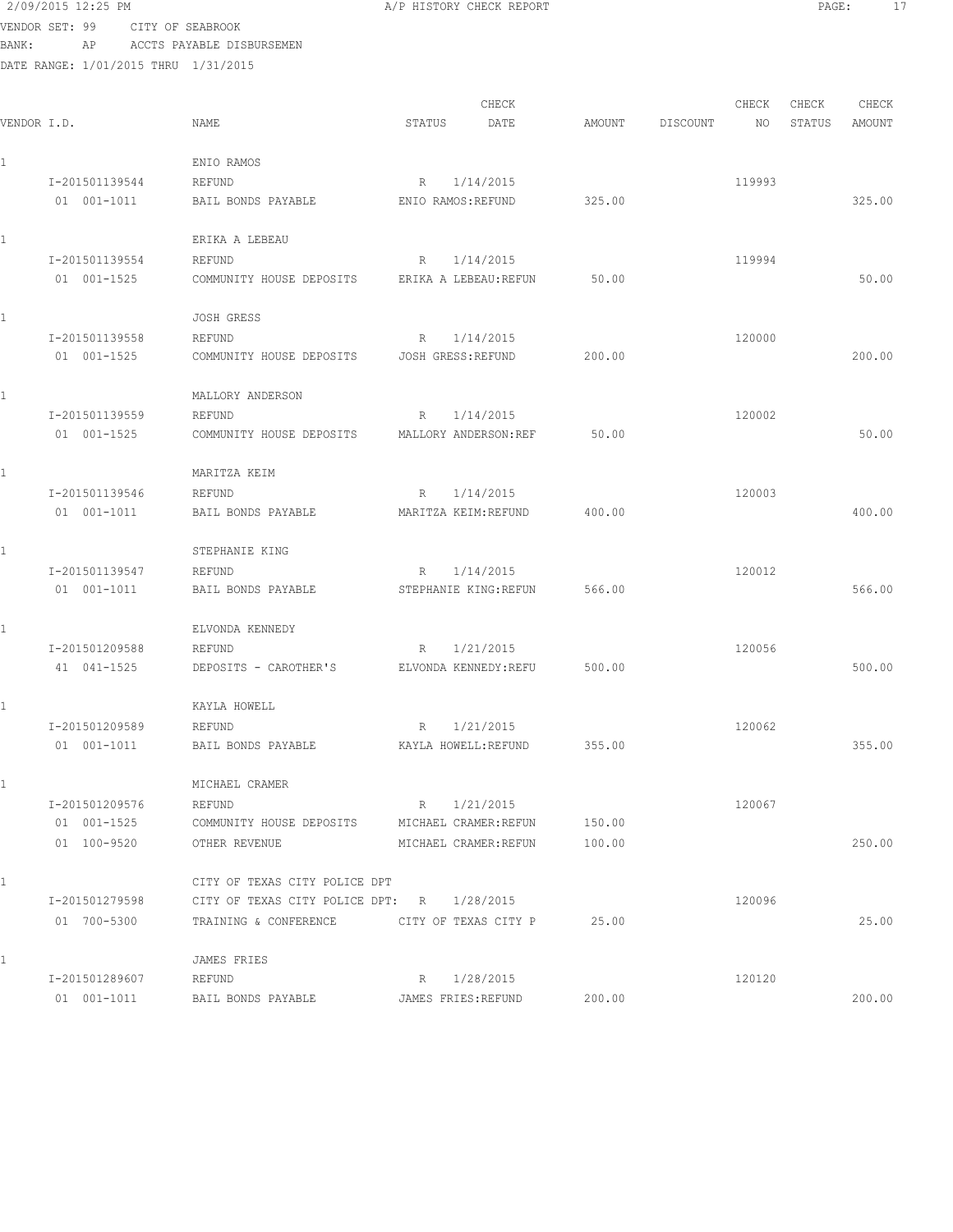|              | 2/09/2015 12:25 PM                   |                                | A/P HISTORY CHECK REPORT |                       |                | PAGE:<br>18      |
|--------------|--------------------------------------|--------------------------------|--------------------------|-----------------------|----------------|------------------|
|              | VENDOR SET: 99                       | CITY OF SEABROOK               |                          |                       |                |                  |
| BANK:        | AP                                   | ACCTS PAYABLE DISBURSEMEN      |                          |                       |                |                  |
|              | DATE RANGE: 1/01/2015 THRU 1/31/2015 |                                |                          |                       |                |                  |
|              |                                      |                                |                          |                       |                |                  |
|              |                                      |                                | CHECK                    |                       | CHECK          | CHECK<br>CHECK   |
|              | VENDOR I.D.                          | NAME                           | STATUS<br>DATE           | AMOUNT                | DISCOUNT<br>NO | STATUS<br>AMOUNT |
|              |                                      |                                |                          |                       |                |                  |
| $\mathbf{1}$ |                                      | JOHNETTE PIERCE                |                          |                       |                |                  |
|              | I-201501289606                       | REFUND                         | R 1/28/2015              |                       | 120121         |                  |
|              | $01 001 - 1011$                      | BAIL BONDS PAYABLE             | JOHNETTE PIERCE: REFU    | 299.00                |                | 299.00           |
|              |                                      |                                |                          | *** VENDOR TOTALS *** | 17 CHECKS      | 4,216.00         |
|              |                                      |                                |                          |                       |                |                  |
| 0462         |                                      | MOORE SUPPLY CO.               |                          |                       |                |                  |
|              | I-S144783463001                      | CARTRIDGE ASSY                 | R 1/07/2015              |                       | 119964         |                  |
|              | 20 902-5180                          | MAINT-BLDGS & GROUNDS          | CARTRIDGE ASSY           | 19.99                 |                | 19.99            |
|              |                                      |                                |                          | *** VENDOR TOTALS *** | 1 CHECKS       | 19.99            |
| 2455         |                                      | NATIONAL MEDICAL PROFESSIONALS |                          |                       |                |                  |
|              | I-201501139560                       | RICHARD GOROM                  | R 1/14/2015              |                       | 120005         |                  |
|              | 01 107-3145                          | DRUG TESTING                   | RICHARD GOROM 64.74      |                       |                | 64.74            |
|              |                                      |                                |                          | *** VENDOR TOTALS *** | 1 CHECKS       | 64.74            |
|              |                                      |                                |                          |                       |                |                  |
| 2423         |                                      | NATIONWIDE CHEMICAL PRODUCTS   |                          |                       |                |                  |
|              | I-64201                              | MICRO MIST                     | R 1/07/2015              |                       | 119965         |                  |
|              | 01 500-4400                          | MISC SUPPLIES                  | MICRO MIST               | 303.75                |                | 303.75           |
|              |                                      |                                |                          | *** VENDOR TOTALS *** | 1 CHECKS       | 303.75           |
|              |                                      |                                |                          |                       |                |                  |
| 0740         |                                      | O'REILLY AUTO PARTS            |                          |                       |                |                  |
|              | I-201501079536                       | DEC14 STATEMENT                | R 1/07/2015              |                       | 119966         |                  |
|              | 01 500-5110                          | MAINT-AUTOS & EQUIP            | DEC14 STATEMENT          | 379.35                |                |                  |
|              | 20 912-5110                          | MAINT-AUTOS & EQUIPMENT        | DEC14 STATEMENT          | 101.48                |                |                  |
|              | 01 400-5110                          | MAINT-AUTOS & EQUIPMENT        | DEC14 STATEMENT          | 298.84                |                |                  |
|              | 20 912-4150                          | SMALL EQUIPMENT OR TOLLS       | DEC14 STATEMENT          | 133.89                |                |                  |
|              | 01 500-4150                          | SMALL TOOLS & EQUIP            | DEC14 STATEMENT          | 20.86                 |                |                  |
|              | 01 200-5110                          | MAINT-AUTOS & EQUIPMENT        | DEC14 STATEMENT          | 27.98                 |                | 962.40           |
|              |                                      |                                |                          | *** VENDOR TOTALS *** | 1 CHECKS       | 962.40           |
|              |                                      |                                |                          |                       |                |                  |
| 0147         |                                      | OFFICE DEPOT CARD PLAN         |                          |                       |                |                  |
|              | I-1747906844                         | OFFICE SUPPLIES                | R 1/21/2015              |                       | 120068         |                  |
|              | 01 200-4010                          | OFFICE SUPPLIES                | OFFICE SUPPLIES          | 73.96                 |                |                  |
|              | I-747870954001                       | OFFICE SUPPLIES                | R 1/21/2015              |                       | 120068         |                  |
|              | 01 200-4010                          | OFFICE SUPPLIES                | OFFICE SUPPLIES          | 24.99                 |                |                  |
|              | I-747871019001                       | OFFICE SUPPLIES                | R 1/21/2015              |                       | 120068         |                  |
|              | 01 200-4010                          | OFFICE SUPPLIES                | OFFICE SUPPLIES          | 242.43                |                | 341.38           |
|              |                                      |                                |                          | *** VENDOR TOTALS *** | 1 CHECKS       | 341.38           |
|              |                                      |                                |                          |                       |                |                  |
| 1196         |                                      | OFFICE OF AG CHILD S UNIT      |                          |                       |                |                  |
|              | I-RA 201501139540                    | CHILD SUPPORT                  | $D = 1/13/2015$          |                       | 000000         |                  |
|              | 01 001-1032                          | OTHER PAYROLL DEDUCTIONS       | CHILD SUPPORT            | 138.46                |                | 138.46           |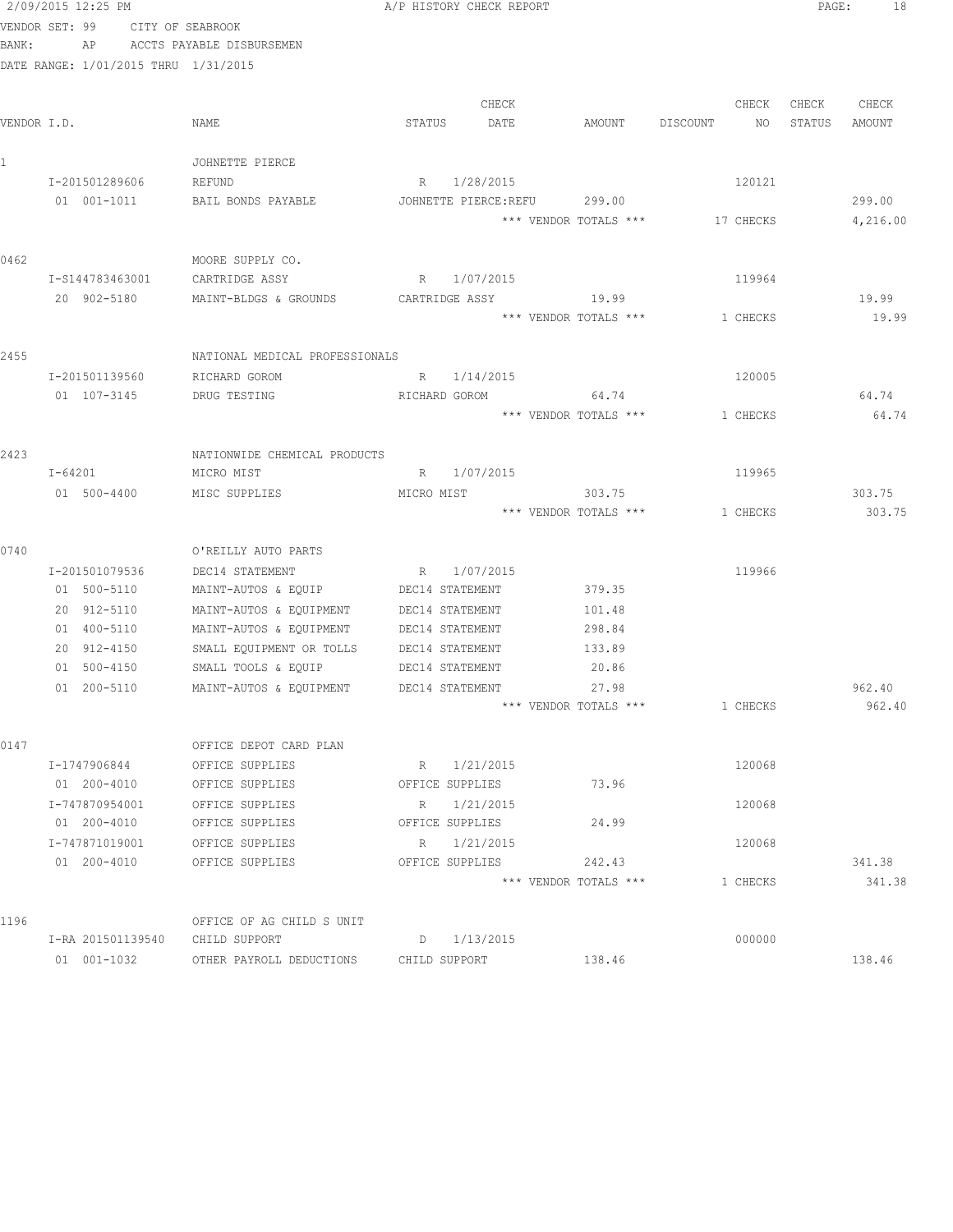| VENDOR SET: 99 |                   | CITY OF SEABROOK |                                                          |        |                  |                                |          |        |             |
|----------------|-------------------|------------------|----------------------------------------------------------|--------|------------------|--------------------------------|----------|--------|-------------|
| BANK:          | AP                |                  | ACCTS PAYABLE DISBURSEMEN                                |        |                  |                                |          |        |             |
|                |                   |                  | DATE RANGE: 1/01/2015 THRU 1/31/2015                     |        |                  |                                |          |        |             |
|                |                   |                  |                                                          |        | CHECK            |                                | CHECK    |        | CHECK CHECK |
| VENDOR I.D.    |                   |                  | NAME                                                     | STATUS | DATE             | AMOUNT DISCOUNT                | NO 11    | STATUS | AMOUNT      |
| 1196           |                   |                  | OFFICE OF AG CHILD S UNIT                                |        |                  |                                |          |        |             |
|                |                   |                  | I-RA 201501279596 CHILD SUPPORT                          |        | D 1/27/2015      |                                | 000000   |        |             |
|                | 01 001-1032       |                  | OTHER PAYROLL DEDUCTIONS                                 |        | CHILD SUPPORT    | 138.46                         |          |        | 138.46      |
|                |                   |                  |                                                          |        |                  | *** VENDOR TOTALS ***          | 2 CHECKS |        | 276.92      |
| 2429           |                   |                  | OFFICE TEAM                                              |        |                  |                                |          |        |             |
|                | I-42026854        |                  | VIVIANA ELIZALDE                                         |        | R 1/07/2015      |                                | 119967   |        |             |
|                | 01 600-3016       |                  | TEMPORARY SERVICES                                       |        | VIVIANA ELIZALDE | 679.90                         |          |        | 679.90      |
| 2429           |                   |                  | OFFICE TEAM                                              |        |                  |                                |          |        |             |
|                | I-42097184        |                  | VIVIANA ELIZALDE                                         |        | R 1/14/2015      |                                | 120006   |        |             |
|                | 01 600-3016       |                  | TEMPORARY SERVICES                                       |        | VIVIANA ELIZALDE | 706.05                         |          |        | 706.05      |
| 2429           |                   |                  | OFFICE TEAM                                              |        |                  |                                |          |        |             |
|                | I-42154045        |                  | VIVIANA ELIZALDE                                         |        | R 1/21/2015      |                                | 120069   |        |             |
|                | 01 600-3016       |                  | TEMPORARY SERVICES                                       |        | VIVIANA ELIZALDE | 1,076.21                       |          |        | 1,076.21    |
|                |                   |                  |                                                          |        |                  | *** VENDOR TOTALS ***          | 3 CHECKS |        | 2,462.16    |
| 1102           |                   |                  | OMNIBASE SERVICES OF TEXAS                               |        |                  |                                |          |        |             |
|                | I-201501279601    |                  | OCT-DEC14 ACTIVITY                                       |        | R 1/28/2015      |                                | 120103   |        |             |
|                | 01 001-1204       |                  | OMNI FEES PAYABLE                                        |        |                  | OCT-DEC14 ACTIVITY 151.96      |          |        | 151.96      |
|                |                   |                  |                                                          |        |                  | *** VENDOR TOTALS ***          | 1 CHECKS |        | 151.96      |
| 2458           |                   |                  | OPTICS PLANET INC                                        |        |                  |                                |          |        |             |
|                | I-5837099         |                  | NIGHT VISOR                                              |        | R 1/28/2015      |                                | 120104   |        |             |
|                | 14 140-6020       |                  | EQUIPMENT                                                |        |                  | NIGHT VISOR 7,973.00           |          |        | 7,973.00    |
|                |                   |                  |                                                          |        |                  | *** VENDOR TOTALS *** 1 CHECKS |          |        | 7,973.00    |
| 2424           |                   |                  | OPTUM BANK                                               |        |                  |                                |          |        |             |
|                | I-HS 201501139540 |                  | EMPLOYEE DEDUCTIONS TO HSA                               |        | R 1/14/2015      |                                | 120007   |        |             |
|                | 01 001-1023       |                  | HSA PAYABLE                                              |        |                  | EMPLOYEE DEDUCTIONS 194.41     |          |        | 194.41      |
| 2424           |                   |                  | OPTUM BANK                                               |        |                  |                                |          |        |             |
|                |                   |                  | I-HS 201501279596 EMPLOYEE DEDUCTIONS TO HSA R 1/28/2015 |        |                  |                                | 120105   |        |             |
|                | 01 001-1023       |                  | HSA PAYABLE                                              |        |                  | EMPLOYEE DEDUCTIONS 194.41     |          |        | 194.41      |
|                |                   |                  |                                                          |        |                  | *** VENDOR TOTALS ***          | 2 CHECKS |        | 388.82      |
| 1289           |                   |                  | OZARKA                                                   |        |                  |                                |          |        |             |
|                | I-05A0121950364   |                  | BOTTLED WATER                                            |        | R 1/21/2015      |                                | 120070   |        |             |
|                |                   |                  | 01 107-5465 MISC EXPENSE                                 |        |                  | BOTTLED WATER 75.86            |          |        | 75.86       |
|                |                   |                  |                                                          |        |                  | *** VENDOR TOTALS ***          | 1 CHECKS |        | 75.86       |
| 1537           |                   |                  | POOLSURE                                                 |        |                  |                                |          |        |             |
|                | I-14129525806     |                  | SODIUM BISULFITE                                         |        | R 1/07/2015      |                                | 119968   |        |             |
|                | 20 912-5280       |                  | CHEMICAL SUPPLIES                                        |        | SODIUM BISULFITE | 1,668.00                       |          |        | 1,668.00    |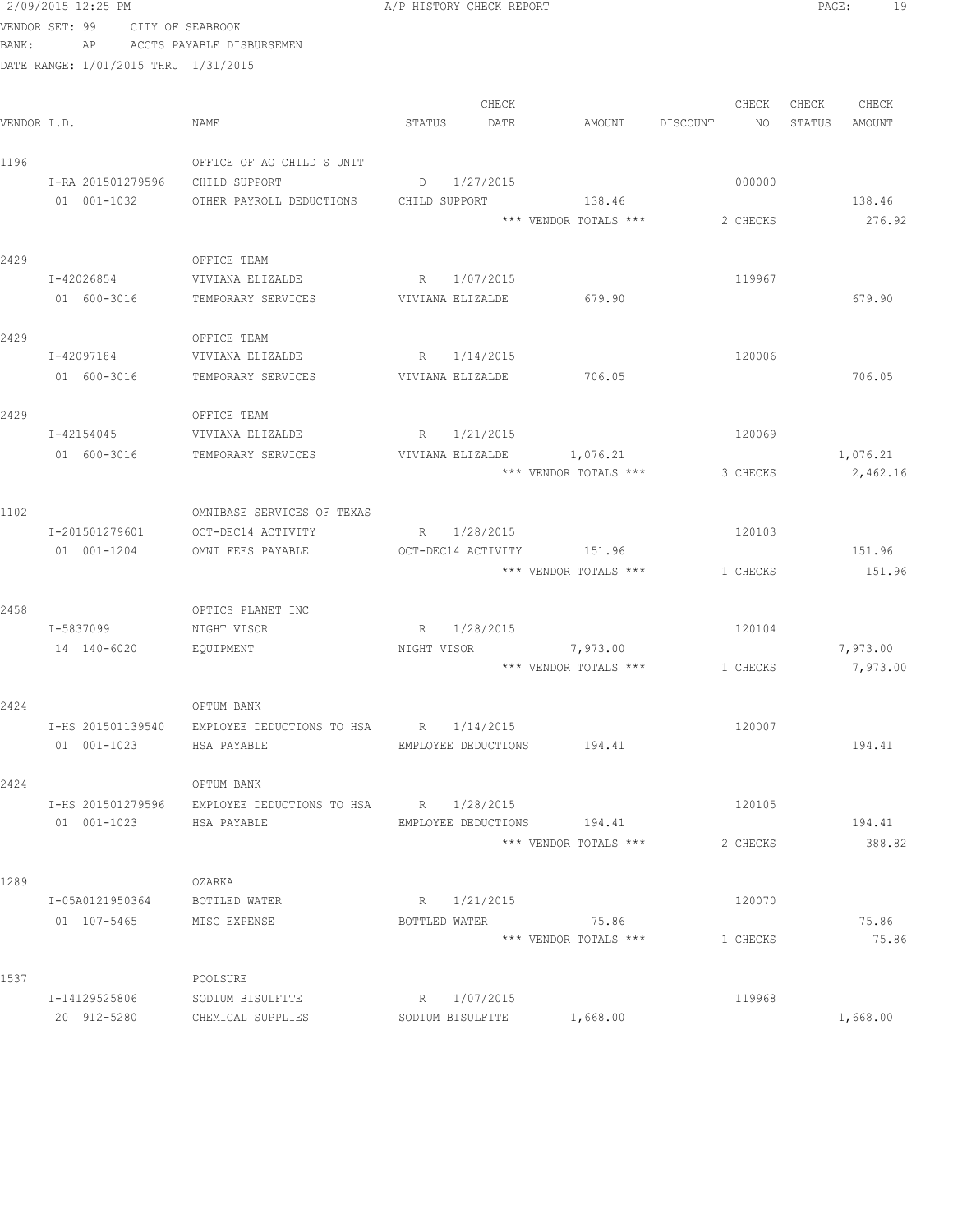|             | 2/09/2015 12:25 PM                   |                                                    | A/P HISTORY CHECK REPORT     |                                 |                | 20<br>PAGE:      |
|-------------|--------------------------------------|----------------------------------------------------|------------------------------|---------------------------------|----------------|------------------|
|             | VENDOR SET: 99                       | CITY OF SEABROOK                                   |                              |                                 |                |                  |
| BANK:       |                                      | AP ACCTS PAYABLE DISBURSEMEN                       |                              |                                 |                |                  |
|             | DATE RANGE: 1/01/2015 THRU 1/31/2015 |                                                    |                              |                                 |                |                  |
|             |                                      |                                                    |                              |                                 |                |                  |
|             |                                      |                                                    | CHECK                        |                                 | CHECK          | CHECK<br>CHECK   |
| VENDOR I.D. |                                      | NAME                                               | STATUS<br>DATE               | AMOUNT                          | DISCOUNT<br>NO | STATUS<br>AMOUNT |
| 1537        |                                      | POOLSURE                                           |                              |                                 |                |                  |
|             | I-14129512227                        | FINANCE CHARGE                                     | R 1/14/2015                  |                                 | 120008         |                  |
|             | 20 912-5280                          | CHEMICAL SUPPLIES                                  | FINANCE CHARGE               | 30.92                           |                | 30.92            |
|             |                                      |                                                    |                              |                                 |                |                  |
| 1537        |                                      | POOLSURE                                           |                              |                                 |                |                  |
|             | I-14129526241                        | BLEACH                                             | R 1/21/2015                  |                                 | 120071         |                  |
|             | 20 912-5280                          | CHEMICAL SUPPLIES                                  | BLEACH                       | 2,815.20                        |                | 2,815.20         |
|             |                                      |                                                    |                              | *** VENDOR TOTALS ***           | 3 CHECKS       | 4,514.12         |
|             |                                      |                                                    |                              |                                 |                |                  |
| 0156        |                                      | POSTMASTER SEABROOK                                |                              |                                 |                |                  |
|             | I-201501279602                       | WATER BILL POSTAGE                                 | R 1/28/2015                  |                                 | 120106         |                  |
|             | 20 905-4011                          | POSTAGE                                            |                              | WATER BILL POSTAGE 1,200.00     |                | 1,200.00         |
|             |                                      |                                                    |                              | *** VENDOR TOTALS ***           | 1 CHECKS       | 1,200.00         |
| 0526        |                                      | POWER FIELD SERVICES                               |                              |                                 |                |                  |
|             | I-034444                             | GENERATOR REPAIR                                   | R 1/28/2015                  |                                 | 120107         |                  |
|             | 20 902-5130                          | MAINT-WATER SYSTEM MINOR                           | GENERATOR REPAIR             | 745.37                          |                |                  |
|             | 20 912-5120                          | MAINT-SEWER SYSTEM MINOR                           | GENERATOR REPAIR             | 745.37                          |                | 1,490.74         |
|             |                                      |                                                    |                              | *** VENDOR TOTALS ***           | 1 CHECKS       | 1,490.74         |
|             |                                      |                                                    |                              |                                 |                |                  |
| 0536        |                                      | PRESTO BUSINESS CARDS INC                          |                              |                                 |                |                  |
|             | I-225278                             | MAY WRIGHT BUSINESS CARDS                          | R 1/28/2015                  |                                 | 120108         |                  |
|             | 01 107-4010                          | OFFICE SUPPLIES                                    | MAY WRIGHT BUSINESS          | 20.79                           |                | 20.79            |
|             |                                      |                                                    |                              | *** VENDOR TOTALS ***           | 1 CHECKS       | 20.79            |
|             |                                      |                                                    |                              |                                 |                |                  |
| 0159        |                                      | PROJECT SURVEILLANCE INC                           |                              |                                 |                |                  |
|             | I-1949                               | OBSERVATION SERVICES                               | R 1/14/2015                  |                                 | 120009         |                  |
|             | 01 107-5211                          | PROF FEES - INSPECTIONS OBSERVATION SERVICES 59.00 |                              |                                 |                |                  |
|             | I-1950                               | OBSERVATION SERVICES                               | 1/14/2015<br>R               |                                 | 120009         |                  |
|             | 01 107-5211                          | PROF FEES - INSPECTIONS                            | OBSERVATION SERVICES         | 354.00<br>*** VENDOR TOTALS *** | 1 CHECKS       | 413.00<br>413.00 |
|             |                                      |                                                    |                              |                                 |                |                  |
| 1101        |                                      | ROSS BANKS MAY CRON & CAVIN                        |                              |                                 |                |                  |
|             | I-129687                             | LEGAL SERVICES                                     | R 1/21/2015                  |                                 | 120072         |                  |
|             | 01 107-5220                          | PROF FEES-LEGAL                                    | LEGAL SERVICES               | 4,440.00                        |                |                  |
|             | I-129688                             | LEGAL SERVICES                                     | R 1/21/2015                  |                                 | 120072         |                  |
|             | 01 107-5220                          | PROF FEES-LEGAL                                    | LEGAL SERVICES               | 4,544.96                        |                |                  |
|             | I-129716                             | LEGAL SERVICES                                     | $R_{\parallel}$<br>1/21/2015 |                                 | 120072         |                  |
|             | 01 200-5210                          | CIVIL SERVICE EXP                                  | LEGAL SERVICES               | 111.50                          |                | 9,096.46         |
|             |                                      |                                                    |                              | *** VENDOR TOTALS ***           | 1 CHECKS       | 9,096.46         |
|             |                                      |                                                    |                              |                                 |                |                  |
| 1857        |                                      | STEPHEN M RUTHSTROM                                |                              |                                 |                |                  |
|             | I-201501079526                       | 01/02/15 FIRE INSPECTOR FEE                        | E 1/07/2015                  |                                 | 999999         |                  |
|             | 01 600-3015                          | CONTRACT LABOR                                     | 01/02/15 FIRE INSPEC         | 280.00                          |                | 280.00           |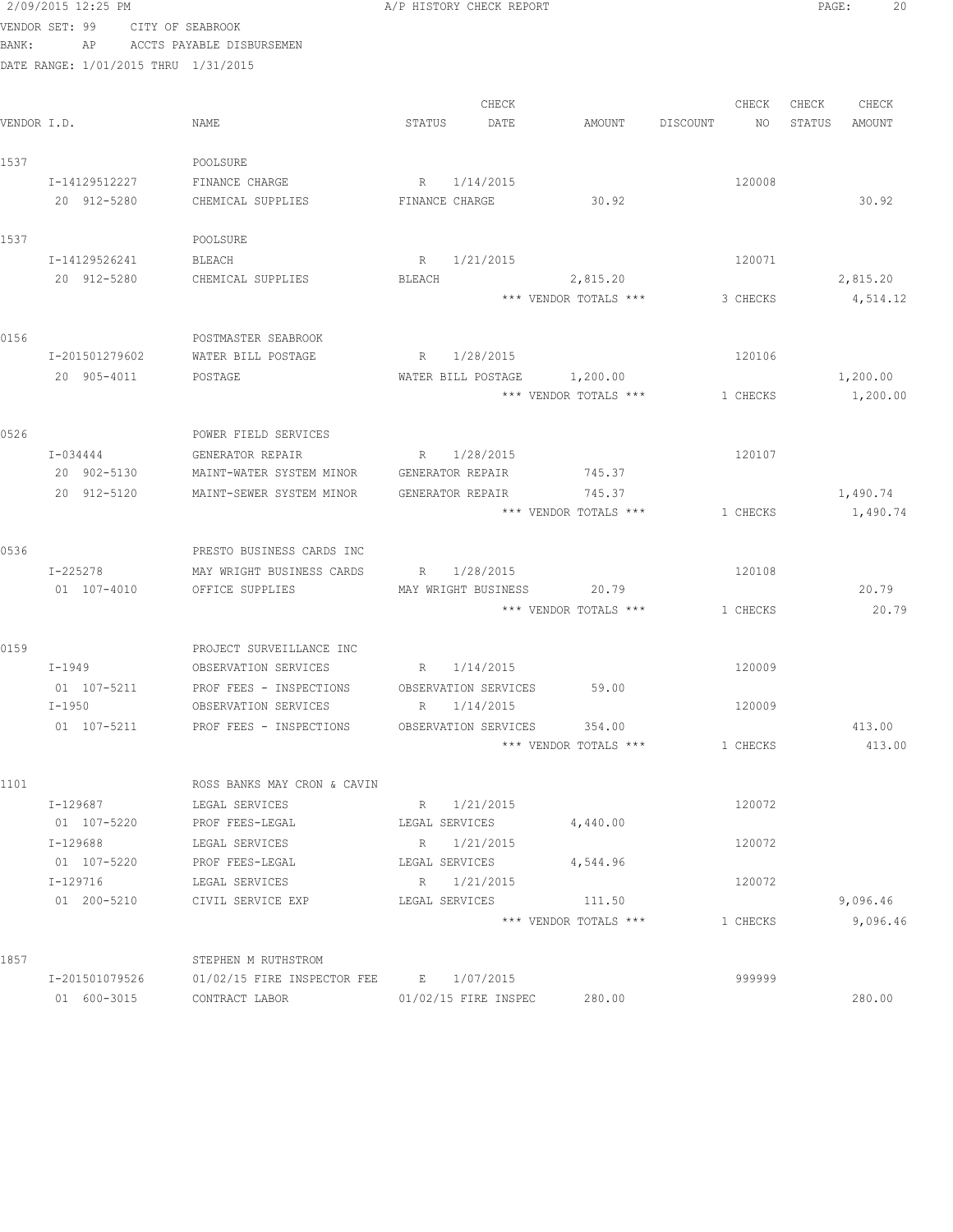# 2/09/2015 12:25 PM **A/P HISTORY CHECK REPORT PAGE:** 21 VENDOR SET: 99 CITY OF SEABROOK

BANK: AP ACCTS PAYABLE DISBURSEMEN

| VENDOR I.D. |                | NAME                                                | CHECK<br>STATUS<br>DATE     | AMOUNT                         | DISCOUNT | CHECK<br>NO | CHECK<br>STATUS | CHECK<br>AMOUNT  |
|-------------|----------------|-----------------------------------------------------|-----------------------------|--------------------------------|----------|-------------|-----------------|------------------|
| 1857        |                | STEPHEN M RUTHSTROM                                 |                             |                                |          |             |                 |                  |
|             | I-201501139541 | 01/09/15 FIRE INSPECTOR FEE B 1/14/2015             |                             |                                |          | 999999      |                 |                  |
|             | 01 600-3015    | CONTRACT LABOR                                      | 01/09/15 FIRE INSPEC        | 280.00                         |          |             |                 | 280.00           |
| 1857        |                | STEPHEN M RUTHSTROM                                 |                             |                                |          |             |                 |                  |
|             | I-201501209569 | 01/16/15 FIRE INSPECTOR FEE B 1/21/2015             |                             |                                |          | 999999      |                 |                  |
|             | 01 600-3015    | CONTRACT LABOR                                      | 01/16/15 FIRE INSPEC        | 280.00                         |          |             |                 | 280.00           |
| 1857        |                | STEPHEN M RUTHSTROM                                 |                             |                                |          |             |                 |                  |
|             | I-201501279597 | 01/23/15 FIRE INSPECTOR FEE B 1/28/2015             |                             |                                |          | 999999      |                 |                  |
|             | 01 600-3015    | CONTRACT LABOR                                      | 01/23/15 FIRE INSPEC        | 280.00                         |          |             |                 | 280.00           |
|             |                |                                                     |                             | *** VENDOR TOTALS ***          |          | 4 CHECKS    |                 | 1,120.00         |
| 1761        |                | ELAINE SALLES                                       |                             |                                |          |             |                 |                  |
|             | I-201501079537 | PETTY CASH REIMBURSEMENT                            | R 1/07/2015                 |                                |          | 119969      |                 |                  |
|             | 01 100-5300    | TRAINING & CONFERENCE                               | PETTY CASH REIMBURSE        | 12.00                          |          |             |                 |                  |
|             | 01 107-3900    | MERIT AWARDS                                        | PETTY CASH REIMBURSE        | 100.00                         |          |             |                 |                  |
|             | 01 102-5300    | TRAINING & CONFERENCE                               | PETTY CASH REIMBURSE        | 18.48                          |          |             |                 |                  |
|             | 01 400-4400    | MISC SUPPLIES                                       | PETTY CASH REIMBURSE        | 31.51                          |          |             |                 |                  |
|             | 01 600-5220    | PROF FEES-LEGAL                                     | PETTY CASH REIMBURSE        | 60.00                          |          |             |                 |                  |
|             | 01 600-5465    | MISC EXPENDITURES                                   | PETTY CASH REIMBURSE        | 36.47<br>*** VENDOR TOTALS *** |          | 1 CHECKS    |                 | 258.46<br>258.46 |
|             |                |                                                     |                             |                                |          |             |                 |                  |
| 0227        |                | SAM'S CLUB/GECRB                                    |                             |                                |          |             |                 |                  |
|             | I-201501139562 | DEC14 STATEMENT                                     | R 1/14/2015                 |                                |          | 120010      |                 |                  |
|             | 50 501-5340    | DETENTION SUPPLIES                                  | DEC14 STATEMENT             | 154.50                         |          |             |                 |                  |
|             | 01 200-4010    | OFFICE SUPPLIES                                     | DEC14 STATEMENT             | 193.39                         |          |             |                 | 347.89           |
|             |                |                                                     |                             | *** VENDOR TOTALS ***          |          | 1 CHECKS    |                 | 347.89           |
| 0714        |                | SCHINDLER ELEVATOR CORP                             |                             |                                |          |             |                 |                  |
|             | I-8103915263   | ELEVATOR MAINTENANCE                                | R 1/07/2015                 |                                |          | 119970      |                 |                  |
|             | 01 107-5030    | RENTALS & SERVICE AGRMTS                            | ELEVATOR MAINTENANCE 890.55 |                                |          | 1 CHECKS    |                 | 890.55<br>890.55 |
|             |                |                                                     |                             | *** VENDOR TOTALS ***          |          |             |                 |                  |
| 1083        |                | VICTOR O SCHINNERER & CO INC                        |                             |                                |          |             |                 |                  |
|             | I-R110151703   | PAM LAB BOND                                        | R 1/07/2015                 |                                |          | 119971      |                 |                  |
|             |                | 01 107-5330 INSURANCE-MISC                          | PAM LAB BOND                | 250.00                         |          |             |                 | 250.00           |
|             |                |                                                     |                             | *** VENDOR TOTALS ***          |          | 1 CHECKS    |                 | 250.00           |
| 2349        |                | SEABROOK AUTOMOTIVE CENTER                          |                             |                                |          |             |                 |                  |
|             | $I-3616$       | 50011 REPAIR                                        | R 1/21/2015                 |                                |          | 120091      |                 |                  |
|             |                | 01 500-5110 MAINT-AUTOS & EQUIP 50011 REPAIR 559.95 |                             |                                |          |             |                 | 559.95           |
|             |                |                                                     |                             | *** VENDOR TOTALS ***          |          | 1 CHECKS    |                 | 559.95           |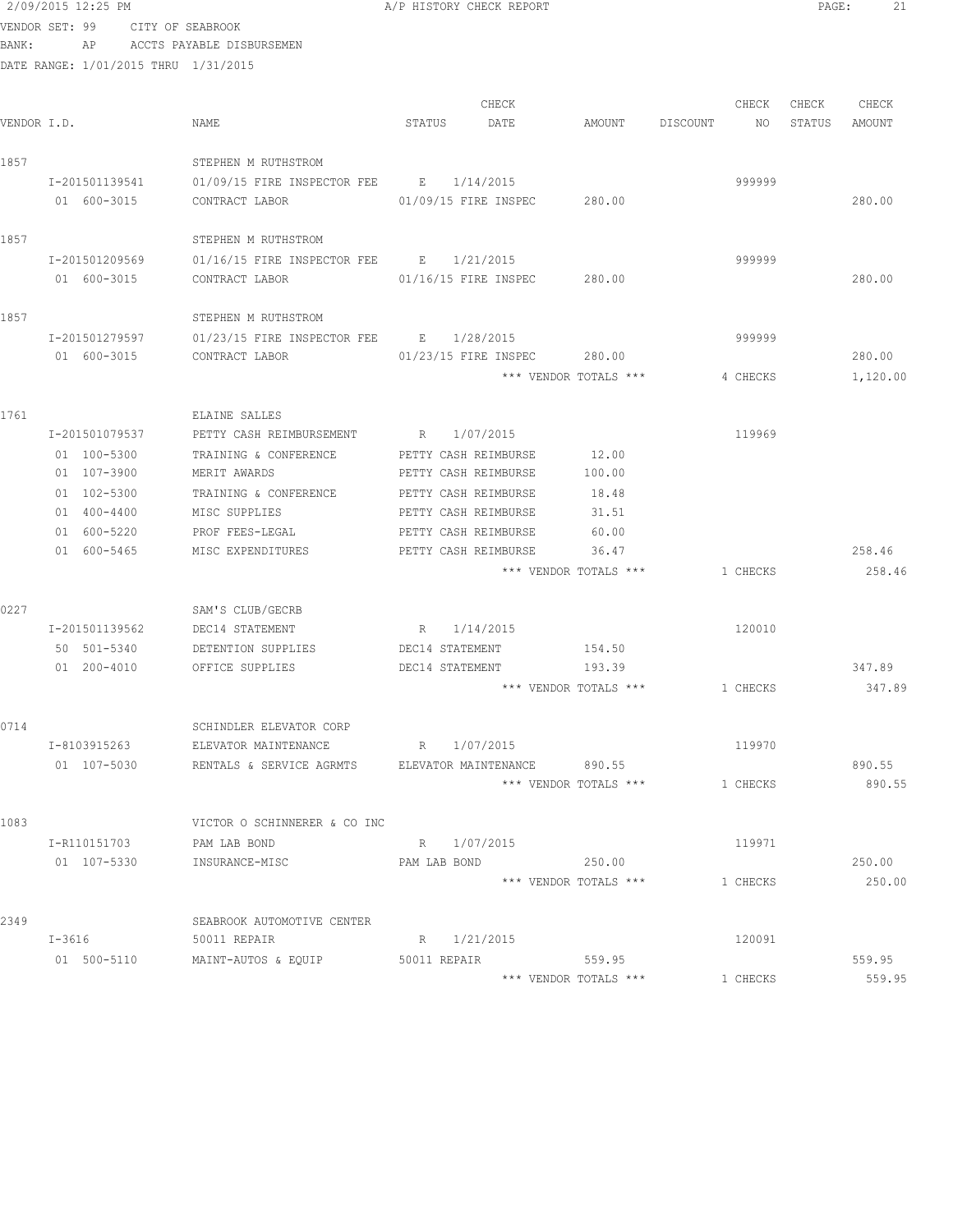|       | 2/09/2015 12:25 PM                   |                                                     | A/P HISTORY CHECK REPORT   |                       |                                | 22<br>PAGE:      |
|-------|--------------------------------------|-----------------------------------------------------|----------------------------|-----------------------|--------------------------------|------------------|
|       | VENDOR SET: 99<br>CITY OF SEABROOK   |                                                     |                            |                       |                                |                  |
| BANK: | AP                                   | ACCTS PAYABLE DISBURSEMEN                           |                            |                       |                                |                  |
|       | DATE RANGE: 1/01/2015 THRU 1/31/2015 |                                                     |                            |                       |                                |                  |
|       |                                      |                                                     |                            |                       |                                |                  |
|       |                                      |                                                     | CHECK                      |                       | CHECK                          | CHECK<br>CHECK   |
|       | VENDOR I.D.                          | NAME                                                | STATUS<br>DATE             | AMOUNT                | DISCOUNT<br>NO.                | STATUS<br>AMOUNT |
|       |                                      |                                                     |                            |                       |                                |                  |
| 0176  |                                      | SEABROOK HOUSE OF FLOWERS                           |                            |                       |                                |                  |
|       | I-000331                             | GARY JOHNSON FLOWERS                                | R 1/21/2015                |                       | 120073                         |                  |
|       | 01 100-5465                          | MISC EXPENDITURES                                   | GARY JOHNSON FLOWERS 75.00 |                       |                                | 75.00            |
| 0176  |                                      | SEABROOK HOUSE OF FLOWERS                           |                            |                       |                                |                  |
|       | I-000340                             | JOYCE BICE FLOWERS                                  | R 1/21/2015                |                       | 120074                         |                  |
|       | 01 107-5465                          | MISC EXPENSE                                        | JOYCE BICE FLOWERS         | 63.95                 |                                | 63.95            |
|       |                                      |                                                     |                            | *** VENDOR TOTALS *** | 2 CHECKS                       | 138.95           |
|       |                                      |                                                     |                            |                       |                                |                  |
| 0438  |                                      | SEABROOK POLICE OFFICERS ASSOC                      |                            |                       |                                |                  |
|       | I-SPA201501139540                    | EMPLOYEE DEDUCTIONS                                 | E 1/14/2015                |                       | 999999                         |                  |
|       | 01 001-1032                          | OTHER PAYROLL DEDUCTIONS EMPLOYEE DEDUCTIONS 164.00 |                            |                       |                                | 164.00           |
|       |                                      |                                                     |                            |                       |                                |                  |
| 0438  |                                      | SEABROOK POLICE OFFICERS ASSOC                      |                            |                       |                                |                  |
|       |                                      | I-SPA201501279596 EMPLOYEE DEDUCTIONS               | E 1/28/2015                |                       | 999999                         |                  |
|       | 01 001-1032                          | OTHER PAYROLL DEDUCTIONS EMPLOYEE DEDUCTIONS        |                            | 157.00                |                                | 157.00           |
|       |                                      |                                                     |                            | *** VENDOR TOTALS *** | 2 CHECKS                       | 321.00           |
|       |                                      |                                                     |                            |                       |                                |                  |
| 1775  |                                      | SEVERN TRENT ENVIRONMENTAL SER                      |                            |                       |                                |                  |
|       | I-CSB11140P130382                    | METER READS                                         | 1/07/2015<br>R             |                       | 119972                         |                  |
|       | 20 902-5216                          | PROF FEES - METER READING                           | METER READS                | 3,569.40              |                                | 3,569.40         |
|       |                                      |                                                     |                            |                       | *** VENDOR TOTALS *** 1 CHECKS | 3,569.40         |
| 0183  |                                      | SHERWIN WILLIAMS                                    |                            |                       |                                |                  |
|       | $I - 20144$                          | PAINT SUPPLIES                                      | R 1/07/2015                |                       | 119973                         |                  |
|       | 01 107-5180                          | MAINT-BLDGS & GROUNDS                               | PAINT SUPPLIES             | 13.49                 |                                | 13.49            |
|       |                                      |                                                     |                            |                       |                                |                  |
| 0183  |                                      | SHERWIN WILLIAMS                                    |                            |                       |                                |                  |
|       | I-21753                              | PAINT SUPPLIES                                      | 1/21/2015<br>R             |                       | 120075                         |                  |
|       | 01 400-5180                          | MAINT-BLDGS & GROUNDS                               | PAINT SUPPLIES             | 10.78                 |                                | 10.78            |
|       |                                      |                                                     |                            | *** VENDOR TOTALS *** | 2 CHECKS                       | 24.27            |
|       |                                      |                                                     |                            |                       |                                |                  |
| 2344  |                                      | SIDDONS-MARTIN EMERGENCY GROUP                      |                            |                       |                                |                  |
|       | I-EVS3750                            | SPOT LIGHT REPAIR                                   | R 1/21/2015                |                       | 120076                         |                  |
|       | 01 200-5110                          | MAINT-AUTOS & EQUIPMENT                             | SPOT LIGHT REPAIR          | 295.00                |                                |                  |
|       | I-EVS3774                            | AUTO EQUIPMENT                                      | 1/21/2015<br>R             |                       | 120076                         |                  |
|       | 01 200-6010                          | AUTOS & TRUCKS                                      | AUTO EOUIPMENT             | 11,826.80             |                                | 12,121.80        |
|       |                                      |                                                     |                            | *** VENDOR TOTALS *** | 1 CHECKS                       | 12,121.80        |
|       |                                      |                                                     |                            |                       |                                |                  |
| 1999  |                                      | SOLIDS RECOVERY SERVICES INC                        |                            |                       |                                |                  |
|       | I-211569                             | SLUDGE REMOVAL                                      | R 1/14/2015                |                       | 120011                         |                  |
|       | 20 912-5455                          | SLUDGE DISPOSAL                                     | SLUDGE REMOVAL             | 11,530.89             |                                | 11,530.89        |
|       |                                      |                                                     |                            | *** VENDOR TOTALS *** | 1 CHECKS                       | 11,530.89        |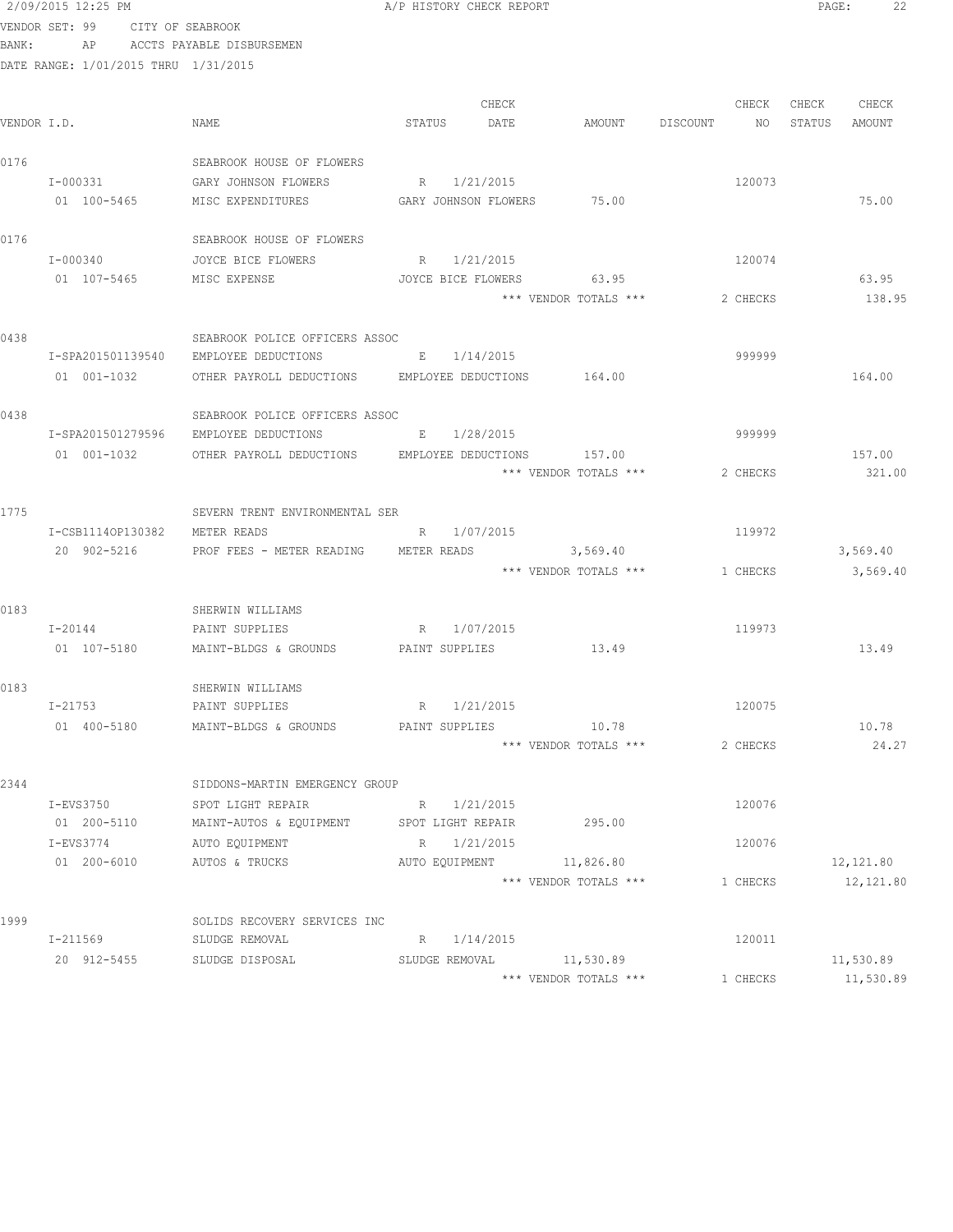VENDOR SET: 99 CITY OF SEABROOK BANK: AP ACCTS PAYABLE DISBURSEMEN

|             |                  |                             | CHECK                |      |                       |          | CHECK    | CHECK  | CHECK    |
|-------------|------------------|-----------------------------|----------------------|------|-----------------------|----------|----------|--------|----------|
| VENDOR I.D. |                  | NAME                        | STATUS               | DATE | AMOUNT                | DISCOUNT | NO.      | STATUS | AMOUNT   |
| 0743        |                  | SPACE CITY ACE HARDWARE     |                      |      |                       |          |          |        |          |
|             | I-201501079538   | DEC14 HARDWARE STATEMENT    | 1/07/2015<br>R       |      |                       |          | 119974   |        |          |
|             | 20 912-5110      | MAINT-AUTOS & EQUIPMENT     | DEC14 HARDWARE STATE |      | 6.24                  |          |          |        |          |
|             | 01 400-5165      | MAINT-RECREATION EQUIP      | DEC14 HARDWARE STATE |      | 51.18                 |          |          |        |          |
|             | 01 500-4150      | SMALL TOOLS & EQUIP         | DEC14 HARDWARE STATE |      | 4.49                  |          |          |        |          |
|             | 20 912-5120      | MAINT-SEWER SYSTEM MINOR    | DEC14 HARDWARE STATE |      | 55.26                 |          |          |        |          |
|             | 20 912-4400      | MISC SUPPLIES               | DEC14 HARDWARE STATE |      | 31.86                 |          |          |        |          |
|             | 01 400-4400      | MISC SUPPLIES               | DEC14 HARDWARE STATE |      | 35.00                 |          |          |        |          |
|             | 20 902-4400      | MISC SUPPLIES               | DEC14 HARDWARE STATE |      | 17.94                 |          |          |        |          |
|             | 01 400-5110      | MAINT-AUTOS & EQUIPMENT     | DEC14 HARDWARE STATE |      | 11.73                 |          |          |        | 213.70   |
|             |                  |                             |                      |      | *** VENDOR TOTALS *** |          | 1 CHECKS |        | 213.70   |
| 1387        |                  | SPARKLETTS & SIERRA SPRINGS |                      |      |                       |          |          |        |          |
|             | I-14182004122714 | COFFEE SUPPLIES             | 1/21/2015<br>R       |      |                       |          | 120077   |        |          |
|             | 01 200-4010      | OFFICE SUPPLIES             | COFFEE SUPPLIES      |      | 70.02                 |          |          |        | 70.02    |
|             |                  |                             |                      |      | *** VENDOR TOTALS *** |          | 1 CHECKS |        | 70.02    |
| 0194        |                  | STANDARD STEEL SUPPLY INC   |                      |      |                       |          |          |        |          |
|             | I-549484         | GALVANIZED METAL            | R 1/07/2015          |      |                       |          | 119975   |        |          |
|             | 01 400-4400      | MISC SUPPLIES               | GALVANIZED METAL     |      | 30.26                 |          |          |        |          |
|             | 01 500-4400      | MISC SUPPLIES               | GALVANIZED METAL     |      | 30.26                 |          |          |        |          |
|             | 20 902-4400      | MISC SUPPLIES               | GALVANIZED METAL     |      | 30.25                 |          |          |        |          |
|             | 20 912-4400      | MISC SUPPLIES               | GALVANIZED METAL     |      | 30.25                 |          |          |        | 121.02   |
|             |                  |                             |                      |      | *** VENDOR TOTALS *** |          | 1 CHECKS |        | 121.02   |
| 1681        |                  | STAPLES ADVANTAGE           |                      |      |                       |          |          |        |          |
|             | I-3253325247     | OFFICE SUPPLIES             | R 1/21/2015          |      |                       |          | 120078   |        |          |
|             | 01 107-4010      | OFFICE SUPPLIES             | OFFICE SUPPLIES      |      | 748.93                |          |          |        | 748.93   |
| 1681        |                  | STAPLES ADVANTAGE           |                      |      |                       |          |          |        |          |
|             | I-3253907019     | OFFICE SUPPLIES             | 1/28/2015<br>R       |      |                       |          | 120109   |        |          |
|             | 01 107-4010      | OFFICE SUPPLIES             | OFFICE SUPPLIES      |      | 200.53                |          |          |        |          |
|             | I-3254181459     | OFFICE SUPPLIES             | 1/28/2015<br>R       |      |                       |          | 120109   |        |          |
|             | 01 107-4010      | OFFICE SUPPLIES             | OFFICE SUPPLIES      |      | 144.38                |          |          |        |          |
|             | I-3254181460     | OFFICE SUPPLIES             | R 1/28/2015          |      |                       |          | 120109   |        |          |
|             | 01 107-4010      | OFFICE SUPPLIES             | OFFICE SUPPLIES      |      | 2.49                  |          |          |        | 347.40   |
|             |                  |                             |                      |      | *** VENDOR TOTALS *** |          | 2 CHECKS |        | 1,096.33 |
| 2015        |                  | SYSCO HOUSTON, INC.         |                      |      |                       |          |          |        |          |
|             | I-501191583      | OFFICE SUPPLIES             | R 1/21/2015          |      |                       |          | 120079   |        |          |
|             | 01 400-4400      | MISC SUPPLIES               | OFFICE SUPPLIES      |      | 731.77                |          |          |        | 731.77   |
|             |                  |                             |                      |      | *** VENDOR TOTALS *** |          | 1 CHECKS |        | 731.77   |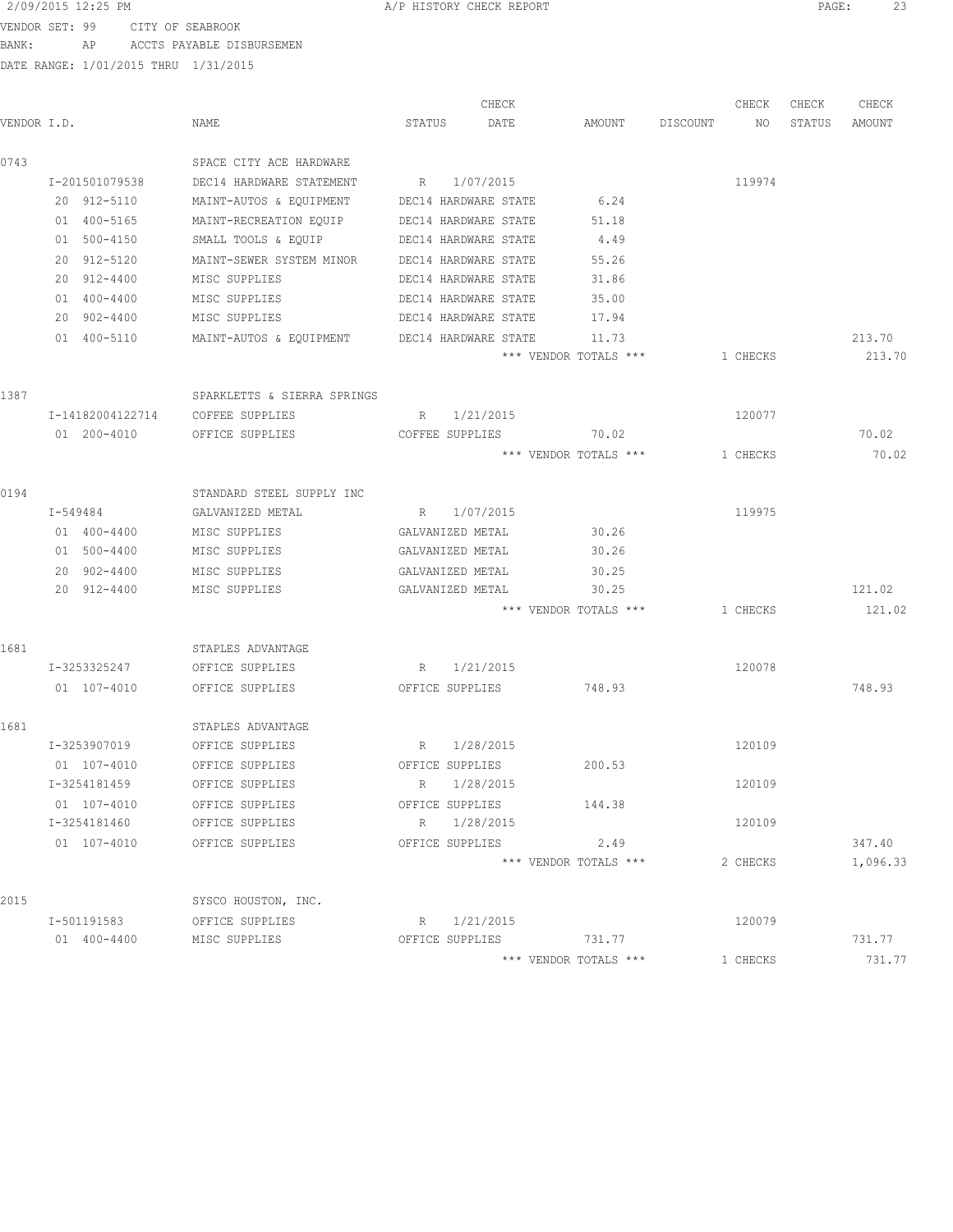|             | 2/09/2015 12:25 PM |                               |                                                     | A/P HISTORY CHECK REPORT       |                       |                | PAGE:<br>24      |
|-------------|--------------------|-------------------------------|-----------------------------------------------------|--------------------------------|-----------------------|----------------|------------------|
|             | VENDOR SET: 99     |                               | CITY OF SEABROOK                                    |                                |                       |                |                  |
| BANK:       | AP                 |                               | ACCTS PAYABLE DISBURSEMEN                           |                                |                       |                |                  |
|             |                    |                               | DATE RANGE: 1/01/2015 THRU 1/31/2015                |                                |                       |                |                  |
|             |                    |                               |                                                     |                                |                       |                |                  |
|             |                    |                               |                                                     | CHECK                          |                       | CHECK          | CHECK<br>CHECK   |
| VENDOR I.D. |                    |                               | NAME                                                | STATUS<br>DATE                 | AMOUNT                | DISCOUNT<br>NO | STATUS<br>AMOUNT |
| 0866        |                    |                               | T A SERVICES                                        |                                |                       |                |                  |
|             | I-9640             |                               | SEWER PLUGS                                         | R 1/14/2015                    |                       | 120013         |                  |
|             | 20 912-6102        |                               | LAKESIDE LIFT STATION REPAIR SEWER PLUGS            |                                | 5,545.00              |                | 5,545.00         |
|             |                    |                               |                                                     |                                | *** VENDOR TOTALS *** | 1 CHECKS       | 5,545.00         |
|             |                    |                               |                                                     |                                |                       |                |                  |
| 1068        |                    |                               | TCEQ                                                |                                |                       |                |                  |
|             | I-GPS0180622       |                               | STORM WATER PERMIT                                  | R 1/07/2015                    |                       | 119976         |                  |
|             | 01 500-5246        |                               | STORM WATER MANAGEMENT                              | STORM WATER PERMIT             | 300.00                |                | 300.00           |
|             |                    |                               |                                                     |                                | *** VENDOR TOTALS *** | 1 CHECKS       | 300.00           |
|             |                    |                               |                                                     |                                |                       |                |                  |
| 1227        |                    |                               | TEKPLAN SOLUTIONS TEXAS                             |                                |                       |                |                  |
|             | $I-706$            |                               | QRTLY MAINTENANCE FEE                               | E 1/14/2015                    |                       | 999999         |                  |
|             | 01 107-5030        |                               | RENTALS & SERVICE AGRMTS                            | QRTLY MAINTENANCE FE 6,300.00  |                       |                | 6,300.00         |
|             |                    |                               |                                                     |                                | *** VENDOR TOTALS *** | 1 CHECKS       | 6,300.00         |
| 0038        |                    |                               | TERMINIX INTERNATIONAL                              |                                |                       |                |                  |
|             | I-341278683        |                               | PEST CONTROL                                        | R 1/07/2015                    |                       | 119977         |                  |
|             | 01 210-5180        |                               | MAINT-BLDGS & GROUNDS                               | PEST CONTROL                   | 56.00                 |                |                  |
|             | 01 107-5180        |                               | MAINT-BLDGS & GROUNDS                               | PEST CONTROL                   | 42.00                 |                |                  |
|             | 01 400-5180        |                               | MAINT-BLDGS & GROUNDS                               | PEST CONTROL                   | 63.00                 |                |                  |
|             | 01 200-5180        |                               | MAINT-BLDGS & GROUNDS                               | PEST CONTROL                   | 55.00                 |                | 216.00           |
|             |                    |                               |                                                     |                                | *** VENDOR TOTALS *** | 1 CHECKS       | 216.00           |
|             |                    |                               |                                                     |                                |                       |                |                  |
| 1914        |                    |                               | TEXAS CITY MGMT ASSN                                |                                |                       |                |                  |
|             | I-15810            |                               | 2015 MEMBERSHIP                                     | R 1/21/2015                    |                       | 120080         |                  |
|             | 01 102-5020        |                               | DUES & SUBSCRIPTIONS                                | 2015 MEMBERSHIP                | 411.00                |                | 411.00           |
|             |                    |                               |                                                     |                                | *** VENDOR TOTALS *** | 1 CHECKS       | 411.00           |
| 1796        |                    |                               | TEXAS DEPT OF CRIMINAL JUSTICE                      |                                |                       |                |                  |
|             | I-305709           |                               | JAIL MATRESS                                        | R 1/21/2015                    |                       | 120081         |                  |
|             |                    | 50 501-5340                   | DETENTION SUPPLIES                                  | JAIL MATRESS                   | 354.10                |                | 354.10           |
|             |                    |                               |                                                     |                                | *** VENDOR TOTALS *** | 1 CHECKS       | 354.10           |
|             |                    |                               |                                                     |                                |                       |                |                  |
| 1794        |                    |                               | TEXAS DEPT OF PUBLIC SAFETY                         |                                |                       |                |                  |
|             |                    | I-201501209587                | SPECIMEN TEST KITS                                  | R 1/21/2015                    |                       | 120082         |                  |
|             |                    | 01 200-4005                   | SUPPLIES-POLICE OPERATION SPECIMEN TEST KITS 305.00 |                                |                       |                | 305.00           |
|             |                    |                               |                                                     |                                | *** VENDOR TOTALS *** | 1 CHECKS       | 305.00           |
|             |                    |                               |                                                     |                                |                       |                |                  |
| 1463        |                    |                               | TEXAS DEPT OF STATE HEALTH SVC                      |                                |                       |                |                  |
|             |                    | I-201501139561                | 2014 TIER TWO INVENTORY RPT R 1/14/2015             |                                |                       | 120014         |                  |
|             |                    | 20 912-5290                   | PERMIT FEES                                         | 2014 TIER TWO INVENT 150.00    |                       |                | 150.00           |
|             |                    |                               |                                                     |                                |                       |                |                  |
| 1463        |                    |                               | TEXAS DEPT OF STATE HEALTH SVC                      |                                |                       |                |                  |
|             |                    | I-201501279603<br>20 902-5285 | LABORATORY FEES<br>LABORATORY FEES                  | R 1/28/2015<br>LABORATORY FEES | 292.89                | 120110         | 292.89           |
|             |                    |                               |                                                     |                                | *** VENDOR TOTALS *** | 2 CHECKS       | 442.89           |
|             |                    |                               |                                                     |                                |                       |                |                  |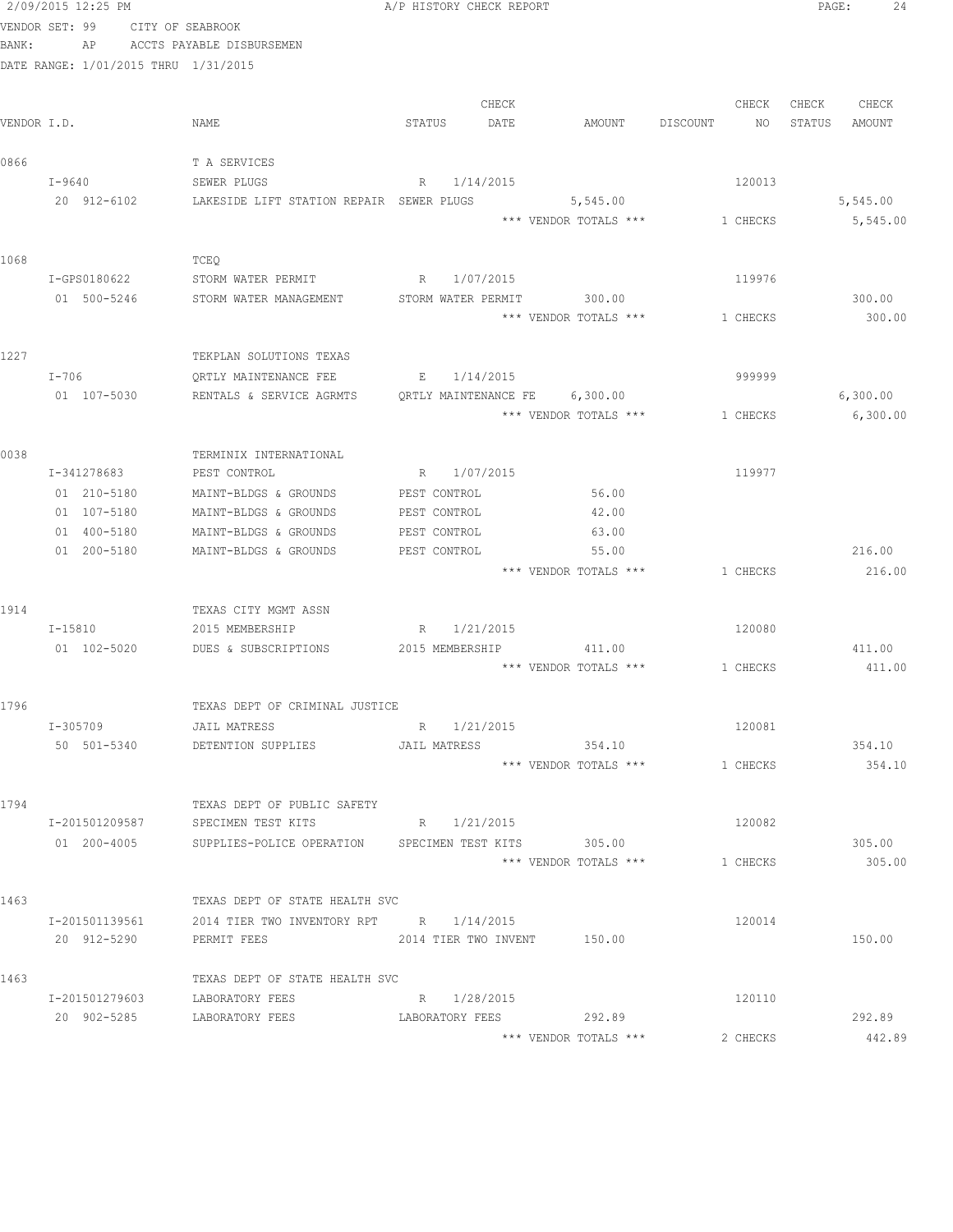VENDOR SET: 99 CITY OF SEABROOK BANK: AP ACCTS PAYABLE DISBURSEMEN

| CHECK<br>CHECK<br>CHECK<br>VENDOR I.D.<br>AMOUNT<br>NAME<br>STATUS<br>DATE<br>DISCOUNT<br>NO<br>STATUS<br>AMOUNT<br>0200<br>TEXAS MUNICIPAL<br>I-TMR201501139540<br>CITY & EMPLOYEE PORTIONS<br>1/28/2015<br>120111<br>$R_{\rm max}$<br>01 001-1028<br>RETIREMENT PAYABLE<br>CITY & EMPLOYEE PORT<br>13,670.45<br>01 100-3110<br>CITY & EMPLOYEE PORT<br>838.93<br>RETIREMENT<br>01 102-3110<br>3,431.78<br>RETIREMENT<br>CITY & EMPLOYEE PORT<br>01 103-3110<br>CITY & EMPLOYEE PORT<br>609.30<br>RETIREMENT<br>363.02<br>01 106-3110<br>CITY & EMPLOYEE PORT<br>RETIREMENT<br>01 200-3110<br>RETIREMENT<br>CITY & EMPLOYEE PORT<br>11,063.26<br>323.40<br>01 210-3110<br>RETIREMENT<br>CITY & EMPLOYEE PORT<br>01 400-3110<br>CITY & EMPLOYEE PORT<br>1,349.41<br>RETIREMENT<br>01 500-3110<br>2,199.29<br>RETIREMENT<br>CITY & EMPLOYEE PORT<br>01 600-3110<br>CITY & EMPLOYEE PORT<br>1,442.57<br>RETIREMENT<br>01 700-3110<br>816.49<br>RETIREMENT<br>CITY & EMPLOYEE PORT<br>48.09<br>09 901-3110<br>RETIREMENT<br>CITY & EMPLOYEE PORT<br>15 150-3110<br>RETIREMENT<br>CITY & EMPLOYEE PORT<br>208.00<br>902-3110<br>1,892.38<br>20<br>RETIREMENT<br>CITY & EMPLOYEE PORT<br>701.79<br>20<br>905-3110<br>RETIREMENT<br>CITY & EMPLOYEE PORT<br>20 912-3110<br>RETIREMENT<br>CITY & EMPLOYEE PORT<br>1,532.15<br>42,358.84<br>50 501-3110<br>CITY & EMPLOYEE PORT<br>1,868.53<br>RETIREMENT<br>0200<br>TEXAS MUNICIPAL<br>1/28/2015<br>120113<br>I-TMR201501279596<br>CITY & EMPLOYEE PORTIONS<br>R<br>01 001-1028<br>CITY & EMPLOYEE PORT<br>13,910.06<br>RETIREMENT PAYABLE<br>805.87<br>01 100-3110<br>CITY & EMPLOYEE PORT<br>RETIREMENT<br>01 102-3110<br>CITY & EMPLOYEE PORT<br>3,336.59<br>RETIREMENT<br>01 103-3110<br>556.88<br>RETIREMENT<br>CITY & EMPLOYEE PORT<br>350.67<br>01 106-3110<br>RETIREMENT<br>CITY & EMPLOYEE PORT | CHECK |
|---------------------------------------------------------------------------------------------------------------------------------------------------------------------------------------------------------------------------------------------------------------------------------------------------------------------------------------------------------------------------------------------------------------------------------------------------------------------------------------------------------------------------------------------------------------------------------------------------------------------------------------------------------------------------------------------------------------------------------------------------------------------------------------------------------------------------------------------------------------------------------------------------------------------------------------------------------------------------------------------------------------------------------------------------------------------------------------------------------------------------------------------------------------------------------------------------------------------------------------------------------------------------------------------------------------------------------------------------------------------------------------------------------------------------------------------------------------------------------------------------------------------------------------------------------------------------------------------------------------------------------------------------------------------------------------------------------------------------------------------------------------------------------------------------------------------------------------------------|-------|
|                                                                                                                                                                                                                                                                                                                                                                                                                                                                                                                                                                                                                                                                                                                                                                                                                                                                                                                                                                                                                                                                                                                                                                                                                                                                                                                                                                                                                                                                                                                                                                                                                                                                                                                                                                                                                                                   |       |
|                                                                                                                                                                                                                                                                                                                                                                                                                                                                                                                                                                                                                                                                                                                                                                                                                                                                                                                                                                                                                                                                                                                                                                                                                                                                                                                                                                                                                                                                                                                                                                                                                                                                                                                                                                                                                                                   |       |
|                                                                                                                                                                                                                                                                                                                                                                                                                                                                                                                                                                                                                                                                                                                                                                                                                                                                                                                                                                                                                                                                                                                                                                                                                                                                                                                                                                                                                                                                                                                                                                                                                                                                                                                                                                                                                                                   |       |
|                                                                                                                                                                                                                                                                                                                                                                                                                                                                                                                                                                                                                                                                                                                                                                                                                                                                                                                                                                                                                                                                                                                                                                                                                                                                                                                                                                                                                                                                                                                                                                                                                                                                                                                                                                                                                                                   |       |
|                                                                                                                                                                                                                                                                                                                                                                                                                                                                                                                                                                                                                                                                                                                                                                                                                                                                                                                                                                                                                                                                                                                                                                                                                                                                                                                                                                                                                                                                                                                                                                                                                                                                                                                                                                                                                                                   |       |
|                                                                                                                                                                                                                                                                                                                                                                                                                                                                                                                                                                                                                                                                                                                                                                                                                                                                                                                                                                                                                                                                                                                                                                                                                                                                                                                                                                                                                                                                                                                                                                                                                                                                                                                                                                                                                                                   |       |
|                                                                                                                                                                                                                                                                                                                                                                                                                                                                                                                                                                                                                                                                                                                                                                                                                                                                                                                                                                                                                                                                                                                                                                                                                                                                                                                                                                                                                                                                                                                                                                                                                                                                                                                                                                                                                                                   |       |
|                                                                                                                                                                                                                                                                                                                                                                                                                                                                                                                                                                                                                                                                                                                                                                                                                                                                                                                                                                                                                                                                                                                                                                                                                                                                                                                                                                                                                                                                                                                                                                                                                                                                                                                                                                                                                                                   |       |
|                                                                                                                                                                                                                                                                                                                                                                                                                                                                                                                                                                                                                                                                                                                                                                                                                                                                                                                                                                                                                                                                                                                                                                                                                                                                                                                                                                                                                                                                                                                                                                                                                                                                                                                                                                                                                                                   |       |
|                                                                                                                                                                                                                                                                                                                                                                                                                                                                                                                                                                                                                                                                                                                                                                                                                                                                                                                                                                                                                                                                                                                                                                                                                                                                                                                                                                                                                                                                                                                                                                                                                                                                                                                                                                                                                                                   |       |
|                                                                                                                                                                                                                                                                                                                                                                                                                                                                                                                                                                                                                                                                                                                                                                                                                                                                                                                                                                                                                                                                                                                                                                                                                                                                                                                                                                                                                                                                                                                                                                                                                                                                                                                                                                                                                                                   |       |
|                                                                                                                                                                                                                                                                                                                                                                                                                                                                                                                                                                                                                                                                                                                                                                                                                                                                                                                                                                                                                                                                                                                                                                                                                                                                                                                                                                                                                                                                                                                                                                                                                                                                                                                                                                                                                                                   |       |
|                                                                                                                                                                                                                                                                                                                                                                                                                                                                                                                                                                                                                                                                                                                                                                                                                                                                                                                                                                                                                                                                                                                                                                                                                                                                                                                                                                                                                                                                                                                                                                                                                                                                                                                                                                                                                                                   |       |
|                                                                                                                                                                                                                                                                                                                                                                                                                                                                                                                                                                                                                                                                                                                                                                                                                                                                                                                                                                                                                                                                                                                                                                                                                                                                                                                                                                                                                                                                                                                                                                                                                                                                                                                                                                                                                                                   |       |
|                                                                                                                                                                                                                                                                                                                                                                                                                                                                                                                                                                                                                                                                                                                                                                                                                                                                                                                                                                                                                                                                                                                                                                                                                                                                                                                                                                                                                                                                                                                                                                                                                                                                                                                                                                                                                                                   |       |
|                                                                                                                                                                                                                                                                                                                                                                                                                                                                                                                                                                                                                                                                                                                                                                                                                                                                                                                                                                                                                                                                                                                                                                                                                                                                                                                                                                                                                                                                                                                                                                                                                                                                                                                                                                                                                                                   |       |
|                                                                                                                                                                                                                                                                                                                                                                                                                                                                                                                                                                                                                                                                                                                                                                                                                                                                                                                                                                                                                                                                                                                                                                                                                                                                                                                                                                                                                                                                                                                                                                                                                                                                                                                                                                                                                                                   |       |
|                                                                                                                                                                                                                                                                                                                                                                                                                                                                                                                                                                                                                                                                                                                                                                                                                                                                                                                                                                                                                                                                                                                                                                                                                                                                                                                                                                                                                                                                                                                                                                                                                                                                                                                                                                                                                                                   |       |
|                                                                                                                                                                                                                                                                                                                                                                                                                                                                                                                                                                                                                                                                                                                                                                                                                                                                                                                                                                                                                                                                                                                                                                                                                                                                                                                                                                                                                                                                                                                                                                                                                                                                                                                                                                                                                                                   |       |
|                                                                                                                                                                                                                                                                                                                                                                                                                                                                                                                                                                                                                                                                                                                                                                                                                                                                                                                                                                                                                                                                                                                                                                                                                                                                                                                                                                                                                                                                                                                                                                                                                                                                                                                                                                                                                                                   |       |
|                                                                                                                                                                                                                                                                                                                                                                                                                                                                                                                                                                                                                                                                                                                                                                                                                                                                                                                                                                                                                                                                                                                                                                                                                                                                                                                                                                                                                                                                                                                                                                                                                                                                                                                                                                                                                                                   |       |
|                                                                                                                                                                                                                                                                                                                                                                                                                                                                                                                                                                                                                                                                                                                                                                                                                                                                                                                                                                                                                                                                                                                                                                                                                                                                                                                                                                                                                                                                                                                                                                                                                                                                                                                                                                                                                                                   |       |
|                                                                                                                                                                                                                                                                                                                                                                                                                                                                                                                                                                                                                                                                                                                                                                                                                                                                                                                                                                                                                                                                                                                                                                                                                                                                                                                                                                                                                                                                                                                                                                                                                                                                                                                                                                                                                                                   |       |
|                                                                                                                                                                                                                                                                                                                                                                                                                                                                                                                                                                                                                                                                                                                                                                                                                                                                                                                                                                                                                                                                                                                                                                                                                                                                                                                                                                                                                                                                                                                                                                                                                                                                                                                                                                                                                                                   |       |
|                                                                                                                                                                                                                                                                                                                                                                                                                                                                                                                                                                                                                                                                                                                                                                                                                                                                                                                                                                                                                                                                                                                                                                                                                                                                                                                                                                                                                                                                                                                                                                                                                                                                                                                                                                                                                                                   |       |
|                                                                                                                                                                                                                                                                                                                                                                                                                                                                                                                                                                                                                                                                                                                                                                                                                                                                                                                                                                                                                                                                                                                                                                                                                                                                                                                                                                                                                                                                                                                                                                                                                                                                                                                                                                                                                                                   |       |
|                                                                                                                                                                                                                                                                                                                                                                                                                                                                                                                                                                                                                                                                                                                                                                                                                                                                                                                                                                                                                                                                                                                                                                                                                                                                                                                                                                                                                                                                                                                                                                                                                                                                                                                                                                                                                                                   |       |
|                                                                                                                                                                                                                                                                                                                                                                                                                                                                                                                                                                                                                                                                                                                                                                                                                                                                                                                                                                                                                                                                                                                                                                                                                                                                                                                                                                                                                                                                                                                                                                                                                                                                                                                                                                                                                                                   |       |
| 01 200-3110<br>CITY & EMPLOYEE PORT<br>11,167.18<br>RETIREMENT                                                                                                                                                                                                                                                                                                                                                                                                                                                                                                                                                                                                                                                                                                                                                                                                                                                                                                                                                                                                                                                                                                                                                                                                                                                                                                                                                                                                                                                                                                                                                                                                                                                                                                                                                                                    |       |
| 299.93<br>01 210-3110<br>CITY & EMPLOYEE PORT<br>RETIREMENT                                                                                                                                                                                                                                                                                                                                                                                                                                                                                                                                                                                                                                                                                                                                                                                                                                                                                                                                                                                                                                                                                                                                                                                                                                                                                                                                                                                                                                                                                                                                                                                                                                                                                                                                                                                       |       |
| 01 400-3110<br>1,064.40<br>RETIREMENT<br>CITY & EMPLOYEE PORT                                                                                                                                                                                                                                                                                                                                                                                                                                                                                                                                                                                                                                                                                                                                                                                                                                                                                                                                                                                                                                                                                                                                                                                                                                                                                                                                                                                                                                                                                                                                                                                                                                                                                                                                                                                     |       |
| 01 500-3110<br>RETIREMENT<br>CITY & EMPLOYEE PORT<br>2,055.86                                                                                                                                                                                                                                                                                                                                                                                                                                                                                                                                                                                                                                                                                                                                                                                                                                                                                                                                                                                                                                                                                                                                                                                                                                                                                                                                                                                                                                                                                                                                                                                                                                                                                                                                                                                     |       |
| 01 600-3110<br>1,393.70<br>RETIREMENT<br>CITY & EMPLOYEE PORT                                                                                                                                                                                                                                                                                                                                                                                                                                                                                                                                                                                                                                                                                                                                                                                                                                                                                                                                                                                                                                                                                                                                                                                                                                                                                                                                                                                                                                                                                                                                                                                                                                                                                                                                                                                     |       |
| 01 700-3110<br>839.65<br>RETIREMENT<br>CITY & EMPLOYEE PORT                                                                                                                                                                                                                                                                                                                                                                                                                                                                                                                                                                                                                                                                                                                                                                                                                                                                                                                                                                                                                                                                                                                                                                                                                                                                                                                                                                                                                                                                                                                                                                                                                                                                                                                                                                                       |       |
| 86.25<br>09 901-3110<br>CITY & EMPLOYEE PORT<br>RETIREMENT                                                                                                                                                                                                                                                                                                                                                                                                                                                                                                                                                                                                                                                                                                                                                                                                                                                                                                                                                                                                                                                                                                                                                                                                                                                                                                                                                                                                                                                                                                                                                                                                                                                                                                                                                                                        |       |
| 15 150-3110<br>200.91<br>RETIREMENT<br>CITY & EMPLOYEE PORT                                                                                                                                                                                                                                                                                                                                                                                                                                                                                                                                                                                                                                                                                                                                                                                                                                                                                                                                                                                                                                                                                                                                                                                                                                                                                                                                                                                                                                                                                                                                                                                                                                                                                                                                                                                       |       |
| 20 902-3110<br>RETIREMENT<br>CITY & EMPLOYEE PORT<br>1,904.14                                                                                                                                                                                                                                                                                                                                                                                                                                                                                                                                                                                                                                                                                                                                                                                                                                                                                                                                                                                                                                                                                                                                                                                                                                                                                                                                                                                                                                                                                                                                                                                                                                                                                                                                                                                     |       |
| 678.20<br>20 905-3110<br>RETIREMENT<br>CITY & EMPLOYEE PORT                                                                                                                                                                                                                                                                                                                                                                                                                                                                                                                                                                                                                                                                                                                                                                                                                                                                                                                                                                                                                                                                                                                                                                                                                                                                                                                                                                                                                                                                                                                                                                                                                                                                                                                                                                                       |       |
| 20 912-3110<br>CITY & EMPLOYEE PORT 1,573.84<br>RETIREMENT                                                                                                                                                                                                                                                                                                                                                                                                                                                                                                                                                                                                                                                                                                                                                                                                                                                                                                                                                                                                                                                                                                                                                                                                                                                                                                                                                                                                                                                                                                                                                                                                                                                                                                                                                                                        |       |
| 42,107.74<br>50 501-3110<br>RETIREMENT<br>CITY & EMPLOYEE PORT 1,883.61                                                                                                                                                                                                                                                                                                                                                                                                                                                                                                                                                                                                                                                                                                                                                                                                                                                                                                                                                                                                                                                                                                                                                                                                                                                                                                                                                                                                                                                                                                                                                                                                                                                                                                                                                                           |       |
| *** VENDOR TOTALS ***<br>2 CHECKS<br>84,466.58                                                                                                                                                                                                                                                                                                                                                                                                                                                                                                                                                                                                                                                                                                                                                                                                                                                                                                                                                                                                                                                                                                                                                                                                                                                                                                                                                                                                                                                                                                                                                                                                                                                                                                                                                                                                    |       |
| 2459<br>THINK INK AND TONER                                                                                                                                                                                                                                                                                                                                                                                                                                                                                                                                                                                                                                                                                                                                                                                                                                                                                                                                                                                                                                                                                                                                                                                                                                                                                                                                                                                                                                                                                                                                                                                                                                                                                                                                                                                                                       |       |
| 1/28/2015<br>120115<br>I-0002<br>PRINTER INK<br>$R_{\parallel}$                                                                                                                                                                                                                                                                                                                                                                                                                                                                                                                                                                                                                                                                                                                                                                                                                                                                                                                                                                                                                                                                                                                                                                                                                                                                                                                                                                                                                                                                                                                                                                                                                                                                                                                                                                                   |       |
| 90.00<br>01 107-4010<br>90.00<br>OFFICE SUPPLIES<br>PRINTER INK                                                                                                                                                                                                                                                                                                                                                                                                                                                                                                                                                                                                                                                                                                                                                                                                                                                                                                                                                                                                                                                                                                                                                                                                                                                                                                                                                                                                                                                                                                                                                                                                                                                                                                                                                                                   |       |
| *** VENDOR TOTALS ***<br>1 CHECKS                                                                                                                                                                                                                                                                                                                                                                                                                                                                                                                                                                                                                                                                                                                                                                                                                                                                                                                                                                                                                                                                                                                                                                                                                                                                                                                                                                                                                                                                                                                                                                                                                                                                                                                                                                                                                 | 90.00 |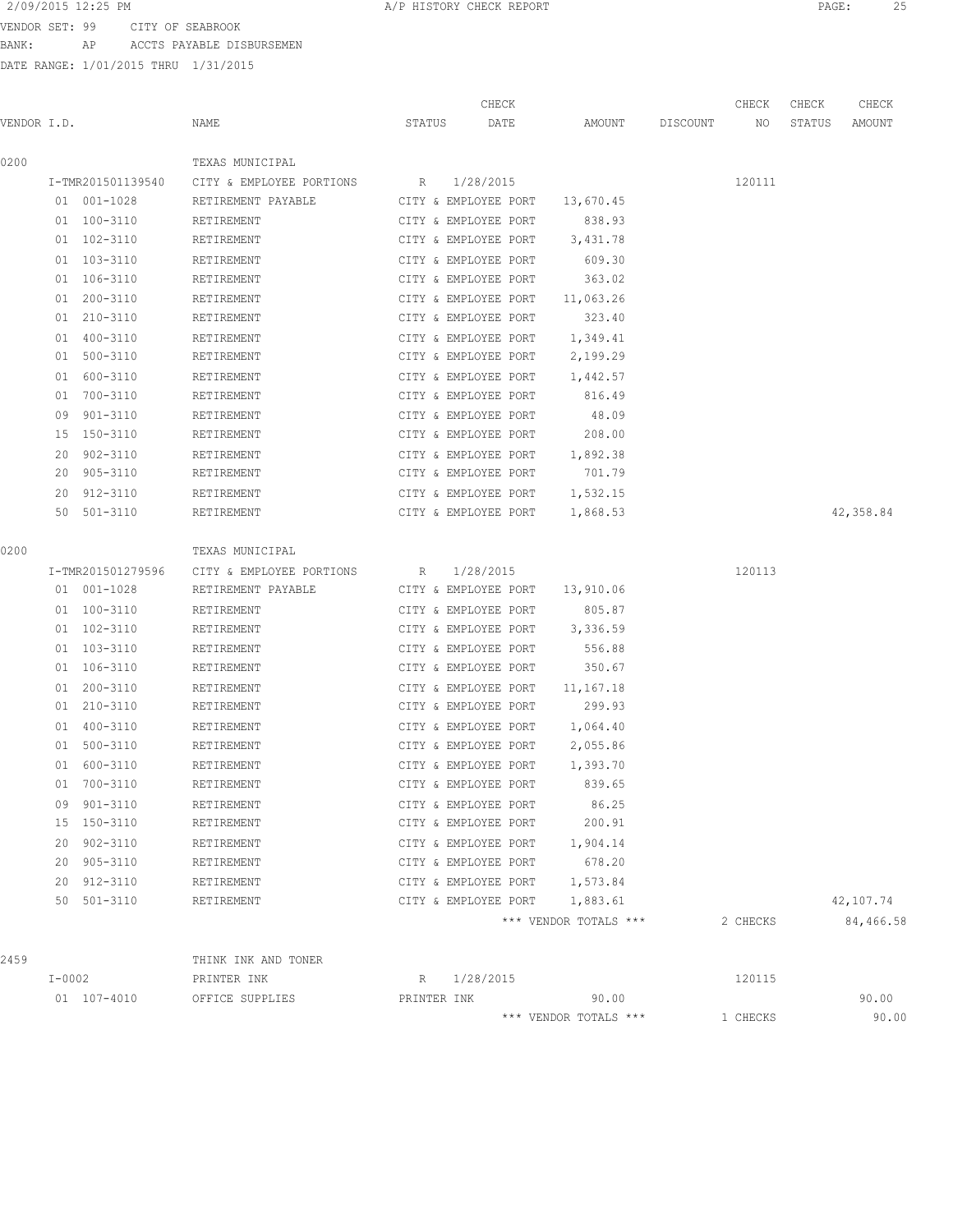|              | 2/09/2015 12:25 PM                   |                                                    |                  | A/P HISTORY CHECK REPORT |                       |                 |          | PAGE:         | 26            |
|--------------|--------------------------------------|----------------------------------------------------|------------------|--------------------------|-----------------------|-----------------|----------|---------------|---------------|
|              | VENDOR SET: 99                       | CITY OF SEABROOK                                   |                  |                          |                       |                 |          |               |               |
| <b>BANK:</b> | AP                                   | ACCTS PAYABLE DISBURSEMEN                          |                  |                          |                       |                 |          |               |               |
|              | DATE RANGE: 1/01/2015 THRU 1/31/2015 |                                                    |                  |                          |                       |                 |          |               |               |
|              |                                      |                                                    |                  |                          |                       |                 |          |               |               |
|              |                                      |                                                    |                  | <b>CHECK</b>             |                       |                 | CHECK    | CHECK         | <b>CHECK</b>  |
| VENDOR I.D.  |                                      | NAME                                               | <b>STATUS</b>    | <b>DATE</b>              | AMOUNT                | <b>DISCOUNT</b> | NO       | <b>STATUS</b> | <b>AMOUNT</b> |
|              |                                      |                                                    |                  |                          |                       |                 |          |               |               |
| 0160         |                                      | TML INTERGOV'L RISK POOL                           |                  |                          |                       |                 |          |               |               |
|              | I-201501209593                       | FY14 W/C AUDIT                                     |                  | R 1/21/2015              | 676.00                |                 | 120083   |               |               |
|              | 01 400-3130                          | WORKERS' COMPENSATION                              |                  | FY14 W/C AUDIT           |                       |                 |          |               | 676.00        |
|              |                                      |                                                    |                  |                          | *** VENDOR TOTALS *** |                 | 1 CHECKS |               | 676.00        |
| 2089         |                                      |                                                    |                  |                          |                       |                 |          |               |               |
|              | I-201501139563                       | <b>REFUND</b>                                      |                  | R 1/14/2015              |                       |                 | 120015   |               |               |
|              | 01 100-7100                          |                                                    | <b>REFUND</b>    |                          |                       |                 |          |               |               |
|              | 01 001-0507                          | DUE FROM EDC                                       | <b>REFUND</b>    |                          |                       |                 |          |               |               |
|              |                                      |                                                    |                  |                          | *** VENDOR TOTALS *** |                 | 1 CHECKS |               |               |
|              |                                      |                                                    |                  |                          |                       |                 |          |               |               |
| 2254         |                                      | TRANSUNION RISK AND ALTERNATIV                     |                  |                          |                       |                 |          |               |               |
|              | I-201501209594                       | TELEPHONE                                          | $\mathbb R$      | 1/21/2015                |                       |                 | 120084   |               |               |
|              | 50 501-5497                          | C.I.D.                                             | <b>TELEPHONE</b> |                          | 110.00                |                 |          |               | 110.00        |
|              |                                      |                                                    |                  |                          | *** VENDOR TOTALS *** |                 | 1 CHECKS |               | 110.00        |
|              |                                      |                                                    |                  |                          |                       |                 |          |               |               |
| 0804         |                                      | RENE TREVINO                                       |                  |                          |                       |                 |          |               |               |
|              | I-201501139564                       | LICENSE RENEWAL                                    | $\mathbb{R}$     | 1/14/2015                |                       |                 | 120016   |               |               |
|              | 20 902-5465                          | MISC EXPENSE                                       |                  | LICENSE RENEWAL          | 60.00                 |                 |          |               | 60.00         |
|              |                                      |                                                    |                  |                          | *** VENDOR TOTALS *** |                 | 1 CHECKS |               | 60.00         |
|              |                                      |                                                    |                  |                          |                       |                 |          |               |               |
| 0748         |                                      | TX CHILD SUPPORT DISBURSE                          |                  |                          |                       |                 |          |               |               |
|              | I-CS5201501139540                    | <b>CHILD SUPPORT</b>                               | D                | 1/13/2015                |                       |                 | 000000   |               |               |
|              | 01 001-1032                          | OTHER PAYROLL DEDUCTIONS                           |                  | CHILD SUPPORT            | 309.69                |                 |          |               |               |
|              | I-CS6201501139540                    | CHILD SUPPORT                                      | D                | 1/13/2015                |                       |                 | 000000   |               |               |
|              | 01 001-1032                          | OTHER PAYROLL DEDUCTIONS                           |                  | CHILD SUPPORT            | 166.15                |                 |          |               | 475.84        |
|              |                                      |                                                    |                  |                          |                       |                 |          |               |               |
| 0748         | I-CS5201501279596 CHILD SUPPORT      | TX CHILD SUPPORT DISBURSE                          |                  | $D = \frac{1}{27}/2015$  |                       |                 | 000000   |               |               |
|              |                                      | 01 001-1032 OTHER PAYROLL DEDUCTIONS CHILD SUPPORT |                  |                          | 309.69                |                 |          |               |               |
|              | I-CS6201501279596 CHILD SUPPORT      |                                                    |                  | D 1/27/2015              |                       |                 | 000000   |               |               |
|              | 01 001-1032                          | OTHER PAYROLL DEDUCTIONS                           |                  | CHILD SUPPORT            | 166.15                |                 |          |               | 475.84        |
|              |                                      |                                                    |                  |                          | *** VENDOR TOTALS *** |                 | 2 CHECKS |               | 951.68        |
|              |                                      |                                                    |                  |                          |                       |                 |          |               |               |
| 1628         |                                      | TX CHILD SUPPORT DISBURSEMENT                      |                  |                          |                       |                 |          |               |               |
|              | I-CS2201501139540 CHILD SUPPORT      |                                                    |                  | D 1/13/2015              |                       |                 | 000000   |               |               |
|              | 01 001-1032                          | OTHER PAYROLL DEDUCTIONS CHILD SUPPORT             |                  |                          | 293.06                |                 |          |               | 293.06        |
|              |                                      |                                                    |                  |                          |                       |                 |          |               |               |
| 1628         |                                      | TX CHILD SUPPORT DISBURSEMENT                      |                  |                          |                       |                 |          |               |               |
|              | I-CS2201501279596 CHILD SUPPORT      |                                                    |                  | D 1/27/2015              |                       |                 | 000000   |               |               |
|              |                                      | 01 001-1032 OTHER PAYROLL DEDUCTIONS CHILD SUPPORT |                  |                          | 293.06                |                 |          |               | 293.06        |
|              |                                      |                                                    |                  |                          | *** VENDOR TOTALS *** |                 | 2 CHECKS |               | 586.12        |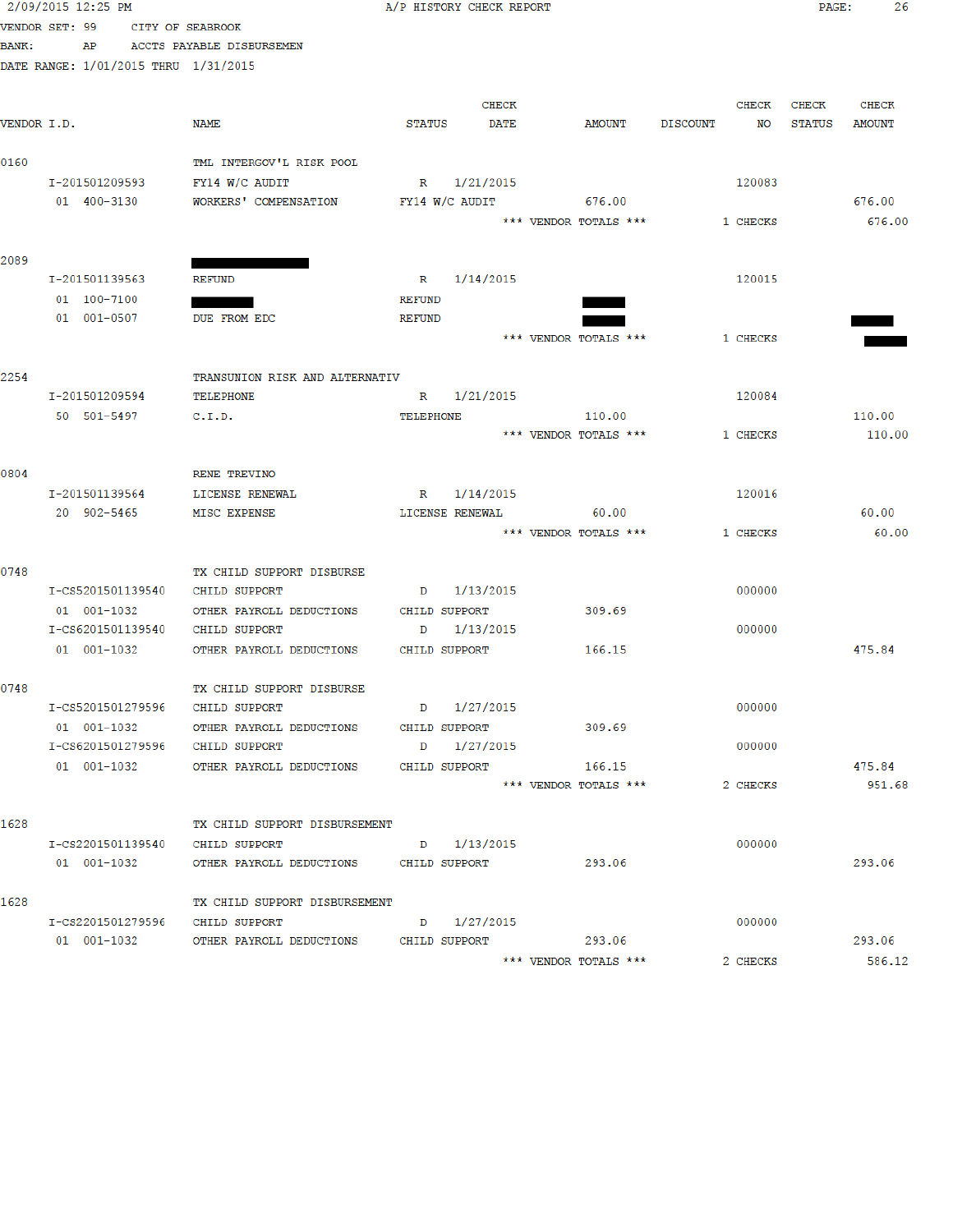|             | 2/09/2015 12:25 PM                   |                                                 |                 | A/P HISTORY CHECK REPORT         |                       |          |          | PAGE:  | 27        |
|-------------|--------------------------------------|-------------------------------------------------|-----------------|----------------------------------|-----------------------|----------|----------|--------|-----------|
|             | VENDOR SET: 99                       | CITY OF SEABROOK                                |                 |                                  |                       |          |          |        |           |
| BANK:       | AP                                   | ACCTS PAYABLE DISBURSEMEN                       |                 |                                  |                       |          |          |        |           |
|             | DATE RANGE: 1/01/2015 THRU 1/31/2015 |                                                 |                 |                                  |                       |          |          |        |           |
|             |                                      |                                                 |                 |                                  |                       |          |          |        |           |
|             |                                      |                                                 |                 | CHECK                            |                       |          | CHECK    | CHECK  | CHECK     |
| VENDOR I.D. |                                      | NAME                                            | STATUS          | DATE                             | AMOUNT                | DISCOUNT | NO       | STATUS | AMOUNT    |
|             |                                      |                                                 |                 |                                  |                       |          |          |        |           |
| 0217        |                                      | TX MUNICIPAL POLICE ASSN                        |                 |                                  |                       |          |          |        |           |
|             | I-TPA201501139540                    | EMPLOYEE DEDUCTIONS                             |                 | R 1/14/2015                      |                       |          | 120017   |        |           |
|             | 01 001-1032                          | OTHER PAYROLL DEDUCTIONS                        |                 | EMPLOYEE DEDUCTIONS              | 310.08                |          |          |        | 310.08    |
|             |                                      |                                                 |                 |                                  |                       |          |          |        |           |
| 0217        |                                      | TX MUNICIPAL POLICE ASSN                        |                 |                                  |                       |          |          |        |           |
|             | I-TPA201501279596<br>01 001-1032     | EMPLOYEE DEDUCTIONS<br>OTHER PAYROLL DEDUCTIONS | R               | 1/28/2015<br>EMPLOYEE DEDUCTIONS | 310.08                |          | 120116   |        | 310.08    |
|             |                                      |                                                 |                 |                                  | *** VENDOR TOTALS *** |          | 2 CHECKS |        | 620.16    |
|             |                                      |                                                 |                 |                                  |                       |          |          |        |           |
| 1426        |                                      | TYLER TECHNOLOGIES - INCODE DI                  |                 |                                  |                       |          |          |        |           |
|             | I-025113642                          | INSITE TRANSACTION FEES                         | R               | 1/07/2015                        |                       |          | 119978   |        |           |
|             | 20 905-5030                          | RENTALS & SERVICE AGRMTS                        |                 | INSITE TRANSACTION F 3,676.25    |                       |          |          |        | 3,676.25  |
|             |                                      |                                                 |                 |                                  |                       |          |          |        |           |
| 1426        |                                      | TYLER TECHNOLOGIES - INCODE DI                  |                 |                                  |                       |          |          |        |           |
|             | I-025115045                          | FEB15 UTILITY BILLING MAINT                     | R 1/28/2015     |                                  |                       |          | 120117   |        |           |
|             | 20 905-5030                          | RENTALS & SERVICE AGRMTS                        |                 | FEB15 UTILITY BILLIN             | 190.00                |          |          |        |           |
|             | I-025115046                          | FEB15 COURT MAINTENANCE FEE                     | $R_{\parallel}$ | 1/28/2015                        |                       |          | 120117   |        |           |
|             | 01 700-5030                          | RENTALS & SERVICE AGRMTS                        |                 | FEB15 COURT MAINTENA             | 150.00                |          |          |        | 340.00    |
|             |                                      |                                                 |                 |                                  | *** VENDOR TOTALS *** |          | 2 CHECKS |        | 4,016.25  |
|             |                                      |                                                 |                 |                                  |                       |          |          |        |           |
| 2044        |                                      | U S BANK EQUIPMENT FINANCE INC                  |                 |                                  |                       |          |          |        |           |
|             | I-270193386                          | COPIER LEASE                                    | R               | 1/21/2015                        |                       |          | 120085   |        |           |
|             | 01 107-5030                          | RENTALS & SERVICE AGRMTS                        | COPIER LEASE    |                                  | 677.84                |          |          |        | 677.84    |
|             |                                      |                                                 |                 |                                  | *** VENDOR TOTALS *** |          | 1 CHECKS |        | 677.84    |
|             |                                      |                                                 |                 |                                  |                       |          |          |        |           |
| 2291        | I-148849                             | ULTRAMAX AMMUNITION<br>AMMO                     | R               | 1/21/2015                        |                       |          | 120086   |        |           |
|             | 01 200-5311                          | HANDGUN TRAINING EXPENSE                        | AMMO            |                                  | 532.00                |          |          |        | 532.00    |
|             |                                      |                                                 |                 |                                  | *** VENDOR TOTALS *** |          | 1 CHECKS |        | 532.00    |
|             |                                      |                                                 |                 |                                  |                       |          |          |        |           |
| 2456        |                                      | VERDIN COMPANY                                  |                 |                                  |                       |          |          |        |           |
|             | I-201501209595                       | CLOCK DEPOSIT                                   |                 | R 1/21/2015                      |                       |          | 120087   |        |           |
|             | 39 390-6064                          | TRAFFIC CIRCLE ENHANCEMENTS CLOCK DEPOSIT       |                 |                                  | 25,497.50             |          |          |        | 25,497.50 |
|             |                                      |                                                 |                 |                                  | *** VENDOR TOTALS *** |          | 1 CHECKS |        | 25,497.50 |
|             |                                      |                                                 |                 |                                  |                       |          |          |        |           |
| 0919        |                                      | VERIZON WIRELESS                                |                 |                                  |                       |          |          |        |           |
|             | I-9738052527                         | TELEPHONE                                       |                 | R 1/14/2015                      |                       |          | 120018   |        |           |
|             | 01 106-5405                          | PHONE NETWORK NOTIFICATION SYSTELEPHONE         |                 |                                  | 20.80                 |          |          |        | 20.80     |
|             |                                      |                                                 |                 |                                  |                       |          |          |        |           |
| 0919        |                                      | VERIZON WIRELESS                                |                 |                                  |                       |          |          |        |           |
|             | I-9738120586                         | TELEPHONE                                       |                 | R 1/14/2015                      |                       |          | 120019   |        |           |
|             | 01 106-5405                          | PHONE NETWORK NOTIFICATION SYSTELEPHONE         |                 |                                  | 37.99                 |          |          |        | 37.99     |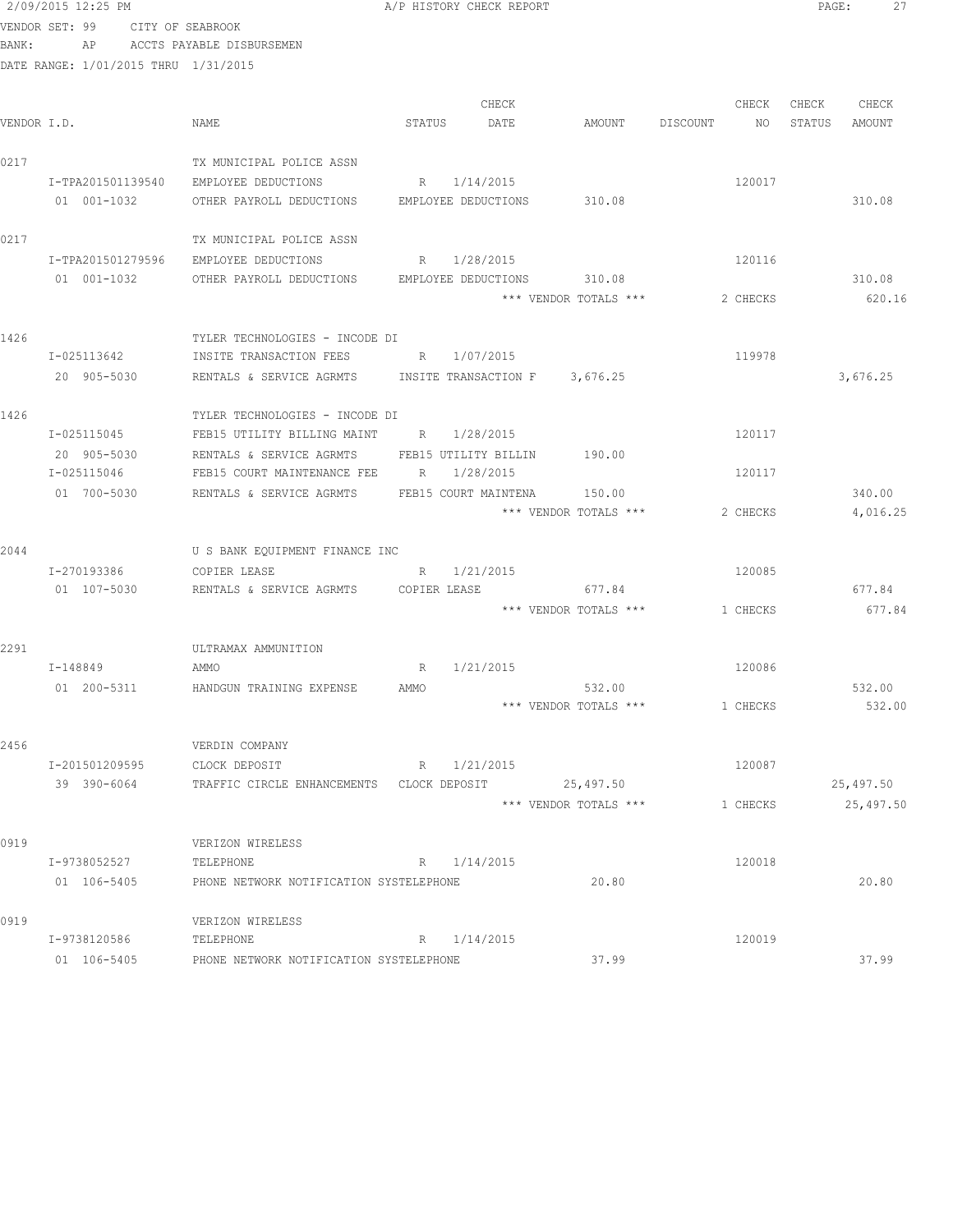|                |            | 2/09/2015 12:25 PM   |                                      | A/P HISTORY CHECK REPORT |                 |                       |          |          | PAGE:  | 28         |  |
|----------------|------------|----------------------|--------------------------------------|--------------------------|-----------------|-----------------------|----------|----------|--------|------------|--|
| VENDOR SET: 99 |            |                      | CITY OF SEABROOK                     |                          |                 |                       |          |          |        |            |  |
| BANK:          |            | AP                   | ACCTS PAYABLE DISBURSEMEN            |                          |                 |                       |          |          |        |            |  |
|                |            |                      | DATE RANGE: 1/01/2015 THRU 1/31/2015 |                          |                 |                       |          |          |        |            |  |
|                |            |                      |                                      |                          |                 |                       |          |          |        |            |  |
|                |            |                      |                                      |                          | CHECK           |                       |          | CHECK    | CHECK  | CHECK      |  |
| VENDOR I.D.    |            |                      | NAME                                 | STATUS                   | DATE            | AMOUNT                | DISCOUNT | NO.      | STATUS | AMOUNT     |  |
| 0919           |            |                      | VERIZON WIRELESS                     |                          |                 |                       |          |          |        |            |  |
|                |            | I-9737356930         | TELEPHONE                            |                          | R 1/21/2015     |                       |          | 120088   |        |            |  |
|                |            | 01 200-5400          | TELEPHONE                            | TELEPHONE                |                 | 1,031.53              |          |          |        | 1,031.53   |  |
|                |            |                      |                                      |                          |                 |                       |          |          |        |            |  |
| 0919           |            |                      | VERIZON WIRELESS                     |                          |                 |                       |          |          |        |            |  |
|                |            | I-9738251501         | TELEPHONE                            |                          | R 1/21/2015     |                       |          | 120089   |        |            |  |
|                |            | 01 200-5400          | TELEPHONE                            | TELEPHONE                |                 | 23.86                 |          |          |        | 23.86      |  |
|                |            |                      |                                      |                          |                 | *** VENDOR TOTALS *** |          | 4 CHECKS |        | 1, 114.18  |  |
|                |            |                      |                                      |                          |                 |                       |          |          |        |            |  |
| 2452           |            |                      | WALLER COUNTY ASPHALT                |                          |                 |                       |          |          |        |            |  |
|                | $I - 8213$ |                      | COLD MIX                             | R                        | 1/07/2015       |                       |          | 119979   |        |            |  |
|                |            | 01 500-5140          | MAINT STREETS                        | COLD MIX                 |                 | 625.00                |          |          |        | 625.00     |  |
|                |            |                      |                                      |                          |                 | *** VENDOR TOTALS *** |          | 1 CHECKS |        | 625.00     |  |
| 0035           |            |                      | WASTE MANAGEMENT OF TEXAS INC        |                          |                 |                       |          |          |        |            |  |
|                |            | I-201501139565       | DUMPSTERS                            |                          | R 1/14/2015     |                       |          | 120020   |        |            |  |
|                |            | 20 922-5479          | COMMERCIAL SANIT SERVICE             | DUMPSTERS                |                 | 59,814.51             |          |          |        |            |  |
|                |            | 20 922-7210          | FRANCHISE FEES                       | DUMPSTERS                |                 | 19,919.77CR           |          |          |        |            |  |
|                |            | 20 922-9535          | SANITATION BILLING FEES              | DUMPSTERS                |                 | 10,623.88CR           |          |          |        |            |  |
|                |            | 20 922-5469          | RESIDENTIAL SANIT SERVICE            | DUMPSTERS                |                 | 72,983.96             |          |          |        |            |  |
|                |            | 20 922-5467          | RECYCLING CHARGES                    | DUMPSTERS                |                 | 6,418.17              |          |          |        | 108,672.99 |  |
|                |            |                      |                                      |                          |                 | *** VENDOR TOTALS *** |          | 1 CHECKS |        | 108,672.99 |  |
|                |            |                      |                                      |                          |                 |                       |          |          |        |            |  |
| 0031           |            |                      | WELLS FARGO                          |                          |                 |                       |          |          |        |            |  |
|                |            | I-T3 201501139540    | FICA TAXES                           |                          | $D = 1/13/2015$ |                       |          | 000000   |        |            |  |
|                |            | 01 001-1025          | FICA TAX PAYABLE                     | FICA TAXES               |                 | 11,742.23             |          |          |        |            |  |
|                |            | 01 100-3100          | FICA TAXES                           | FICA TAXES               |                 | 347.33                |          |          |        |            |  |
|                |            | 01 102-3100          | FICA TAXES                           | FICA TAXES               |                 | 1,384.89              |          |          |        |            |  |
|                |            | 01 103-3100          | FICA TAXES                           | FICA TAXES               |                 | 223.60                |          |          |        |            |  |
|                |            | 01 106-3100          | FICA TAXES                           | FICA TAXES               |                 | 149.85                |          |          |        |            |  |
|                |            | 01 200-3100          | FICA TAXES                           | FICA TAXES               |                 | 4,455.99              |          |          |        |            |  |
|                |            | 01 210-3100          | PAYROLL TAX                          | FICA TAXES               |                 | 136.50                |          |          |        |            |  |
|                |            | 01 400-3100          | FICA TAXES                           | FICA TAXES               |                 | 564.15                |          |          |        |            |  |
|                |            | 01 500-3100          | PAYROLL TAX                          | FICA TAXES               |                 | 883.47                |          |          |        |            |  |
|                |            | 01 600-3100          | PAYROLL TAX                          | FICA TAXES               |                 | 580.35                |          |          |        |            |  |
|                |            | 01 700-3100          | FICA TAXES                           | FICA TAXES               |                 | 519.01                |          |          |        |            |  |
|                | 09         | 901-3100             | FICA                                 | FICA TAXES               |                 | 19.02                 |          |          |        |            |  |
|                |            | 15 150-3100          | FICA                                 | FICA TAXES               |                 | 120.88<br>737.75      |          |          |        |            |  |
|                | 20<br>20   | 902-3100             | FICA TAXES                           | FICA TAXES               |                 |                       |          |          |        |            |  |
|                | 20         | 905-3100<br>912-3100 | FICA TAXES<br>FICA TAXES             | FICA TAXES<br>FICA TAXES |                 | 286.38<br>605.29      |          |          |        |            |  |
|                |            | 50 501-3100          | FICA TAXES                           | FICA TAXES               |                 | 727.77                |          |          |        |            |  |
|                |            | I-T4 201501139540    | MEDICARE WH                          |                          | $D = 1/13/2015$ |                       |          | 000000   |        |            |  |
|                |            | 01 001-1025          | FICA TAX PAYABLE                     | MEDICARE WH              |                 | 2,746.15              |          |          |        |            |  |
|                |            | 01 100-3100          | FICA TAXES                           | MEDICARE WH              |                 | 81.23                 |          |          |        |            |  |
|                |            | 01 102-3100          | FICA TAXES                           | MEDICARE WH              |                 | 323.89                |          |          |        |            |  |
|                |            | 01 103-3100          | FICA TAXES                           | MEDICARE WH              |                 | 52.29                 |          |          |        |            |  |
|                |            | 01 106-3100          | FICA TAXES                           | MEDICARE WH              |                 | 35.04                 |          |          |        |            |  |
|                |            |                      |                                      |                          |                 |                       |          |          |        |            |  |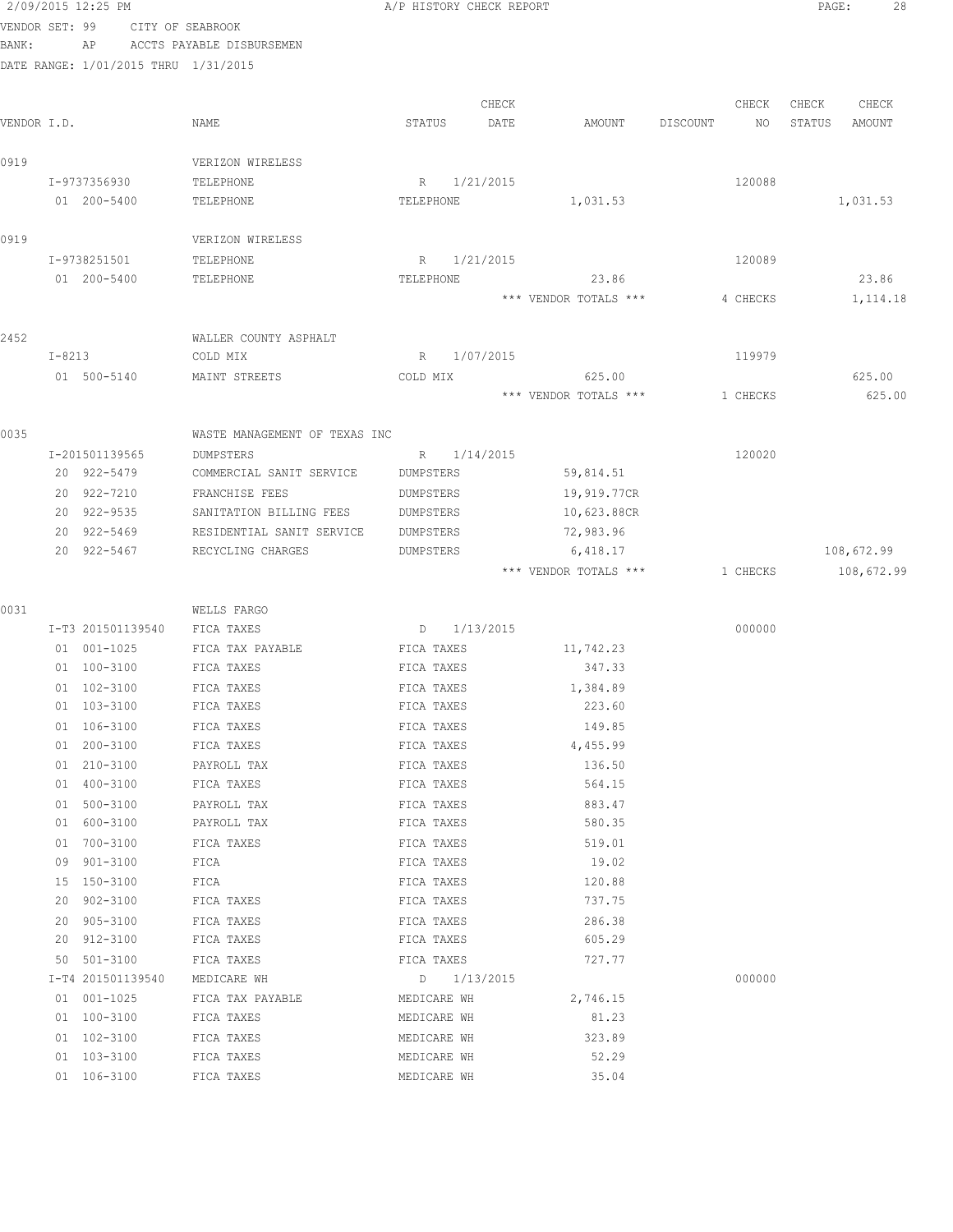VENDOR SET: 99 CITY OF SEABROOK BANK: AP ACCTS PAYABLE DISBURSEMEN

|             |    |                   |                  |      |             | CHECK     |           |          | CHECK  | CHECK  | CHECK     |
|-------------|----|-------------------|------------------|------|-------------|-----------|-----------|----------|--------|--------|-----------|
| VENDOR I.D. |    |                   | NAME             |      | STATUS      | DATE      | AMOUNT    | DISCOUNT | NO     | STATUS | AMOUNT    |
| 0031        |    |                   | WELLS FARGO      | CONT |             |           |           |          |        |        |           |
|             |    | I-T4 201501139540 | MEDICARE WH      |      | D           | 1/13/2015 |           |          | 000000 |        |           |
|             |    | 01 200-3100       | FICA TAXES       |      | MEDICARE WH |           | 1,042.10  |          |        |        |           |
|             |    | 01 210-3100       | PAYROLL TAX      |      | MEDICARE WH |           | 31.92     |          |        |        |           |
|             |    | 01 400-3100       | FICA TAXES       |      | MEDICARE WH |           | 131.94    |          |        |        |           |
|             |    | 01 500-3100       | PAYROLL TAX      |      | MEDICARE WH |           | 206.61    |          |        |        |           |
|             |    | 01 600-3100       | PAYROLL TAX      |      | MEDICARE WH |           | 135.72    |          |        |        |           |
|             | 01 | 700-3100          | FICA TAXES       |      | MEDICARE WH |           | 121.39    |          |        |        |           |
|             | 09 | 901-3100          | FICA             |      | MEDICARE WH |           | 4.45      |          |        |        |           |
|             | 15 | 150-3100          | FICA             |      | MEDICARE WH |           | 28.27     |          |        |        |           |
|             | 20 | 902-3100          | FICA TAXES       |      | MEDICARE WH |           | 172.54    |          |        |        |           |
|             | 20 | 905-3100          | FICA TAXES       |      | MEDICARE WH |           | 66.98     |          |        |        |           |
|             |    | 20 912-3100       | FICA TAXES       |      | MEDICARE WH |           | 141.56    |          |        |        |           |
|             |    | 50 501-3100       | FICA TAXES       |      | MEDICARE WH |           | 170.22    |          |        |        | 28,976.76 |
| 0031        |    |                   | WELLS FARGO      |      |             |           |           |          |        |        |           |
|             |    | I-T3 201501279596 | FICA TAXES       |      | D 1/27/2015 |           |           |          | 000000 |        |           |
|             |    | 01 001-1025       | FICA TAX PAYABLE |      | FICA TAXES  |           | 12,098.01 |          |        |        |           |
|             |    | 01 100-3100       | FICA TAXES       |      | FICA TAXES  |           | 345.36    |          |        |        |           |
|             |    | 01 102-3100       | FICA TAXES       |      | FICA TAXES  |           | 1,394.32  |          |        |        |           |
|             |    | 01 103-3100       | FICA TAXES       |      | FICA TAXES  |           | 220.13    |          |        |        |           |
|             |    | 01 106-3100       | FICA TAXES       |      | FICA TAXES  |           | 149.85    |          |        |        |           |
|             |    | 01 200-3100       | FICA TAXES       |      | FICA TAXES  |           | 4,666.88  |          |        |        |           |
|             |    | 01 210-3100       | PAYROLL TAX      |      | FICA TAXES  |           | 131.04    |          |        |        |           |
|             |    | 01 400-3100       | FICA TAXES       |      | FICA TAXES  |           | 476.02    |          |        |        |           |
|             |    | 01 500-3100       | PAYROLL TAX      |      | FICA TAXES  |           | 854.08    |          |        |        |           |
|             |    | 01 600-3100       | PAYROLL TAX      |      | FICA TAXES  |           | 580.45    |          |        |        |           |
|             | 01 | 700-3100          | FICA TAXES       |      | FICA TAXES  |           | 631.94    |          |        |        |           |
|             | 09 | 901-3100          | FICA             |      | FICA TAXES  |           | 35.54     |          |        |        |           |
|             |    | 15 150-3100       | FICA             |      | FICA TAXES  |           | 117.81    |          |        |        |           |
|             | 20 | 902-3100          | FICA TAXES       |      | FICA TAXES  |           | 770.24    |          |        |        |           |
|             | 20 | 905-3100          | FICA TAXES       |      | FICA TAXES  |           | 286.51    |          |        |        |           |
|             |    | 20 912-3100       | FICA TAXES       |      | FICA TAXES  |           | 646.30    |          |        |        |           |
|             |    | 50 501-3100       | FICA TAXES       |      | FICA TAXES  |           | 791.54    |          |        |        |           |
|             |    | I-T4 201501279596 | MEDICARE WH      |      | D 1/27/2015 |           |           |          | 000000 |        |           |
|             |    | 01 001-1025       | FICA TAX PAYABLE |      | MEDICARE WH |           | 2,829.35  |          |        |        |           |
|             |    | 01 100-3100       | FICA TAXES       |      | MEDICARE WH |           | 80.77     |          |        |        |           |
|             |    | 01 102-3100       | FICA TAXES       |      | MEDICARE WH |           | 326.09    |          |        |        |           |
|             |    | 01 103-3100       | FICA TAXES       |      | MEDICARE WH |           | 51.48     |          |        |        |           |
|             |    | 01 106-3100       | FICA TAXES       |      | MEDICARE WH |           | 35.04     |          |        |        |           |
|             |    | 01 200-3100       | FICA TAXES       |      | MEDICARE WH |           | 1,091.42  |          |        |        |           |
|             |    | 01 210-3100       | PAYROLL TAX      |      | MEDICARE WH |           | 30.64     |          |        |        |           |
|             |    | 01 400-3100       | FICA TAXES       |      | MEDICARE WH |           | 111.33    |          |        |        |           |
|             |    | 01 500-3100       | PAYROLL TAX      |      | MEDICARE WH |           | 199.74    |          |        |        |           |
|             |    | 01 600-3100       | PAYROLL TAX      |      | MEDICARE WH |           | 135.74    |          |        |        |           |
|             |    | 01 700-3100       | FICA TAXES       |      | MEDICARE WH |           | 147.80    |          |        |        |           |
|             |    | 09 901-3100       | FICA             |      | MEDICARE WH |           | 8.31      |          |        |        |           |
|             |    | 15 150-3100       | FICA             |      | MEDICARE WH |           | 27.55     |          |        |        |           |
|             |    |                   |                  |      |             |           |           |          |        |        |           |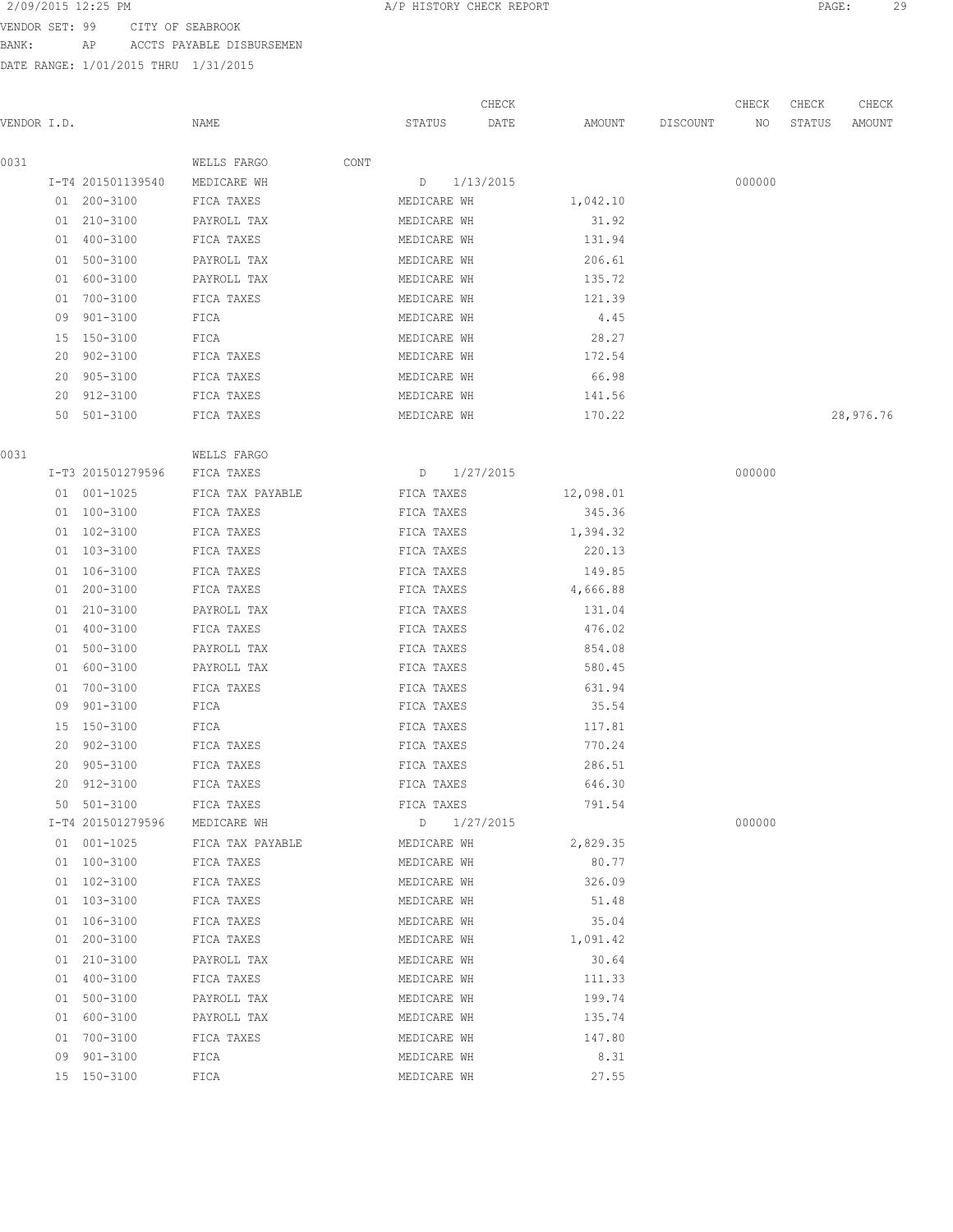| 2/09/2015 12:25 PM |                                      | A/P HISTORY CHECK REPORT | PAGE: | 30 |
|--------------------|--------------------------------------|--------------------------|-------|----|
|                    | VENDOR SET: 99      CITY OF SEABROOK |                          |       |    |
| BANK:              | AP ACCTS PAYABLE DISBURSEMEN         |                          |       |    |

DATE RANGE: 1/01/2015 THRU 1/31/2015

|             |                   |                                                      |                             | CHECK |                       |          | CHECK     | CHECK  | CHECK        |
|-------------|-------------------|------------------------------------------------------|-----------------------------|-------|-----------------------|----------|-----------|--------|--------------|
| VENDOR I.D. |                   | NAME                                                 | STATUS                      | DATE  | AMOUNT                | DISCOUNT | NO        | STATUS | AMOUNT       |
| 0031        |                   | CONT<br>WELLS FARGO                                  |                             |       |                       |          |           |        |              |
|             | I-T4 201501279596 | MEDICARE WH                                          | D 1/27/2015                 |       |                       |          | 000000    |        |              |
|             | 20 902-3100       | FICA TAXES                                           | MEDICARE WH                 |       | 180.14                |          |           |        |              |
|             | 20 905-3100       | FICA TAXES                                           | MEDICARE WH                 |       | 67.01                 |          |           |        |              |
|             | 20 912-3100       | FICA TAXES                                           | MEDICARE WH                 |       | 151.16                |          |           |        |              |
|             | 50 501-3100       | FICA TAXES                                           | MEDICARE WH                 |       | 185.13                |          |           |        | 29,854.72    |
|             |                   |                                                      |                             |       | *** VENDOR TOTALS *** |          | 2 CHECKS  |        | 58,831.48    |
| 0032        |                   | WELLS FARGO                                          |                             |       |                       |          |           |        |              |
|             | I-T1 201501139540 | WITHHOLDING TAXES                                    | D 1/13/2015                 |       |                       |          | 000000    |        |              |
|             | 01 001-1020       | WITHHOLDING PAYABLE                                  | WITHHOLDING TAXES           |       | 21,819.96             |          |           |        | 21,819.96    |
| 0032        |                   | WELLS FARGO                                          |                             |       |                       |          |           |        |              |
|             | I-T1 201501279596 | WITHHOLDING TAXES                                    | D 1/27/2015                 |       |                       |          | 000000    |        |              |
|             | 01 001-1020       | WITHHOLDING PAYABLE                                  | WITHHOLDING TAXES           |       | 22,722.99             |          |           |        | 22,722.99    |
|             |                   |                                                      |                             |       | *** VENDOR TOTALS *** |          | 2 CHECKS  |        | 44,542.95    |
| 2131        |                   | WILLIAM HEITKAMP                                     |                             |       |                       |          |           |        |              |
|             | I-BKR201501139540 | JAMES HERNANDEZ - #14-33040 R 1/14/2015              |                             |       |                       |          | 120021    |        |              |
|             | 01 001-1032       | OTHER PAYROLL DEDUCTIONS JAMES HERNANDEZ - #1 630.00 |                             |       |                       |          |           |        | 630.00       |
| 2131        |                   | WILLIAM HEITKAMP                                     |                             |       |                       |          |           |        |              |
|             | I-BKR201501279596 | JAMES HERNANDEZ - #14-33040 R 1/28/2015              |                             |       |                       |          | 120118    |        |              |
|             | 01  001-1032      | OTHER PAYROLL DEDUCTIONS                             | JAMES HERNANDEZ - #1 630.00 |       |                       |          |           |        | 630.00       |
|             |                   |                                                      |                             |       | *** VENDOR TOTALS *** |          | 2 CHECKS  |        | 1,260.00     |
| 0210        |                   | XEROX FINANCIAL SERVICES                             |                             |       |                       |          |           |        |              |
|             | I-248707          | COPTER LEASE                                         | R 1/21/2015                 |       |                       |          | 120090    |        |              |
|             | 01 200-5030       | RENTALS & SERVICE AGRMTS                             | COPIER LEASE                |       | 330.60                |          |           |        | 330.60       |
|             |                   |                                                      |                             |       | *** VENDOR TOTALS *** |          | 1 CHECKS  |        | 330.60       |
|             |                   |                                                      |                             |       |                       |          |           |        |              |
|             | $TOTALS$ * *      | NO                                                   |                             |       | INVOICE AMOUNT        |          | DISCOUNTS |        | CHECK AMOUNT |
|             | REGULAR CHECKS:   | 174                                                  |                             |       | 772,921.57            |          | 0.00      |        | 772, 921.57  |
|             | HAND CHECKS:      | $\mathbb O$                                          |                             |       | 0.00                  |          | 0.00      |        | 0.00         |
|             | DRAFTS:           | 12                                                   |                             |       | 106,250.69            |          | 0.00      |        | 106,250.69   |
|             | EFT:              | 21                                                   |                             |       | 22,634.21             |          | 0.00      |        | 22,634.21    |
|             | NON CHECKS:       | $\mathbb O$                                          |                             |       | 0.00                  |          | 0.00      |        | 0.00         |

TOTAL ERRORS: 0

VOID CHECKS: 0 VOID DEBITS 0.00

VOID CREDITS 0.00 0.00 0.00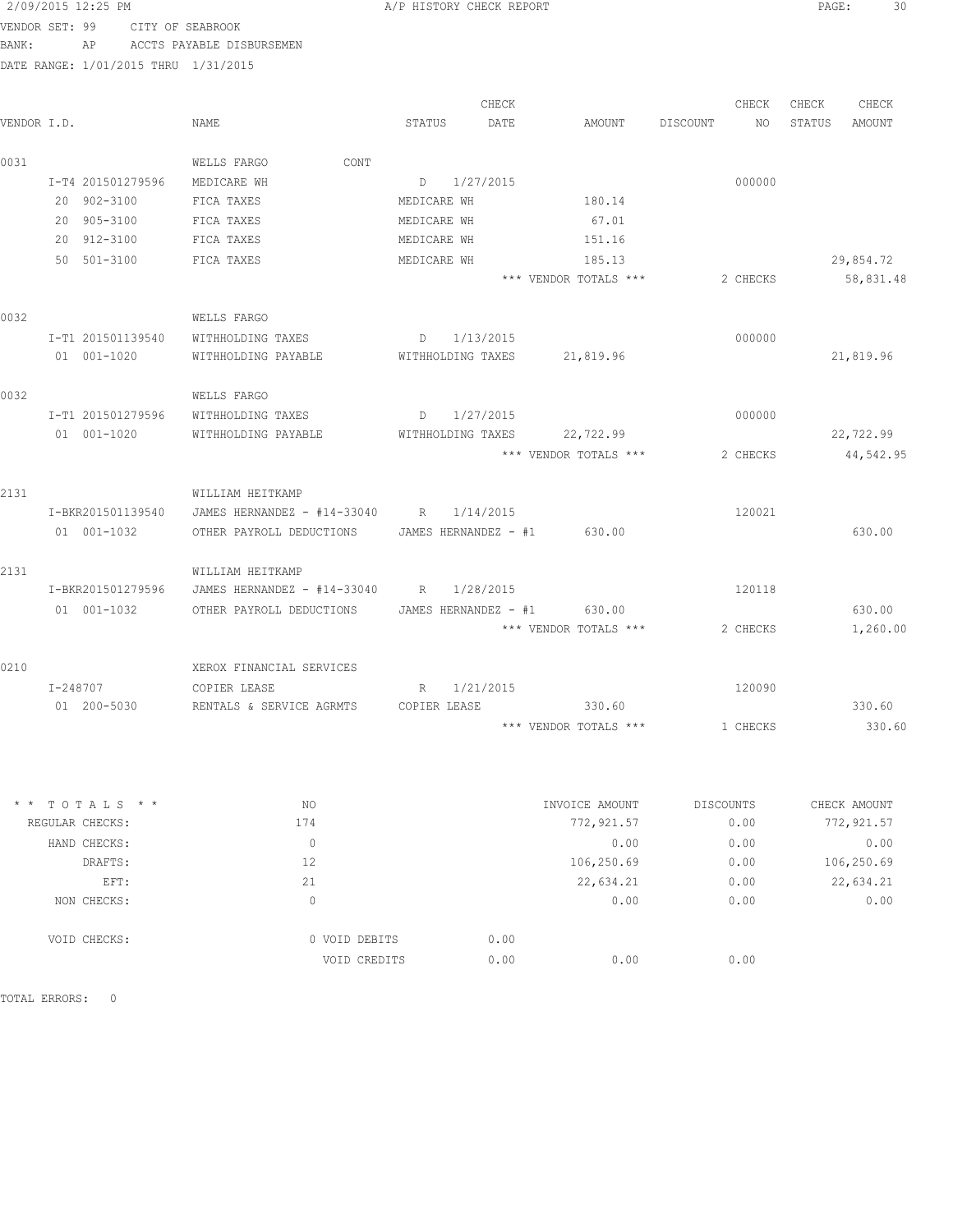# DATE RANGE: 1/01/2015 THRU 1/31/2015

|    | G/L ACCOUNT | NAME                           | AMOUNT     |
|----|-------------|--------------------------------|------------|
|    |             |                                |            |
|    |             | 01 001-0507 DUE FROM EDC       | 359.39     |
|    |             | 01 001-1011 BAIL BONDS PAYABLE | 2,745.00   |
|    | 01 001-1020 | WITHHOLDING PAYABLE            | 44,542.95  |
|    | 01 001-1023 | HSA PAYABLE                    | 388.82     |
|    | 01 001-1025 | FICA TAX PAYABLE               | 29, 415.74 |
|    | 01 001-1028 | RETIREMENT PAYABLE             | 27,580.51  |
|    | 01 001-1030 | AFLAC INSURANCE DEDUCTS        | 2,135.26   |
|    | 01 001-1031 | ICMA INSURANCE DEDUCTS         | 6,423.67   |
|    | 01 001-1032 | OTHER PAYROLL DEDUCTIONS       | 5,077.42   |
|    | 01 001-1204 | OMNI FEES PAYABLE              | 151.96     |
|    | 01 001-1525 | COMMUNITY HOUSE DEPOSITS       | 650.00     |
|    | 01 100-3100 | FICA TAXES                     | 854.69     |
|    | 01 100-3110 | RETIREMENT                     | 1,644.80   |
|    | 01 100-3300 | MAYOR & COUNCIL FEES           | 225.00     |
|    | 01 100-5300 | TRAINING & CONFERENCE          | 252.00     |
|    | 01 100-5465 | MISC EXPENDITURES              | 75.00      |
|    | 01 100-7100 | SALES TAX                      | 660.78     |
|    | 01 100-9520 | OTHER REVENUE                  | 100.00     |
|    | 01 102-3100 | FICA TAXES                     | 3,429.19   |
|    | 01 102-3110 | RETIREMENT                     | 6,768.37   |
|    | 01 102-5020 | DUES & SUBSCRIPTIONS           | 590.00     |
|    | 01 102-5300 | TRAINING & CONFERENCE          | 68.48      |
|    | 01 103-3100 | FICA TAXES                     | 547.50     |
|    | 01 103-3110 | RETIREMENT                     | 1,166.18   |
|    | 01 103-4150 | SMALL TOOLS & EQUIPMENT        | 133.72     |
|    | 01 106-3100 | FICA TAXES                     | 369.78     |
|    | 01 106-3110 | RETIREMENT                     | 713.69     |
|    | 01 106-5170 | MAINTENANCE - RADIOS           | 331.50     |
|    | 01 106-5400 | TELEPHONE                      | 670.22     |
| 01 | 106-5405    | PHONE NETWORK NOTIFICATION SYS | 11,284.04  |
| 01 | 107-3145    | DRUG TESTING                   | 216.74     |
| 01 | 107-3900    | MERIT AWARDS                   | 100.00     |
|    | 01 107-4010 | OFFICE SUPPLIES                | 1,207.12   |
|    | 01 107-4011 | POSTAGE                        | 31.48      |
|    | 01 107-4150 | SMALL EQUIPMENT                | 109.93     |
|    | 01 107-5010 | ADVERTISING                    | 869.00     |
|    | 01 107-5030 | RENTALS & SERVICE AGRMTS       | 13,204.78  |
|    | 01 107-5175 | JANITORIAL SERVICES            | 295.95     |
|    | 01 107-5180 | MAINT-BLDGS & GROUNDS          | 1,494.49   |
|    | 01 107-5211 | PROF FEES - INSPECTIONS        | 413.00     |
|    | 01 107-5215 | PROF FEES-ENGINEERING          | 761.21     |
|    | 01 107-5220 | PROF FEES-LEGAL                | 9,754.96   |
|    | 01 107-5295 | SAFETY COMMITTEE               | 223.20     |
|    | 01 107-5330 | INSURANCE-MISC                 | 250.00     |
|    | 01 107-5400 | TELEPHONE                      | 670.82     |
|    | 01 107-5410 | UTILITIES                      | 387.08     |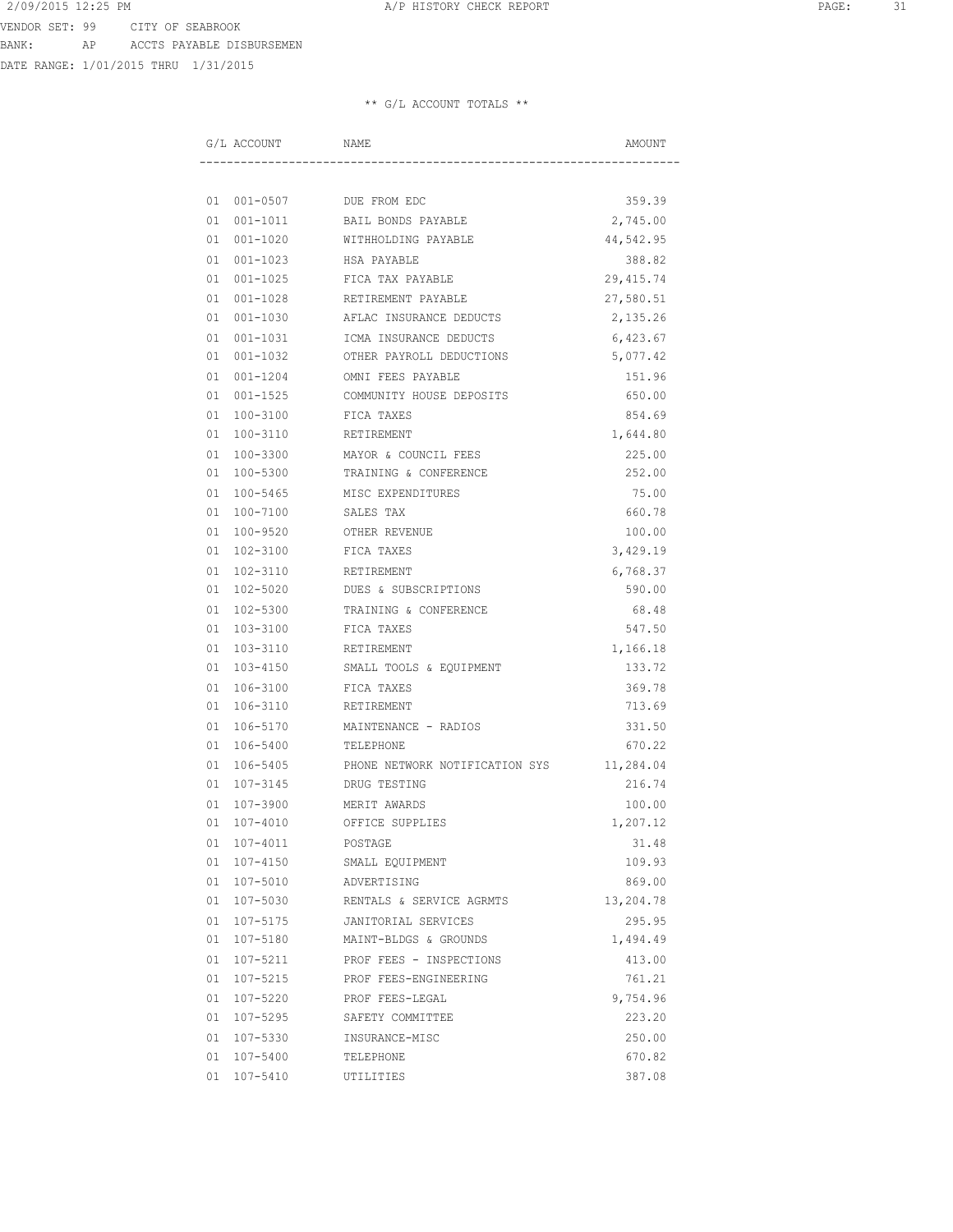DATE RANGE: 1/01/2015 THRU 1/31/2015

| G/L ACCOUNT        | NAME                      | AMOUNT    |
|--------------------|---------------------------|-----------|
|                    |                           |           |
| 01 107-5445        | CENTRAL APPRAISAL FEE     | 13,474.30 |
| 01 107-5465        | MISC EXPENSE              | 215.80    |
| 01 200-3100        | FICA TAXES                | 11,256.39 |
| 01 200-3110        | RETIREMENT                | 22,230.44 |
| 01 200-3140        | PSYCHOLOGICAL SERVICES    | 200.00    |
| 01 200-4005        | SUPPLIES-POLICE OPERATION | 305.00    |
| 01 200-4010        | OFFICE SUPPLIES           | 604.79    |
| 01 200-5030        | RENTALS & SERVICE AGRMTS  | 698.76    |
| 01 200-5110        | MAINT-AUTOS & EQUIPMENT   | 1,845.12  |
| 01 200-5180        | MAINT-BLDGS & GROUNDS     | 55.00     |
| 01 200-5210        | CIVIL SERVICE EXP         | 826.00    |
| 01 200-5300        | TRAINING & CONFERENCE     | 889.16    |
| 01 200-5310        | UNIFORMS & LAUNDRY        | 326.00    |
| 01 200-5311        | HANDGUN TRAINING EXPENSE  | 574.92    |
| 01 200-5400        | TELEPHONE                 | 1,056.36  |
| 01 200-5465        | MISC EXPENSE              | 2.20      |
| 01 200-6010        | AUTOS & TRUCKS            | 11,826.80 |
| 210-3100<br>01     | PAYROLL TAX               | 330.10    |
| 01 210-3110        | RETIREMENT                | 623.33    |
| 01 210-5180        | MAINT-BLDGS & GROUNDS     | 56.00     |
| 01 210-5400        | TELEPHONE                 | 54.38     |
| 01 210-5465        | MISC EXPENDITURES         | 6.89      |
| 01<br>400-3100     | FICA TAXES                | 1,283.44  |
| 01 400-3110        | RETIREMENT                | 2,413.81  |
| 01 400-3130        | WORKERS' COMPENSATION     | 676.00    |
| 01 400-4095        | NURSERY SUPPLIES          | 59.80     |
| 01 400-4150        | SMALL EQUIPMENT OR TOOLS  | 134.61    |
| $400 - 4400$<br>01 | MISC SUPPLIES             | 914.16    |
| 400-5030<br>01     | RENTALS & SERVICE AGRMTS  | 143.43    |
| 400-5110<br>01     | MAINT-AUTOS & EQUIPMENT   | 335.77    |
| 01 400-5165        | MAINT-RECREATION EQUIP    | 506.75    |
| $400 - 5180$<br>01 | MAINT-BLDGS & GROUNDS     | 249.42    |
| 01 400-5310        | UNIFORMS & LAUNDRY        | 557.39    |
| 01 400-5400        | TELEPHONE                 | 334.36    |
| 01 400-5410        | UTILITIES                 | 1,366.73  |
| 01 400-6052        | TPWD TRAIL CONSTRUCTION   | 7,931.58  |
| 01 500-3100        | PAYROLL TAX               | 2,143.90  |
| 01 500-3110        | RETIREMENT                | 4,255.15  |
| 01 500-4150        | SMALL TOOLS & EQUIP       | 211.68    |
| 01 500-4400        | MISC SUPPLIES             | 339.50    |
| 01 500-5030        | RENTALS & SERVICE AGRMTS  | 25.13     |
| 01 500-5110        | MAINT-AUTOS & EQUIP       | 1,764.30  |
| 01 500-5140        | MAINT STREETS             | 625.00    |
| 01 500-5180        | MAINT-BLDGS & GROUNDS     | 5.98      |
| 01 500-5246        | STORM WATER MANAGEMENT    | 300.00    |
| 01 500-5310        | UNIFORMS & LAUNDRY        | 185.58    |
|                    |                           |           |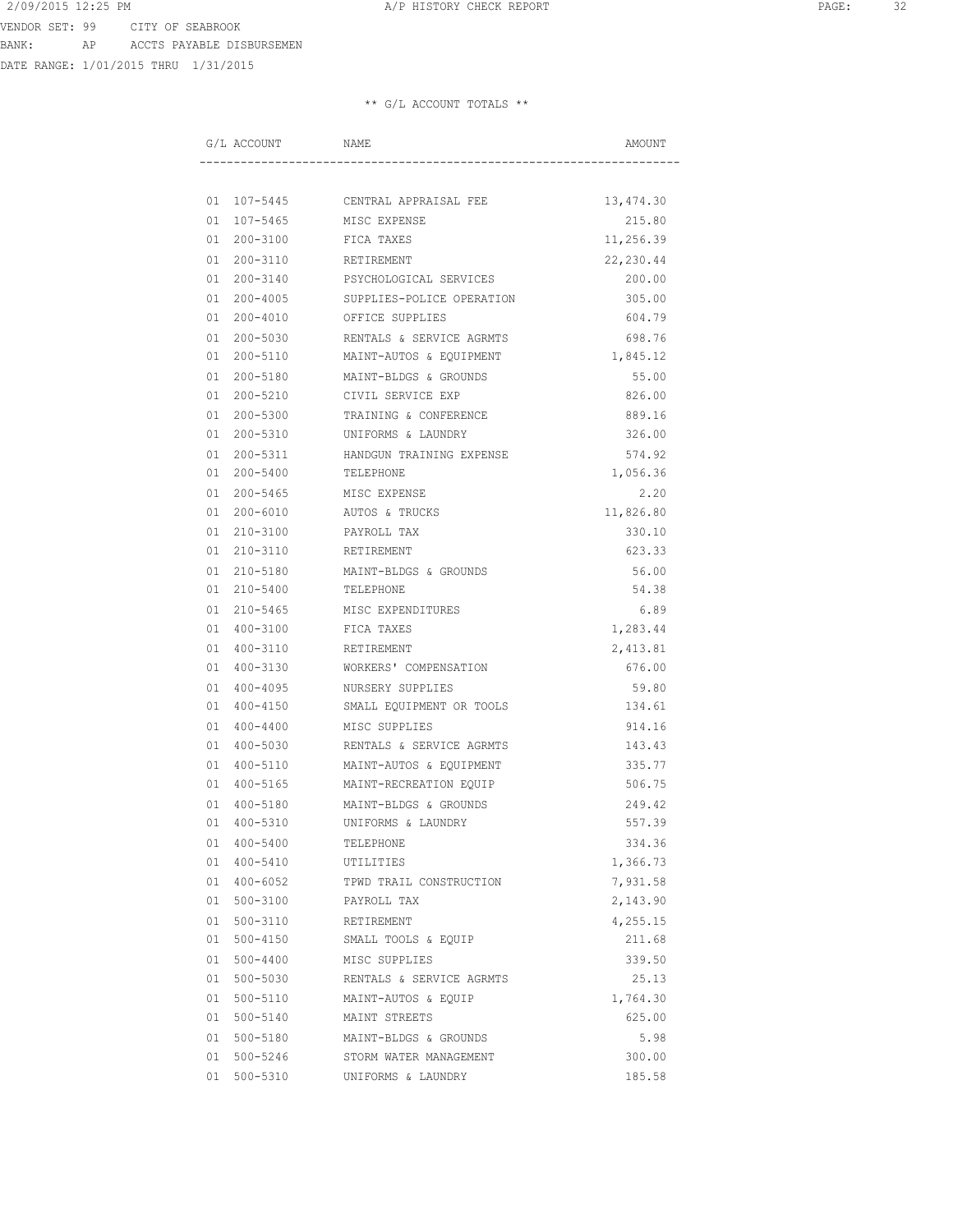DATE RANGE: 1/01/2015 THRU 1/31/2015

|  | NAME                                                                                                                                                                                                                                                                                                                                                                                                                                                                                                                                                     | AMOUNT                                                                                                                                                                                                                    |
|--|----------------------------------------------------------------------------------------------------------------------------------------------------------------------------------------------------------------------------------------------------------------------------------------------------------------------------------------------------------------------------------------------------------------------------------------------------------------------------------------------------------------------------------------------------------|---------------------------------------------------------------------------------------------------------------------------------------------------------------------------------------------------------------------------|
|  |                                                                                                                                                                                                                                                                                                                                                                                                                                                                                                                                                          |                                                                                                                                                                                                                           |
|  |                                                                                                                                                                                                                                                                                                                                                                                                                                                                                                                                                          | 96.50                                                                                                                                                                                                                     |
|  | UTILITIES                                                                                                                                                                                                                                                                                                                                                                                                                                                                                                                                                | 62.50                                                                                                                                                                                                                     |
|  | CONTRACT LABOR                                                                                                                                                                                                                                                                                                                                                                                                                                                                                                                                           | 1,120.00                                                                                                                                                                                                                  |
|  | TEMPORARY SERVICES                                                                                                                                                                                                                                                                                                                                                                                                                                                                                                                                       | 2,462.16                                                                                                                                                                                                                  |
|  | PAYROLL TAX                                                                                                                                                                                                                                                                                                                                                                                                                                                                                                                                              | 1,432.26                                                                                                                                                                                                                  |
|  | RETIREMENT                                                                                                                                                                                                                                                                                                                                                                                                                                                                                                                                               | 2,836.27                                                                                                                                                                                                                  |
|  | DUES & SUBSCRIPTIONS                                                                                                                                                                                                                                                                                                                                                                                                                                                                                                                                     | 90.00                                                                                                                                                                                                                     |
|  | RENTALS & SERVICE AGRMTS                                                                                                                                                                                                                                                                                                                                                                                                                                                                                                                                 | 261.14                                                                                                                                                                                                                    |
|  | PROF FEES-LEGAL                                                                                                                                                                                                                                                                                                                                                                                                                                                                                                                                          | 60.00                                                                                                                                                                                                                     |
|  | UNIFORMS & LAUNDRY                                                                                                                                                                                                                                                                                                                                                                                                                                                                                                                                       | 367.00                                                                                                                                                                                                                    |
|  |                                                                                                                                                                                                                                                                                                                                                                                                                                                                                                                                                          | 36.47                                                                                                                                                                                                                     |
|  |                                                                                                                                                                                                                                                                                                                                                                                                                                                                                                                                                          | 1,420.14                                                                                                                                                                                                                  |
|  |                                                                                                                                                                                                                                                                                                                                                                                                                                                                                                                                                          | 1,656.14                                                                                                                                                                                                                  |
|  | RENTALS & SERVICE AGRMTS                                                                                                                                                                                                                                                                                                                                                                                                                                                                                                                                 | 298.20                                                                                                                                                                                                                    |
|  |                                                                                                                                                                                                                                                                                                                                                                                                                                                                                                                                                          | 25.00                                                                                                                                                                                                                     |
|  | WARRANT INFORMATION SERV                                                                                                                                                                                                                                                                                                                                                                                                                                                                                                                                 | 12.80                                                                                                                                                                                                                     |
|  |                                                                                                                                                                                                                                                                                                                                                                                                                                                                                                                                                          | 285,803.21                                                                                                                                                                                                                |
|  |                                                                                                                                                                                                                                                                                                                                                                                                                                                                                                                                                          |                                                                                                                                                                                                                           |
|  | FICA                                                                                                                                                                                                                                                                                                                                                                                                                                                                                                                                                     | 67.32                                                                                                                                                                                                                     |
|  | RETIREMENT                                                                                                                                                                                                                                                                                                                                                                                                                                                                                                                                               | 134.34                                                                                                                                                                                                                    |
|  | *** FUND TOTAL ***                                                                                                                                                                                                                                                                                                                                                                                                                                                                                                                                       | 201.66                                                                                                                                                                                                                    |
|  |                                                                                                                                                                                                                                                                                                                                                                                                                                                                                                                                                          |                                                                                                                                                                                                                           |
|  | PROF FEES - ENGINEERING                                                                                                                                                                                                                                                                                                                                                                                                                                                                                                                                  | 2,520.00                                                                                                                                                                                                                  |
|  | *** FUND TOTAL ***                                                                                                                                                                                                                                                                                                                                                                                                                                                                                                                                       | 2,520.00                                                                                                                                                                                                                  |
|  |                                                                                                                                                                                                                                                                                                                                                                                                                                                                                                                                                          |                                                                                                                                                                                                                           |
|  |                                                                                                                                                                                                                                                                                                                                                                                                                                                                                                                                                          | 7,973.00                                                                                                                                                                                                                  |
|  |                                                                                                                                                                                                                                                                                                                                                                                                                                                                                                                                                          | 7,973.00                                                                                                                                                                                                                  |
|  |                                                                                                                                                                                                                                                                                                                                                                                                                                                                                                                                                          | 294.51                                                                                                                                                                                                                    |
|  |                                                                                                                                                                                                                                                                                                                                                                                                                                                                                                                                                          | 408.91                                                                                                                                                                                                                    |
|  |                                                                                                                                                                                                                                                                                                                                                                                                                                                                                                                                                          | 36.37                                                                                                                                                                                                                     |
|  | $***$ FUND TOTAL $***$                                                                                                                                                                                                                                                                                                                                                                                                                                                                                                                                   | 739.79                                                                                                                                                                                                                    |
|  |                                                                                                                                                                                                                                                                                                                                                                                                                                                                                                                                                          |                                                                                                                                                                                                                           |
|  | Debt Service Reserve                                                                                                                                                                                                                                                                                                                                                                                                                                                                                                                                     | 60,799.33                                                                                                                                                                                                                 |
|  | FICA TAXES                                                                                                                                                                                                                                                                                                                                                                                                                                                                                                                                               | 1,860.67                                                                                                                                                                                                                  |
|  | RETIREMENT                                                                                                                                                                                                                                                                                                                                                                                                                                                                                                                                               | 3,796.52                                                                                                                                                                                                                  |
|  | SMALL EQUIPMENT OR TOOLS                                                                                                                                                                                                                                                                                                                                                                                                                                                                                                                                 | 121.63                                                                                                                                                                                                                    |
|  | MISC SUPPLIES                                                                                                                                                                                                                                                                                                                                                                                                                                                                                                                                            | 70.96                                                                                                                                                                                                                     |
|  | RENTALS & SERVICE AGRMTS                                                                                                                                                                                                                                                                                                                                                                                                                                                                                                                                 | 67.14                                                                                                                                                                                                                     |
|  |                                                                                                                                                                                                                                                                                                                                                                                                                                                                                                                                                          | 4,615.49                                                                                                                                                                                                                  |
|  | MAINT-BLDGS & GROUNDS                                                                                                                                                                                                                                                                                                                                                                                                                                                                                                                                    | 19.99                                                                                                                                                                                                                     |
|  | PROF FEES-ENGINEERING                                                                                                                                                                                                                                                                                                                                                                                                                                                                                                                                    | 2,255.98                                                                                                                                                                                                                  |
|  | PROF FEES - METER READING                                                                                                                                                                                                                                                                                                                                                                                                                                                                                                                                | 3,569.40                                                                                                                                                                                                                  |
|  | LABORATORY FEES                                                                                                                                                                                                                                                                                                                                                                                                                                                                                                                                          | 457.89                                                                                                                                                                                                                    |
|  | TRAINING & CONFERENCE                                                                                                                                                                                                                                                                                                                                                                                                                                                                                                                                    | 148.23                                                                                                                                                                                                                    |
|  | UNIFORMS & LAUNDRY                                                                                                                                                                                                                                                                                                                                                                                                                                                                                                                                       | 185.58                                                                                                                                                                                                                    |
|  | G/L ACCOUNT<br>01 500-5410<br>01 600-3015<br>01 600-3016<br>01 600-3100<br>01 600-3110<br>01 600-5020<br>01 600-5030<br>01 600-5220<br>01 600-5310<br>01 600-5465<br>01 700-3100<br>01 700-3110<br>01 700-5030<br>01 700-5300<br>01 700-5431<br>09 901-3100<br>09 901-3110<br>13 130-5215<br>14 140-6020<br>15 150-3100<br>15 150-3110<br>15 150-5010<br>20 020-0075<br>20 902-3100<br>20 902-3110<br>20 902-4150<br>20 902-4400<br>20 902-5030<br>20 902-5130<br>20 902-5180<br>20 902-5215<br>20 902-5216<br>20 902-5285<br>20 902-5300<br>20 902-5310 | 01 500-5400 TELEPHONE<br>MISC EXPENDITURES<br>FICA TAXES<br>RETIREMENT<br>TRAINING & CONFERENCE<br>*** FUND TOTAL ***<br>EQUIPMENT<br>*** FUND TOTAL ***<br>FICA<br>RETIREMENT<br>ADVERTISING<br>MAINT-WATER SYSTEM MINOR |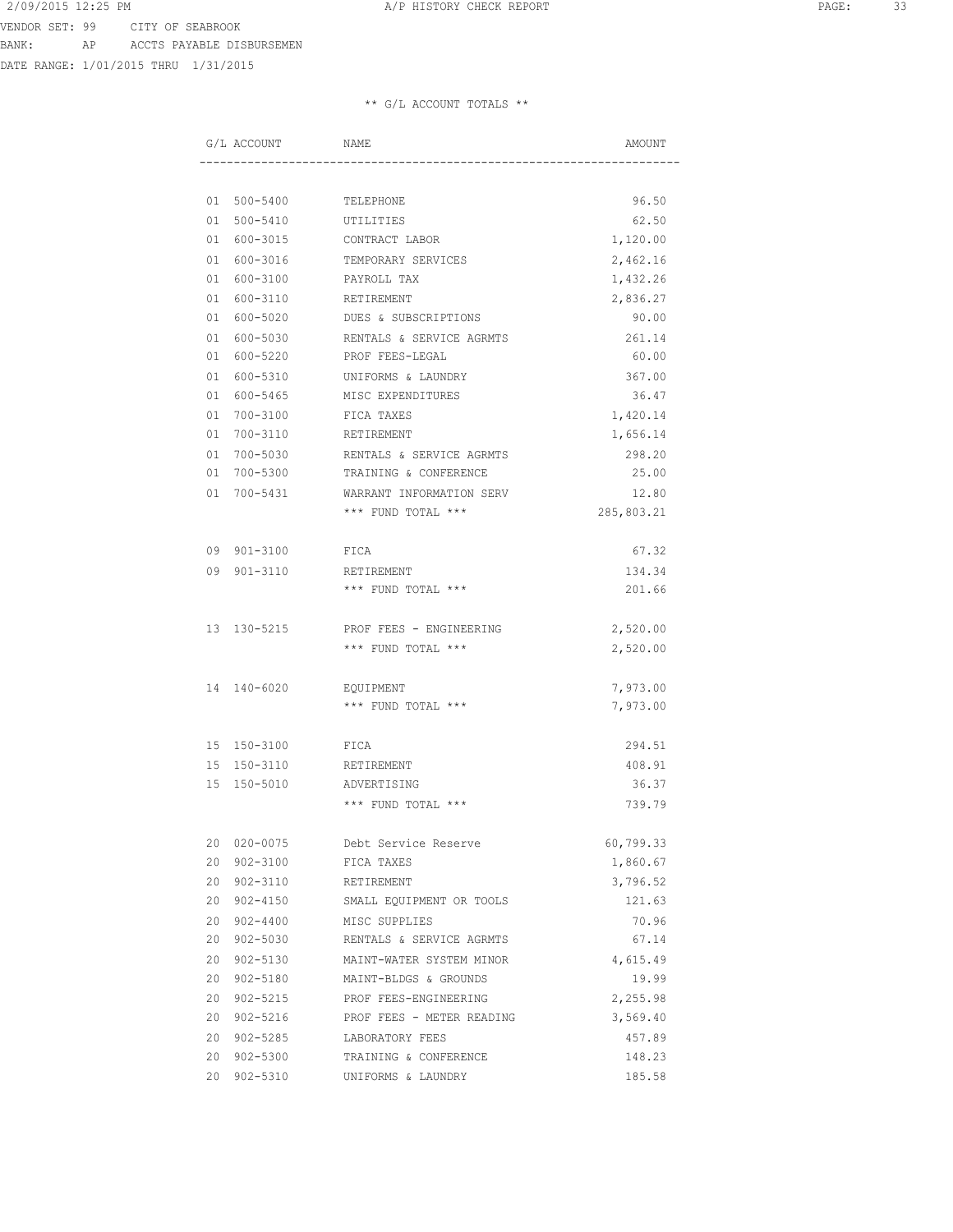DATE RANGE: 1/01/2015 THRU 1/31/2015

|             |             | G/L ACCOUNT NAME                        | AMOUNT      |
|-------------|-------------|-----------------------------------------|-------------|
|             |             |                                         |             |
|             |             | 20 902-5400 TELEPHONE                   | 119.59      |
|             | 20 902-5410 | UTILITIES                               | 179.96      |
|             | 20 902-5451 | PASADENA WATER SUPPLY                   | 27,687.01   |
|             | 20 902-5465 | MISC EXPENSE                            | 60.00       |
|             | 20 905-3100 | FICA TAXES                              | 706.88      |
|             | 20 905-3110 | RETIREMENT                              | 1,379.99    |
|             | 20 905-4011 | POSTAGE                                 | 1,200.00    |
|             |             | 20 905-5030 RENTALS & SERVICE AGRMTS    | 3,866.25    |
|             |             | 20 912-3100 FICA TAXES                  | 1,544.31    |
|             |             | 20 912-3110 RETIREMENT                  | 3,105.99    |
|             |             | 20 912-4150 SMALL EQUIPMENT OR TOLLS    | 133.89      |
|             |             | 20 912-4400 MISC SUPPLIES               | 84.63       |
|             |             | 20 912-5030 RENTALS & SERVICE AGRMTS    | 108.88      |
|             | 20 912-5110 | MAINT-AUTOS & EQUIPMENT                 | 107.72      |
|             | 20 912-5120 | MAINT-SEWER SYSTEM MINOR                | 3,119.32    |
|             | 20 912-5180 | MAINT-BLDGS & GROUNDS                   | 83.75       |
|             | 20 912-5280 | CHEMICAL SUPPLIES                       | 4,514.12    |
|             | 20 912-5285 | LABORATORY FEES                         | 1,321.50    |
|             | 20 912-5290 | PERMIT FEES                             | 150.00      |
|             |             | 20 912-5300 TRAINING CONFERENCE         | 148.22      |
|             |             | 20 912-5310 UNIFORMS & LAUNDRY          | 185.59      |
|             |             | 20 912-5400 TELEPHONE                   | 165.75      |
|             |             | 20 912-5410 UTILITIES                   | 175.35      |
|             |             | 20 912-5455 SLUDGE DISPOSAL             | 11,530.89   |
|             |             | 20 912-5465 MISC EXPENSE                | 49.58CR     |
|             | 20 912-6102 | LAKESIDE LIFT STATION REPAIR 321,550.10 |             |
|             | 20 922-5467 | RECYCLING CHARGES                       | 6,418.17    |
|             | 20 922-5469 | RESIDENTIAL SANIT SERVICE               | 72,983.96   |
|             | 20 922-5479 | COMMERCIAL SANIT SERVICE                | 59,814.51   |
|             | 20 922-7210 | FRANCHISE FEES                          | 19,919.77CR |
|             | 20 922-9535 | SANITATION BILLING FEES                 | 10,623.88CR |
|             |             | *** FUND TOTAL ***                      | 569,821.91  |
| 33 330-4150 |             | SMALL TOOLS & EQUIP                     | 120.50      |
|             |             | *** FUND TOTAL ***                      | 120.50      |
| 39 390-6064 |             | TRAFFIC CIRCLE ENHANCEMENTS             | 25,497.50   |
|             |             | *** FUND TOTAL ***                      | 25,497.50   |
| 41 041-1525 |             | DEPOSITS - CAROTHER'S                   | 500.00      |
| 41 410-5030 |             | RENTALS & SERVICE AGREEMENTS            | 68.28       |
| 41 410-5175 |             | JANITORIAL                              | 1,100.00    |
| 41 410-5400 |             | TELEPHONE                               | 57.90       |
|             |             | *** FUND TOTAL ***                      | 1,726.18    |
| 50 501-3100 |             | FICA TAXES                              | 1,874.66    |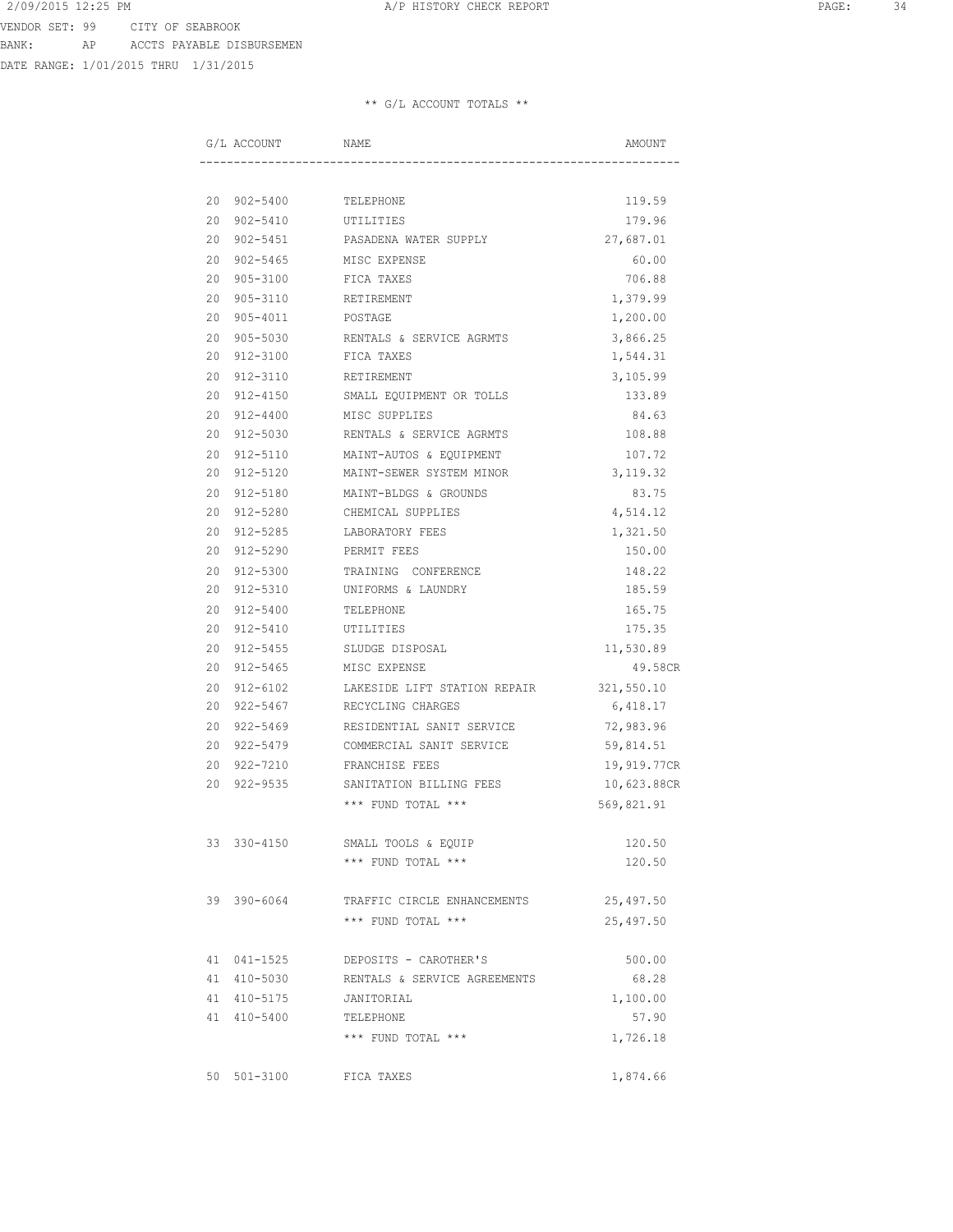DATE RANGE: 1/01/2015 THRU 1/31/2015

|                         | G/L ACCOUNT    | NAME                  | AMOUNT         |           |              |
|-------------------------|----------------|-----------------------|----------------|-----------|--------------|
|                         |                |                       |                |           |              |
|                         | 50 501-3110    | RETIREMENT            | 3,752.14       |           |              |
|                         | 50 501-5110    | MAINT - VEHICLES      | 345.00         |           |              |
|                         | 50 501-5300    | TRAINING & CONFERENCE | 20.00          |           |              |
|                         | 50 501-5340    | DETENTION SUPPLIES    | 1,101.92       |           |              |
|                         | 50 501-5497    | C.I.D.                | 110.00         |           |              |
|                         | 50 501-5503    | MARINE PATROL         | 199.00         |           |              |
|                         |                | *** FUND TOTAL ***    | 7,402.72       |           |              |
|                         | NO.            |                       | INVOICE AMOUNT | DISCOUNTS | CHECK AMOUNT |
| VENDOR SET: 99 BANK: AP | 207<br>TOTALS: |                       | 901,806.47     | 0.00      | 901,806.47   |
| BANK: AP<br>TOTALS:     | 207            |                       | 901,806.47     | 0.00      | 901,806.47   |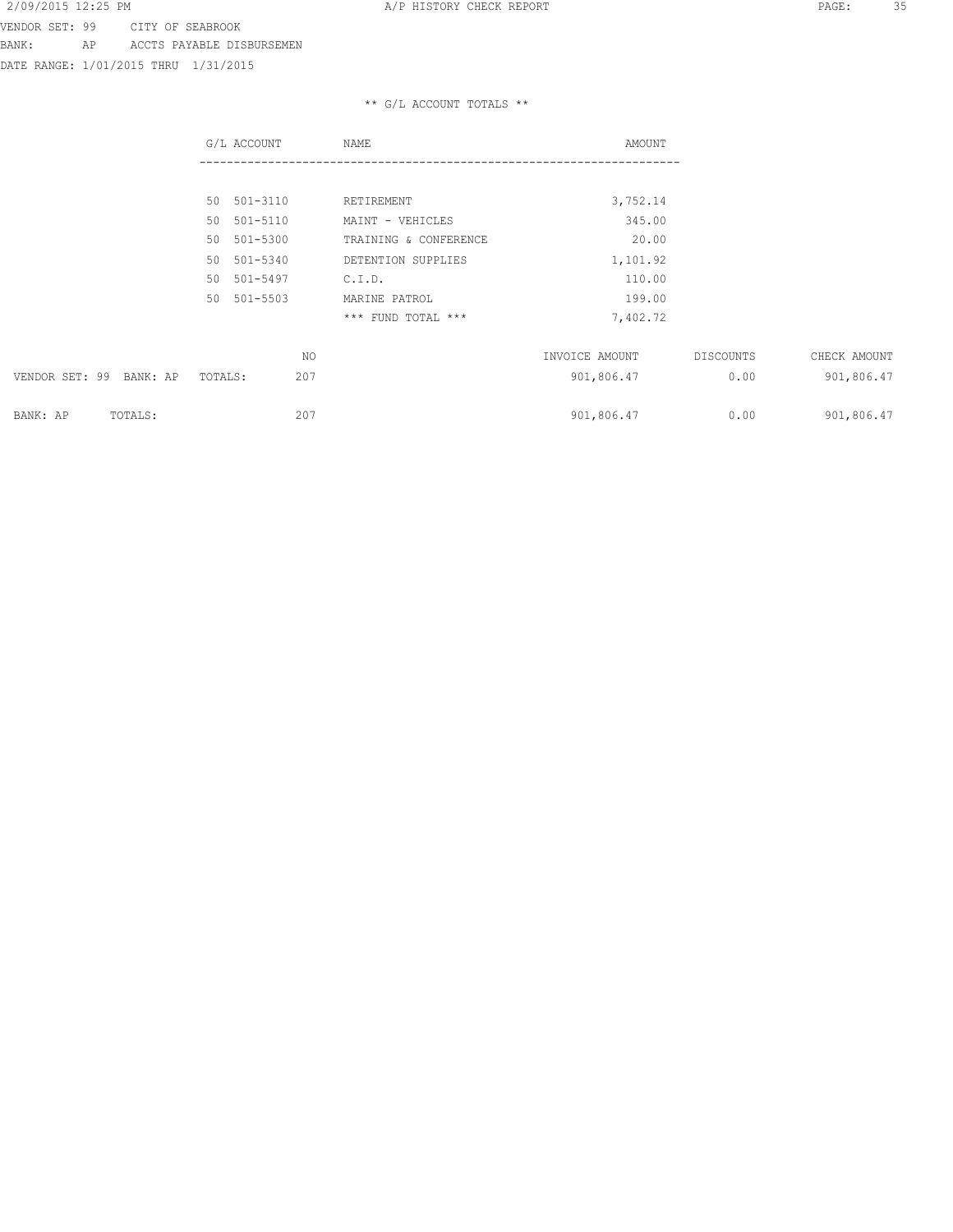VENDOR SET: 01 CITY OF SEABROOK BANK: IP INSURANCE-EMPLOYEE TRUST

| VENDOR I.D. |         |             | NAME                                               | STATUS |               | CHECK<br>AMOUNT<br>DATE | DISCOUNT | CHECK<br>NO | CHECK<br>STATUS | CHECK<br>AMOUNT |
|-------------|---------|-------------|----------------------------------------------------|--------|---------------|-------------------------|----------|-------------|-----------------|-----------------|
| 0000        |         |             | AETNA                                              |        |               |                         |          |             |                 |                 |
|             |         | I-G6407003  | JAN15 PREMIUM                                      | R      | 1/07/2015     |                         |          | 100370      |                 |                 |
|             |         | 01 001-1036 | DENTAL INSURANCE PAYABLE                           |        | JAN15 PREMIUM | 1,974.74                |          |             |                 |                 |
|             |         | 01 001-1036 | DENTAL INSURANCE PAYABLE                           |        | JAN15 PREMIUM | 67.20CR                 |          |             |                 |                 |
|             |         | 01 001-1036 | DENTAL INSURANCE PAYABLE                           |        | JAN15 PREMIUM | 34.34CR                 |          |             |                 |                 |
|             |         | 01 001-1036 | DENTAL INSURANCE PAYABLE                           |        | JAN15 PREMIUM | 34.34CR                 |          |             |                 |                 |
|             |         | 01 100-3120 | HOSPITALIZATION                                    |        | JAN15 PREMIUM | 68.66                   |          |             |                 |                 |
|             |         | 01 102-3120 | HOSPITALIZATION                                    |        | JAN15 PREMIUM | 283.18                  |          |             |                 |                 |
|             |         | 01 106-3120 | HOSPITALIZATION                                    |        | JAN15 PREMIUM | 34.34                   |          |             |                 |                 |
|             |         | 01 103-3120 | HOSPITALIZATION                                    |        | JAN15 PREMIUM | 68.63                   |          |             |                 |                 |
|             |         | 01 200-3120 | HOSPITALIZATION                                    |        | JAN15 PREMIUM | 909.74                  |          |             |                 |                 |
|             | 01      | 001-0501    | DUE FROM CRIME DISTRICT                            |        | JAN15 PREMIUM | 188.84                  |          |             |                 |                 |
|             |         | 01 210-3120 | HOSPITALIZATION                                    |        | JAN15 PREMIUM | 34.34                   |          |             |                 |                 |
|             |         | 01 400-3120 | HOSPITALIZATION                                    |        | JAN15 PREMIUM | 257.50                  |          |             |                 |                 |
|             |         | 01 500-3120 | HOSPITALIZATION                                    |        | JAN15 PREMIUM | 246.05                  |          |             |                 |                 |
|             |         | 01 600-3120 | HOSPITALIZATION                                    |        | JAN15 PREMIUM | 137.30                  |          |             |                 |                 |
|             |         | 01 700-3120 | HOSPITALIZATION                                    |        | JAN15 PREMIUM | 102.98                  |          |             |                 |                 |
|             | 01      | 001-0515    | DUE FROM SPECIAL REVENUE FUND JAN15 PREMIUM        |        |               | 17.15                   |          |             |                 |                 |
|             |         | 01 001-0500 | DUE FROM ENTERPRISE FUND                           |        | JAN15 PREMIUM | 363.29                  |          |             |                 | 4,550.86        |
|             |         |             |                                                    |        |               | *** VENDOR TOTALS ***   |          | 1 CHECKS    |                 | 4,550.86        |
| 0012        |         |             | COMPASS                                            |        |               |                         |          |             |                 |                 |
|             | I-47346 |             | JAN15 PREMIUM                                      |        | R 1/14/2015   |                         |          | 100377      |                 |                 |
|             |         | 01 100-3120 | HOSPITALIZATION                                    |        | JAN15 PREMIUM | 12.00                   |          |             |                 |                 |
|             |         | 01 102-3120 | HOSPITALIZATION                                    |        | JAN15 PREMIUM | 40.50                   |          |             |                 |                 |
|             |         | 01 103-3120 | HOSPITALIZATION                                    |        | JAN15 PREMIUM | 12.00                   |          |             |                 |                 |
|             |         | 01 106-3120 | HOSPITALIZATION                                    |        | JAN15 PREMIUM | 6.00                    |          |             |                 |                 |
|             |         | 01 200-3120 | HOSPITALIZATION                                    |        | JAN15 PREMIUM | 228.00                  |          |             |                 |                 |
|             |         | 01 001-0501 | DUE FROM CRIME DISTRICT                            |        | JAN15 PREMIUM | 12.00                   |          |             |                 |                 |
|             | 01      | 210-3120    | HOSPITALIZATION                                    |        | JAN15 PREMIUM | 6.00                    |          |             |                 |                 |
|             | 01      | 400-3120    | HOSPITALIZATION                                    |        | JAN15 PREMIUM | 39.00                   |          |             |                 |                 |
|             |         | 01 500-3120 | HOSPITALIZATION                                    |        | JAN15 PREMIUM | 43.00                   |          |             |                 |                 |
|             |         | 01 600-3120 | HOSPITALIZATION                                    |        | JAN15 PREMIUM | 30.00                   |          |             |                 |                 |
|             |         | 01 700-3120 | HOSPITALIZATION                                    |        | JAN15 PREMIUM | 24.00                   |          |             |                 |                 |
|             |         |             | 01 001-0500 DUE FROM ENTERPRISE FUND JAN15 PREMIUM |        |               | 75.50                   |          |             |                 | 528.00          |
|             |         |             |                                                    |        |               | *** VENDOR TOTALS ***   |          | 1 CHECKS    |                 | 528.00          |
| 0001        |         |             | SUPERIOR VISION OF TEXAS                           |        |               |                         |          |             |                 |                 |
|             |         | I-IA374736  | JAN15 PREMIUM                                      |        | E 1/14/2015   |                         |          | 999999      |                 |                 |
|             |         | 01 001-1037 | VISION INSURANCE PAYABLE                           |        |               | JAN15 PREMIUM 224.84    |          |             |                 |                 |
|             |         | 01 001-1037 | VISION INSURANCE PAYABLE                           |        | JAN15 PREMIUM | 5.65CR                  |          |             |                 |                 |
|             |         | 01 001-1037 | VISION INSURANCE PAYABLE                           |        | JAN15 PREMIUM | 5.65CR                  |          |             |                 |                 |
|             |         | 01 001-1037 | VISION INSURANCE PAYABLE                           |        | JAN15 PREMIUM | 5.65                    |          |             |                 |                 |
|             |         | 01 001-1037 | VISION INSURANCE PAYABLE                           |        | JAN15 PREMIUM | 5.65                    |          |             |                 |                 |
|             |         | 01 100-3120 | HOSPITALIZATION                                    |        | JAN15 PREMIUM | 11.29                   |          |             |                 |                 |
|             |         | 01 102-3120 | HOSPITALIZATION                                    |        | JAN15 PREMIUM | 32.45                   |          |             |                 |                 |
|             |         | 01 102-3020 | EDC HOSPITALIZATION                                |        | JAN15 PREMIUM | 5.65                    |          |             |                 |                 |
|             |         | 01 103-3120 | HOSPITALIZATION                                    |        | JAN15 PREMIUM | 15.82                   |          |             |                 |                 |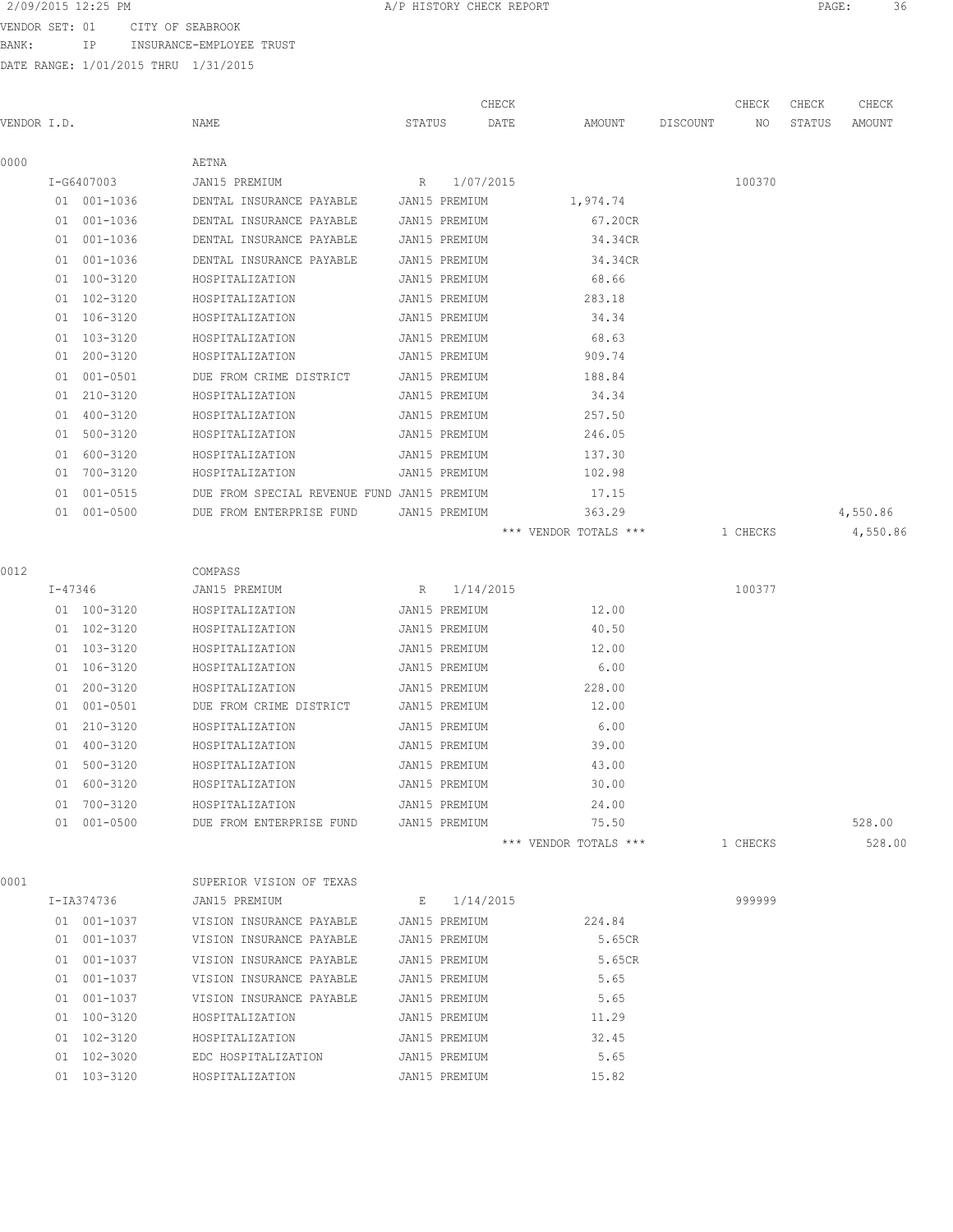VENDOR SET: 01 CITY OF SEABROOK

BANK: IP INSURANCE-EMPLOYEE TRUST

DATE RANGE: 1/01/2015 THRU 1/31/2015

| VENDOR I.D. |    |                 | NAME                                        | STATUS |               | CHECK<br>DATE | AMOUNT                | DISCOUNT | CHECK<br>NO. | CHECK<br>STATUS | CHECK<br>AMOUNT |
|-------------|----|-----------------|---------------------------------------------|--------|---------------|---------------|-----------------------|----------|--------------|-----------------|-----------------|
| 0001        |    |                 | SUPERIOR VISION OF TEXCONT                  |        |               |               |                       |          |              |                 |                 |
|             |    | I-IA374736      | JAN15 PREMIUM                               | E      | 1/14/2015     |               |                       |          | 999999       |                 |                 |
|             |    | 01 106-3120     | HOSPITALIZATION                             |        | JAN15 PREMIUM |               | 5.65                  |          |              |                 |                 |
|             |    | 01 200-3120     | HOSPITALIZATION                             |        | JAN15 PREMIUM |               | 164.86                |          |              |                 |                 |
|             |    | 01 001-0501     | DUE FROM CRIME DISTRICT                     |        | JAN15 PREMIUM |               | 31.04                 |          |              |                 |                 |
|             |    | 01 210-3120     | HOSPITALIZATION                             |        | JAN15 PREMIUM |               | 5.65                  |          |              |                 |                 |
|             |    | 01 400-3120     | HOSPITALIZATION                             |        | JAN15 PREMIUM |               | 42.32                 |          |              |                 |                 |
|             |    | 01 500-3120     | HOSPITALIZATION                             |        | JAN15 PREMIUM |               | 40.39                 |          |              |                 |                 |
|             |    | 01 600-3120     | HOSPITALIZATION                             |        | JAN15 PREMIUM |               | 22.57                 |          |              |                 |                 |
|             |    | 01 700-3120     | HOSPITALIZATION                             |        | JAN15 PREMIUM |               | 26.56                 |          |              |                 |                 |
|             |    | 01 001-0500     | DUE FROM ENTERPRISE FUND                    |        | JAN15 PREMIUM |               | 59.68                 |          |              |                 | 688.77          |
|             |    |                 |                                             |        |               |               | *** VENDOR TOTALS *** |          | 1 CHECKS     |                 | 688.77          |
| 0014        |    |                 | UNITED HEALTHCARE INSURANCE CO              |        |               |               |                       |          |              |                 |                 |
|             |    | I-0036642910    | JAN15 PREMIUM                               | R      | 1/07/2015     |               |                       |          | 100372       |                 |                 |
|             |    | $01 001 - 1029$ | MEDICAL INSURANCE PAYABLE                   |        | JAN15 PREMIUM |               | 14,399.94             |          |              |                 |                 |
|             |    | 01 001-1029     | MEDICAL INSURANCE PAYABLE                   |        | JAN15 PREMIUM |               | 586.75                |          |              |                 |                 |
|             |    | 01 001-1029     | MEDICAL INSURANCE PAYABLE                   |        | JAN15 PREMIUM |               | 869.44                |          |              |                 |                 |
|             |    | 01 001-1029     | MEDICAL INSURANCE PAYABLE                   |        | JAN15 PREMIUM |               | 1,513.74CR            |          |              |                 |                 |
|             |    | 01 001-1029     | MEDICAL INSURANCE PAYABLE                   |        | JAN15 PREMIUM |               | 471.92CR              |          |              |                 |                 |
|             |    | 01 001-1029     | MEDICAL INSURANCE PAYABLE                   |        | JAN15 PREMIUM |               | 494.25                |          |              |                 |                 |
|             |    | 01 100-3120     | HOSPITALIZATION                             |        | JAN15 PREMIUM |               | 1,150.02              |          |              |                 |                 |
|             |    | 01 102-3120     | HOSPITALIZATION                             |        | JAN15 PREMIUM |               | 5, 193. 15            |          |              |                 |                 |
|             |    | 01 106-3120     | HOSPITALIZATION                             |        | JAN15 PREMIUM |               | 575.01                |          |              |                 |                 |
|             |    | 01 103-3120     | HOSPITALIZATION                             |        | JAN15 PREMIUM |               | 2,019.81              |          |              |                 |                 |
|             | 01 | 200-3120        | HOSPITALIZATION                             |        | JAN15 PREMIUM |               | 18,810.50             |          |              |                 |                 |
|             |    | 01 001-0501     | DUE FROM CRIME DISTRICT                     |        | JAN15 PREMIUM |               | 3,856.99              |          |              |                 |                 |
|             |    | 01 400-3120     | HOSPITALIZATION                             |        | JAN15 PREMIUM |               | 4,247.21              |          |              |                 |                 |
|             |    | 01 500-3120     | HOSPITALIZATION                             |        | JAN15 PREMIUM |               | 4,859.31              |          |              |                 |                 |
|             |    | 01 600-3120     | HOSPITALIZATION                             |        | JAN15 PREMIUM |               | 2,735.50              |          |              |                 |                 |
|             |    | 01 700-3120     | HOSPITALIZATION                             |        | JAN15 PREMIUM |               | 2,878.68              |          |              |                 |                 |
|             |    | 01 001-0515     | DUE FROM SPECIAL REVENUE FUND JAN15 PREMIUM |        |               |               | 411.07                |          |              |                 |                 |
|             | 01 | $001 - 0500$    | DUE FROM ENTERPRISE FUND                    |        | JAN15 PREMIUM |               | 8,188.43              |          |              |                 | 69,290.40       |
|             |    |                 |                                             |        |               |               | *** VENDOR TOTALS *** |          | 1 CHECKS     |                 | 69,290.40       |
| 0002        |    |                 | UNUM LIFE INSURANCE CO OF AMER              |        |               |               |                       |          |              |                 |                 |
|             |    | I-201501079525  | JAN15 PREMIUM                               | R      | 1/07/2015     |               |                       |          | 100374       |                 |                 |
|             |    | $01 001 - 1033$ | UNUM INSURANCE DEDUCTS                      |        | JAN15 PREMIUM |               | 3.50CR                |          |              |                 |                 |
|             |    | 01 001-1033     | UNUM INSURANCE DEDUCTS                      |        | JAN15 PREMIUM |               | 2.50                  |          |              |                 |                 |
|             |    | 01 001-1033     | UNUM INSURANCE DEDUCTS                      |        | JAN15 PREMIUM |               | 3.42CR                |          |              |                 |                 |
|             |    | 01 001-1033     | UNUM INSURANCE DEDUCTS                      |        | JAN15 PREMIUM |               | 15.12CR               |          |              |                 |                 |
|             |    | 01 100-3120     | HOSPITALIZATION                             |        | JAN15 PREMIUM |               | 73.90                 |          |              |                 |                 |
|             |    | 01 102-3120     | HOSPITALIZATION                             |        | JAN15 PREMIUM |               | 77.97                 |          |              |                 |                 |
|             |    | 01 106-3120     | HOSPITALIZATION                             |        | JAN15 PREMIUM |               | 3.50                  |          |              |                 |                 |
|             |    | 01 001-0501     | DUE FROM CRIME DISTRICT                     |        | JAN15 PREMIUM |               | 37.05                 |          |              |                 |                 |

 01 103-3120 HOSPITALIZATION JAN15 PREMIUM 6.90 01 200-3120 HOSPITALIZATION JAN15 PREMIUM 94.65 01 210-3120 HOSPITALIZATION JAN15 PREMIUM 7.30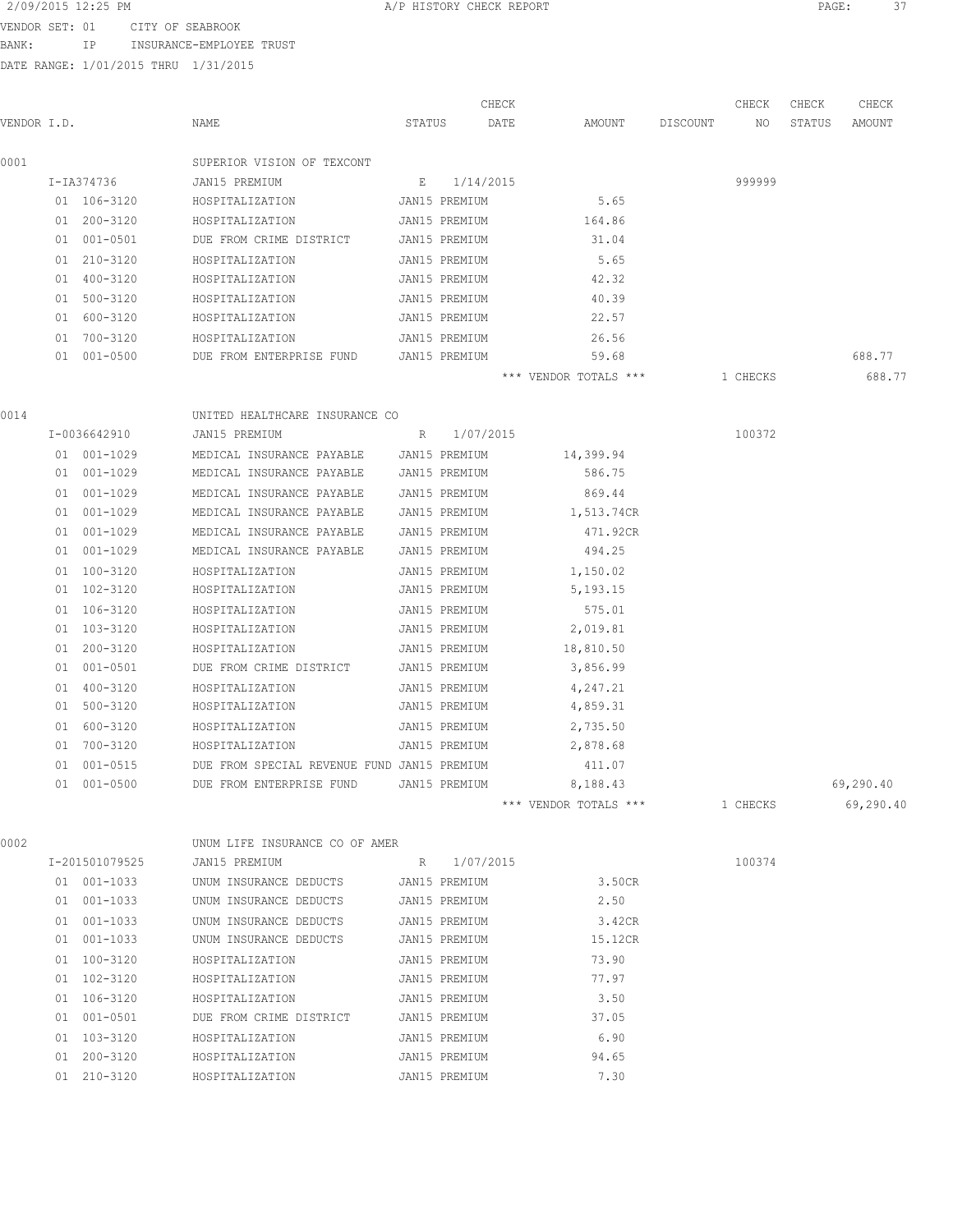|                | 2/09/2015 12:25 PM |                                      |        | A/P HISTORY CHECK REPORT |      |                       |          |           | PAGE:  | 38           |
|----------------|--------------------|--------------------------------------|--------|--------------------------|------|-----------------------|----------|-----------|--------|--------------|
| VENDOR SET: 01 |                    | CITY OF SEABROOK                     |        |                          |      |                       |          |           |        |              |
| BANK:          | IP.                | INSURANCE-EMPLOYEE TRUST             |        |                          |      |                       |          |           |        |              |
|                |                    | DATE RANGE: 1/01/2015 THRU 1/31/2015 |        |                          |      |                       |          |           |        |              |
|                |                    |                                      |        | CHECK                    |      |                       |          | CHECK     | CHECK  | CHECK        |
| VENDOR I.D.    |                    | <b>NAME</b>                          | STATUS |                          | DATE | AMOUNT                | DISCOUNT | NO        | STATUS | AMOUNT       |
| 0002           |                    | UNUM LIFE INSURANCE COCONT           |        |                          |      |                       |          |           |        |              |
|                | I-201501079525     | JAN15 PREMIUM                        |        | R 1/07/2015              |      |                       |          | 100374    |        |              |
|                | 01 400-3120        | HOSPITALIZATION                      |        | JAN15 PREMIUM            |      | 34.15                 |          |           |        |              |
|                | 01 500-3120        | HOSPITALIZATION                      |        | JAN15 PREMIUM            |      | 33.78                 |          |           |        |              |
|                | 01 600-3120        | HOSPITALIZATION                      |        | JAN15 PREMIUM            |      | 18.30                 |          |           |        |              |
|                | 01 700-3120        | HOSPITALIZATION                      |        | JAN15 PREMIUM            |      | 19.30                 |          |           |        |              |
|                | 01 001-0500        | DUE FROM ENTERPRISE FUND             |        | JAN15 PREMIUM            |      | 83.40                 |          |           |        | 470.66       |
|                |                    |                                      |        |                          |      | *** VENDOR TOTALS *** |          | 1 CHECKS  |        | 470.66       |
| 0013           |                    | UNUM LIFE INSURANCE CO OF AMER       |        |                          |      |                       |          |           |        |              |
|                | I-201501079524     | DEC14 PREMIUM                        |        | R 1/07/2015              |      |                       |          | 100376    |        |              |
|                | 01 001-1033        | UNUM INSURANCE DEDUCTS               |        | DEC14 PREMIUM            |      | 534.22                |          |           |        | 534.22       |
|                |                    |                                      |        |                          |      | *** VENDOR TOTALS *** |          | 1 CHECKS  |        | 534.22       |
|                | * * TOTALS * *     | NO                                   |        |                          |      | INVOICE AMOUNT        |          | DISCOUNTS |        | CHECK AMOUNT |
|                | REGULAR CHECKS:    | 5                                    |        |                          |      | 75, 374.14            |          | 0.00      |        | 75, 374.14   |
|                | HAND CHECKS:       | $\mathbf{0}$                         |        |                          |      | 0.00                  |          | 0.00      |        | 0.00         |
|                | DRAFTS:            | $\mathbf{0}$                         |        |                          |      | 0.00                  |          | 0.00      |        | 0.00         |
|                | EFT:               | $\mathbf{1}$                         |        |                          |      | 688.77                |          | 0.00      |        | 688.77       |
|                | NON CHECKS:        | $\Omega$                             |        |                          |      | 0.00                  |          | 0.00      |        | 0.00         |
|                | VOID CHECKS:       | 0 VOID DEBITS                        |        |                          | 0.00 |                       |          |           |        |              |
|                |                    | VOID CREDITS                         |        |                          | 0.00 |                       |          | 0.00      |        |              |

TOTAL ERRORS: 0

|    | G/L ACCOUNT  | NAME                                 | AMOUNT    |
|----|--------------|--------------------------------------|-----------|
|    |              |                                      |           |
|    |              | 01 001-0500 DUE FROM ENTERPRISE FUND | 8,770.30  |
| 01 | 001-0501     | DUE FROM CRIME DISTRICT              | 4,125.92  |
| 01 | $001 - 0515$ | DUE FROM SPECIAL REVENUE FUND 428.22 |           |
| 01 | 001-1029     | MEDICAL INSURANCE PAYABLE            | 14,364.72 |
| 01 | $001 - 1033$ | UNUM INSURANCE DEDUCTS               | 514.68    |
| 01 | 001-1036     | DENTAL INSURANCE PAYABLE             | 1,838.86  |
| 01 | 001-1037     | VISION INSURANCE PAYABLE             | 224.84    |
| 01 | 100-3120     | HOSPITALIZATION                      | 1,315.87  |
| 01 | $102 - 3020$ | EDC HOSPITALIZATION                  | 5.65      |
| 01 | 102-3120     | HOSPITALIZATION                      | 5,627.25  |
| 01 | 103-3120     | HOSPITALIZATION                      | 2,123.16  |
| 01 | 106-3120     | HOSPITALIZATION                      | 624.50    |
| 01 | 200-3120     | HOSPITALIZATION                      | 20,207.75 |
| 01 | 210-3120     | HOSPITALIZATION                      | 53.29     |
| 01 | 400-3120     | HOSPITALIZATION                      | 4,620.18  |
|    |              |                                      |           |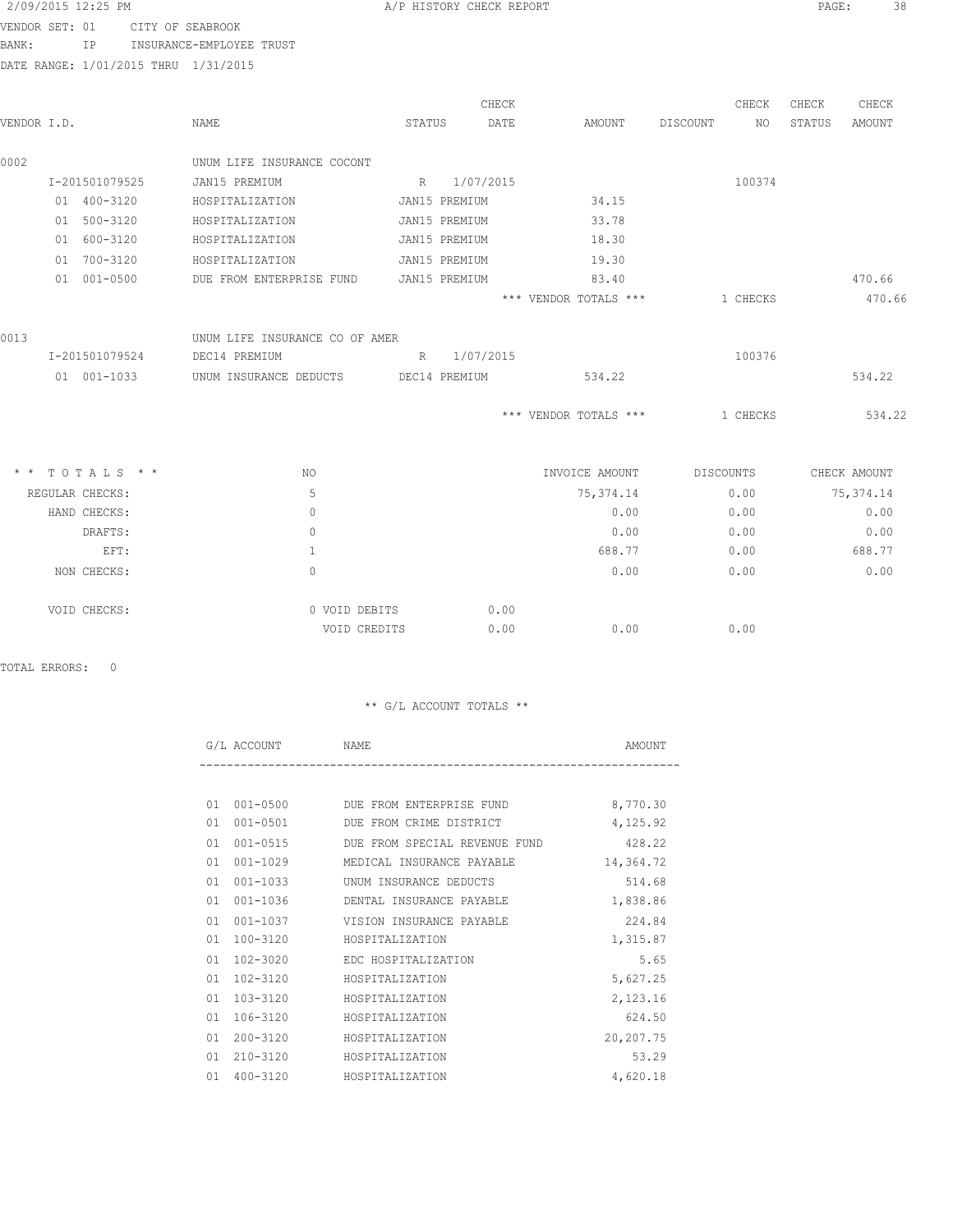VENDOR SET: 01 CITY OF SEABROOK BANK: IP INSURANCE-EMPLOYEE TRUST

DATE RANGE: 1/01/2015 THRU 1/31/2015

|                            | G/L ACCOUNT    | NAME               | AMOUNT         |           |              |
|----------------------------|----------------|--------------------|----------------|-----------|--------------|
|                            |                |                    |                |           |              |
|                            | 01 500-3120    | HOSPITALIZATION    | 5,222.53       |           |              |
|                            | 600-3120<br>01 | HOSPITALIZATION    | 2,943.67       |           |              |
|                            | 700-3120<br>01 | HOSPITALIZATION    | 3,051.52       |           |              |
|                            |                | *** FUND TOTAL *** | 76,062.91      |           |              |
|                            |                | *** FUND TOTAL *** | 0.00           |           |              |
|                            | ΝO             |                    | INVOICE AMOUNT | DISCOUNTS | CHECK AMOUNT |
| VENDOR SET: 01<br>BANK: IP | 6<br>TOTALS:   |                    | 76,062.91      | 0.00      | 76,062.91    |
| BANK: IP<br>TOTALS:        | 6              |                    | 76,062.91      | 0.00      | 76,062.91    |
| REPORT TOTALS:             | 221            |                    | 985, 958.88    | 0.00      | 985, 958.88  |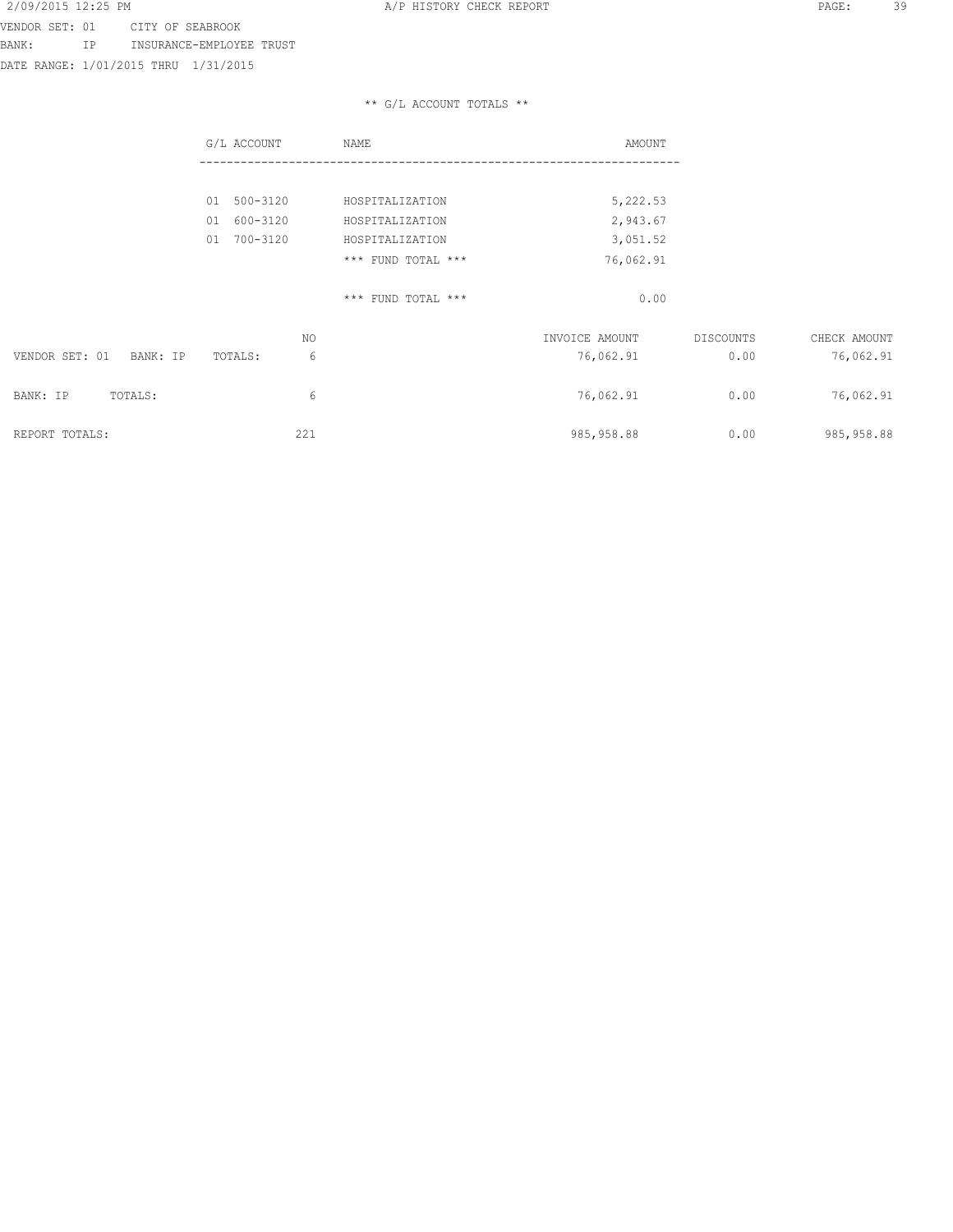#### **JANUARY 2015 TRANSFERS**

| G/L ACCOUNT            | DATE SYS DT REFERENCE   | $=$ ======DESCRIPTION========   | <b>AMOUNT</b> |           |
|------------------------|-------------------------|---------------------------------|---------------|-----------|
| TRANSACTION NO:        | B21963 PACKET NO: 02901 | JE NO: 013518                   |               |           |
| 99 099-0001            | $1/12/15$ $1/13$ E.F.T. | 202329 EBT CASH TRANSFER        | 95,000.00CR   |           |
| 99 099-1099            | 1/12/15 1/13 E.F.T.     | 202329 EBT CASH TRANSFER        |               | 95,000.00 |
| <b>TRANSACTION NO:</b> | B21966 PACKET NO: 02901 | JE NO: 013521                   |               |           |
| 20 020-0040            | $1/07/15$ 1/13          | <b>INSURANCE PREMIUMS</b>       | 8,635.12CR    |           |
| 20 902-3120            | $1/07/15$ 1/13          | AETNA DENTAL PREMIUM            |               | 164.65    |
| 20 902-3120            | $1/07/15$ 1/13          | UNUM PREMIUM                    |               | 23.13     |
| 20 902-3120            | $1/07/15$ 1/13          | UNITED PREMIUM                  |               | 4,674.36  |
| 20 905-3120            | $1/07/15$ 1/13          | AETNA DENTAL PREMIUM            |               | 68.68     |
| 20 905-3120            | $1/07/15$ 1/13          | <b>UNUM PREMIUM</b>             |               | 24.1      |
| 20 905-3120            | $1/07/15$ 1/13          | UNITED PREMIUM                  |               | 1,133.02  |
| 20 912-3120            | $1/07/15$ $1/13$        | AETNA DENTAL PREMIUM            |               | 129.96    |
| 20 912-3120            | $1/07/15$ 1/13          | UNUM PREMIUM                    |               | 36.17     |
| 20 912-3120            | $1/07/15$ 1/13          | UNITED PREMIUM                  |               | 2,381.05  |
| TRANSACTION NO:        | B21969 PACKET NO: 02901 | JE NO: 013524                   |               |           |
| 99 099-0001            | 1/07/15 1/13 E.F.T.     | 202332 UNEMPLOYMENT TAX         | 943.00CR      |           |
| 99 099-1099            | $1/07/15$ 1/13          | UNEMPLOYMENT TAX                |               | 943       |
| TRANSACTION NO:        | B21973 PACKET NO: 02901 | JE NO: 013528                   |               |           |
| 50 050-0040            | $1/07/15$ 1/13          | <b>INSURANCE PREMIUM</b>        | 4,082.88CR    |           |
| 50 501-3120            | $1/07/15$ 1/13          | AETNA DENTAL PREMIUM            |               | 188.84    |
| 50 501-3120            | $1/07/15$ 1/13          | UNUM PREMIUM                    |               | 37.05     |
| 50 501-3120            | $1/07/15$ 1/13          | UNITED PREMIUM                  |               | 3,856.99  |
| TRANSACTION NO:        | B21974 PACKET NO: 02901 | JE NO: 013529                   |               |           |
| 15 015-0040            | $1/07/15$ 1/13          | <b>INSURANCE PREMIUM</b>        | 428.22CR      |           |
| 15 150-3120            | $1/07/15$ 1/13          | AETNA DENTAL PREMIUM            |               | 17.15     |
| 15 150-3120            | $1/07/15$ 1/13          | UNITED PREMIUM                  |               | 411.07    |
| TRANSACTION NO:        | B21976 PACKET NO: 02901 | JE NO: 013531                   |               |           |
| 01 001-0001            | $1/12/15$ 1/13          | <b>CLIENT ANALYSIS</b>          | 928.94CR      |           |
| 01 107-5025            | $1/12/15$ $1/13$        | <b>CLIENT ANALYSIS</b>          |               | 928.94    |
| <b>TRANSACTION NO:</b> | B21977 PACKET NO: 02901 | JE NO: 013532                   |               |           |
| 70 070-0001            | 1/12/15 1/13 Srv Chg    | 011215 CLIENT ANALYSIS          | 37.67CR       |           |
| 70 707-5465            | $1/12/15$ 1/13          | <b>CLIENT ANALYSIS</b>          |               | 37.67     |
| TRANSACTION NO:        | B21987 PACKET NO: 02902 | JE NO: 013533                   |               |           |
| 20 020-0040            | $1/01/15$ 1/13          | <b>MONTHLY O&amp;M TRANSFER</b> | 121,574.34CR  |           |
| 20 902-6250            | $1/01/15$ $1/13$        | <b>MONTHLY O&amp;M TRANSFER</b> |               | 55,944.67 |
| 20 912-6250            | $1/01/15$ 1/13          | <b>MONTHLY O&amp;M TRANSFER</b> |               | 60,606.75 |
| 20 922-6250            | $1/01/15$ 1/13          | <b>MONTHLY O&amp;M TRANSFER</b> |               | 5,022.92  |
| <b>TRANSACTION NO:</b> | B21989 PACKET NO: 02902 | JE NO: 013535                   |               |           |
| 20 020-0075            | $1/01/15$ 1/13          | <b>MONTHLY DS TRANSFER</b>      | 35,074.50CR   |           |
| 20 902-6325            | $1/01/15$ 1/13          | <b>MONTHLY DS TRANSFER</b>      |               | 11,041.67 |
| 20 902-6350            | $1/01/15$ $1/13$        | <b>MONTHLY DS TRANSFER</b>      |               | 6,495.58  |
| 20 912-6325            | $1/01/15$ $1/13$        | <b>MONTHLY DS TRANSFER</b>      |               | 11,041.67 |
| 20 912-6350            | $1/01/15$ 1/13          | <b>MONTHLY DS TRANSFER</b>      |               | 6,495.58  |
| TRANSACTION NO:        | B21990 PACKET NO: 02902 | JE NO: 013536                   |               |           |
| 70 070-0040            | $1/01/15$ 1/13          | MONTHLY EDC ADMIN TRANSFER      | 10,416.67CR   |           |
| 70 707-6250            | $1/01/15$ $1/13$        | MONTHLY EDC ADMIN TRANSFER      |               | 10,416.67 |
| TRANSACTION NO:        | B21992 PACKET NO: 02902 | JE NO: 013538                   |               |           |